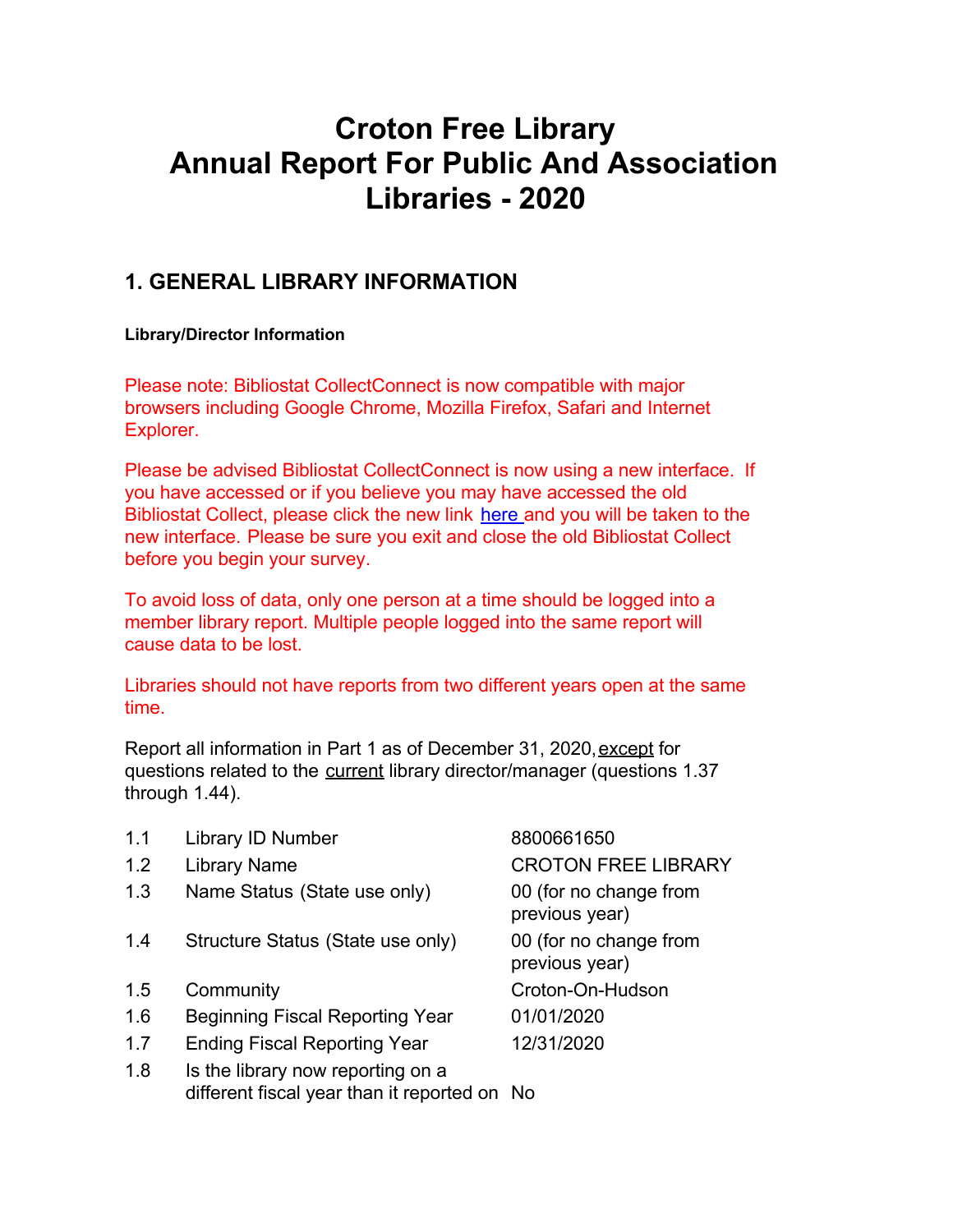| 1.9  | in the previous Annual Report?<br>If yes, please indicate the beginning<br>date of library's new reporting year.<br>Enter N/A if No was answered to<br>Question 1.8.                                 | N/A                                      |
|------|------------------------------------------------------------------------------------------------------------------------------------------------------------------------------------------------------|------------------------------------------|
| 1.10 | Please indicate the ending date of<br>library's new reporting year. Enter N/A N/A<br>if No was answered to Question 1.8.                                                                             |                                          |
| 1.11 | Beginning Local Fiscal Year                                                                                                                                                                          | 01/01/2020                               |
| 1.12 | <b>Ending Local Fiscal Year</b>                                                                                                                                                                      | 12/31/2020                               |
| 1.13 | <b>Address Status</b>                                                                                                                                                                                | 00 (for no change from<br>previous year) |
| 1.14 | <b>Street Address</b>                                                                                                                                                                                | <b>171 CLEVELAND DRIVE</b>               |
| 1.15 | City                                                                                                                                                                                                 | <b>CROTON-ON-HUDSON</b>                  |
| 1.16 | Zip Code                                                                                                                                                                                             | 10520                                    |
| 1.17 | <b>Mailing Address</b>                                                                                                                                                                               | <b>171 CLEVELAND DRIVE</b>               |
| 1.18 | City                                                                                                                                                                                                 | <b>CROTON-ON-HUDSON</b>                  |
| 1.19 | Zip Code                                                                                                                                                                                             | 10520                                    |
| 1.20 | Telephone Number (enter 10 digits<br>only and hit the Tab key; enter N/A if<br>no telephone number)                                                                                                  | $(914)$ 271-6612                         |
| 1.21 | Fax Number (enter 10 digits only and<br>hit the Tab key; enter N/A if no fax<br>number)                                                                                                              | (914) 271-0931                           |
| 1.22 | E-Mail Address to Contact the Library<br>(Enter N/A if no e-mail address)                                                                                                                            | jbourdon@wlsmail.org                     |
| 1.23 | Library Home Page URL (Enter N/A if<br>no home page URL)                                                                                                                                             | www.crotonfreelibrary.org                |
| 1.24 | Population Chartered to Serve (per<br>2010 Census)                                                                                                                                                   | 9,454                                    |
| 1.25 | Indicate the type of library as stated in<br>the library's charter (select one):                                                                                                                     | <b>ASSOCIATION</b>                       |
| 1.26 | Indicate the area chartered to serve as<br>stated in the library's charter (select<br>one):                                                                                                          | Other                                    |
| 1.27 | During the reporting year, has there<br>been any change to the library's legal<br>service area boundaries? Changes<br>must be the result of a Regents charter<br>action. Answer Y for Yes, N for No. | N                                        |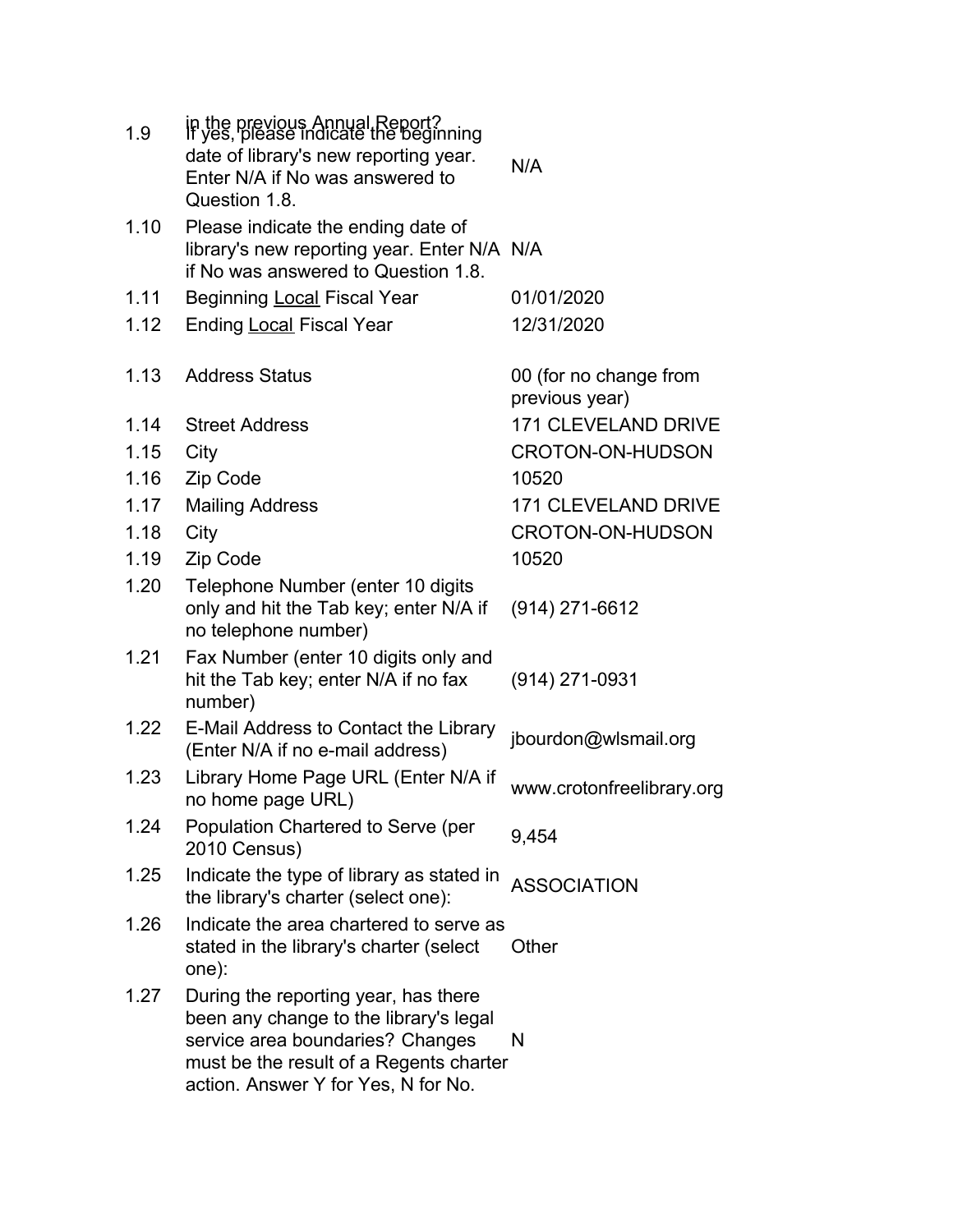| 1.28<br>1.29 | Indicate the type of charter the library Absolute<br>Butently holds (select anted its                                                                                                                                                                         |                                                |  |
|--------------|---------------------------------------------------------------------------------------------------------------------------------------------------------------------------------------------------------------------------------------------------------------|------------------------------------------------|--|
|              | absolute charter or the date of the<br>provisional charter if the library does<br>not have an absolute charter                                                                                                                                                | 12/17/1948                                     |  |
| 1.30         | Date the library was last registered                                                                                                                                                                                                                          | 12/09/1938                                     |  |
| 1.31         | <b>Federal Employer Identification</b><br>Number                                                                                                                                                                                                              | 131739949                                      |  |
| 1.32         | County                                                                                                                                                                                                                                                        | <b>WESTCHESTER</b>                             |  |
| 1.33         | <b>School District</b>                                                                                                                                                                                                                                        | <b>Croton-Harmon School</b><br><b>District</b> |  |
| 1.34         | Town/City                                                                                                                                                                                                                                                     | <b>Town of Cortlandt</b>                       |  |
| 1.35         | <b>Library System</b>                                                                                                                                                                                                                                         | <b>Westchester Library System</b>              |  |
|              | THESE QUESTIONS ARE FOR NYC LIBRARIES ONLY. PLEASE                                                                                                                                                                                                            |                                                |  |
|              | <b>PROCEED TO THE NEXT QUESTION.</b>                                                                                                                                                                                                                          |                                                |  |
|              | 1.36a President/CEO Name                                                                                                                                                                                                                                      |                                                |  |
|              | 1.36b President/CEO Phone Number                                                                                                                                                                                                                              |                                                |  |
|              | 1.36c President/CEO Email                                                                                                                                                                                                                                     |                                                |  |
|              | NOTE: For questions 1.37 through 1.44, report all information for the current<br>library director/manager.                                                                                                                                                    |                                                |  |
| 1.37         | <b>First Name of Library</b><br>Director/Manager                                                                                                                                                                                                              | Jesse                                          |  |
| 1.38         | Last Name of Library Director/Manager Bourdon                                                                                                                                                                                                                 |                                                |  |
| 1.39         | NYS Public Librarian Certification<br><b>Number</b>                                                                                                                                                                                                           | 26469                                          |  |
| 1.40         | What is the highest education level of<br>the library manager/director?                                                                                                                                                                                       | Master's Degree                                |  |
| 1.41         | If the library manager/director holds a<br>Master's Degree, is it a Master's<br>Degree in Library/Information<br>Science?                                                                                                                                     | Y                                              |  |
| 1.42         | Do all staff working in the budgeted<br>Librarian (certified) positions reported<br>in 6.4 have an active NYS Public<br>Librarian Certificate? If No, list the<br>name and e-mail address of each staff<br>member without an active certificate in<br>a Note. | Y                                              |  |
| 1.43         | E-mail Address of the<br>Director/Manager                                                                                                                                                                                                                     | jbourdon@wlsmail.org                           |  |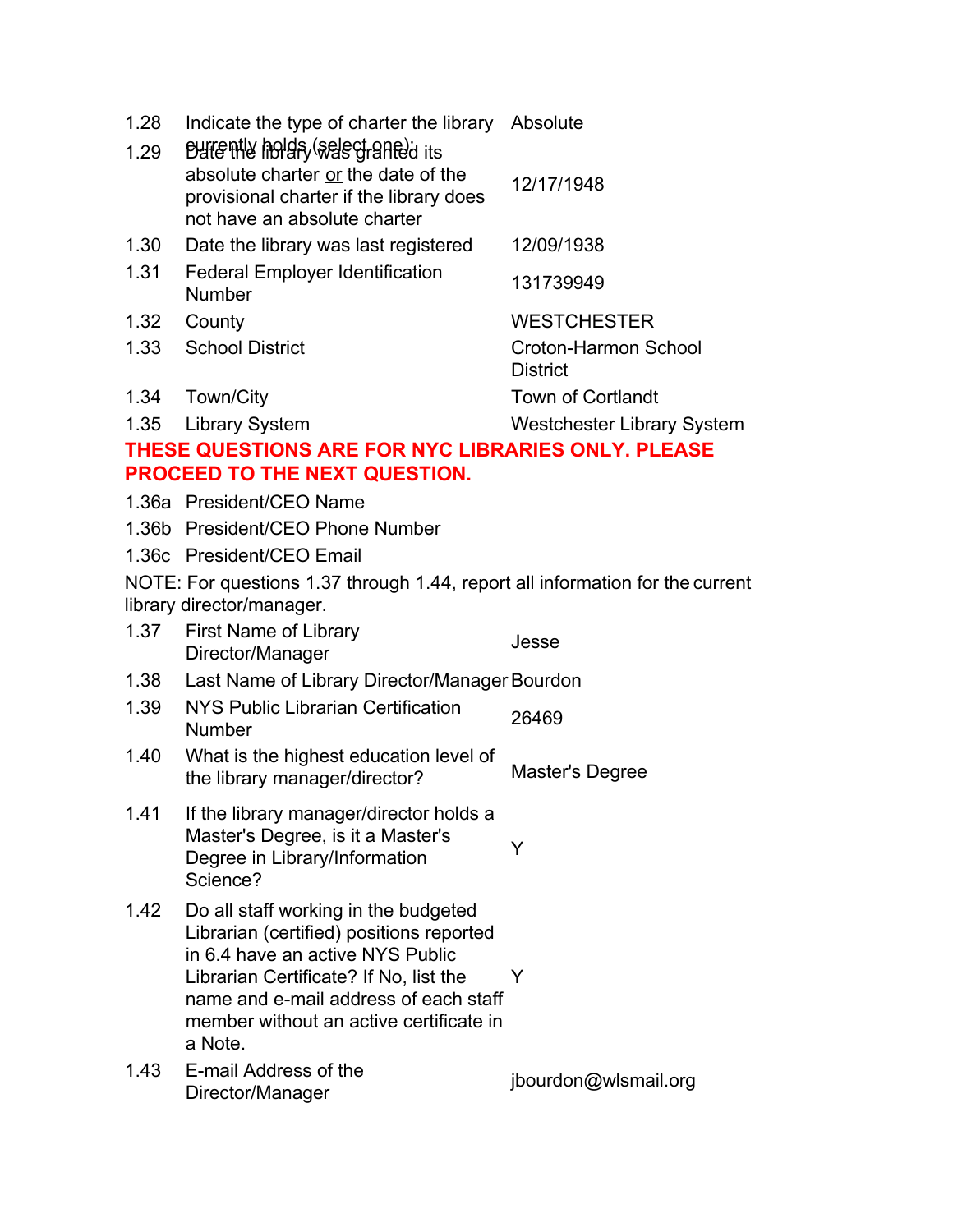- 1.44 Fax Number of the Director/Manager (914) 271-0931 1.45 Does the library charge fees for library
- cards to people residing outside the system's service area? N

#### **Public Votes/Contracts**

- 1.46 Was all or part of the library's funding subject to a public vote(s) held during Calendar Year 2020? (Please respond even if the vote was unsuccessful). Enter Y for Yes, N for No. If Yes, complete one record for the public vote from each funding source. If no, go to question 1.47. Y
- 1. Name of municipality or district holding Croton Harmon School the public vote **District**
- 2. Indicate the type of municipality or district holding the public vote<br>School District
- 3. Date the vote was held (mm/dd/2020) 06/09/2020
- 4. Was the vote successful? Y/N Y

| 5.  | What type of public vote was it?                                                                                 | school district ballot<br>proposition (Ed. Law<br>$\S259(1)(a)$                  |
|-----|------------------------------------------------------------------------------------------------------------------|----------------------------------------------------------------------------------|
| 6а. | Most recent prior year approved<br>appropriation from a public vote:                                             | \$869,674                                                                        |
| 6b. | Proposed increase in appropriation as<br>a result of the vote held on the date<br>reported in question number 3: | \$0                                                                              |
| 6с. | Total proposed appropriation (sum of                                                                             | $\begin{array}{c}\n\bullet & \bullet & \bullet & \bullet & \bullet\n\end{array}$ |

6c. Total proposed appropriation (sum of 6a and 6b):

### **This question should only be answered if "No" was answered in Q1.46 OR the library has votes from different municipalities/districts that were held in different years, both current and prior.**

1.47 Did the library receive funding from an appropriation which was approved by public vote in a prior year? (Prior to Calendar Year 2020) Enter Y for Yes, NN for No. If Yes, complete one record for the vote from each funding source.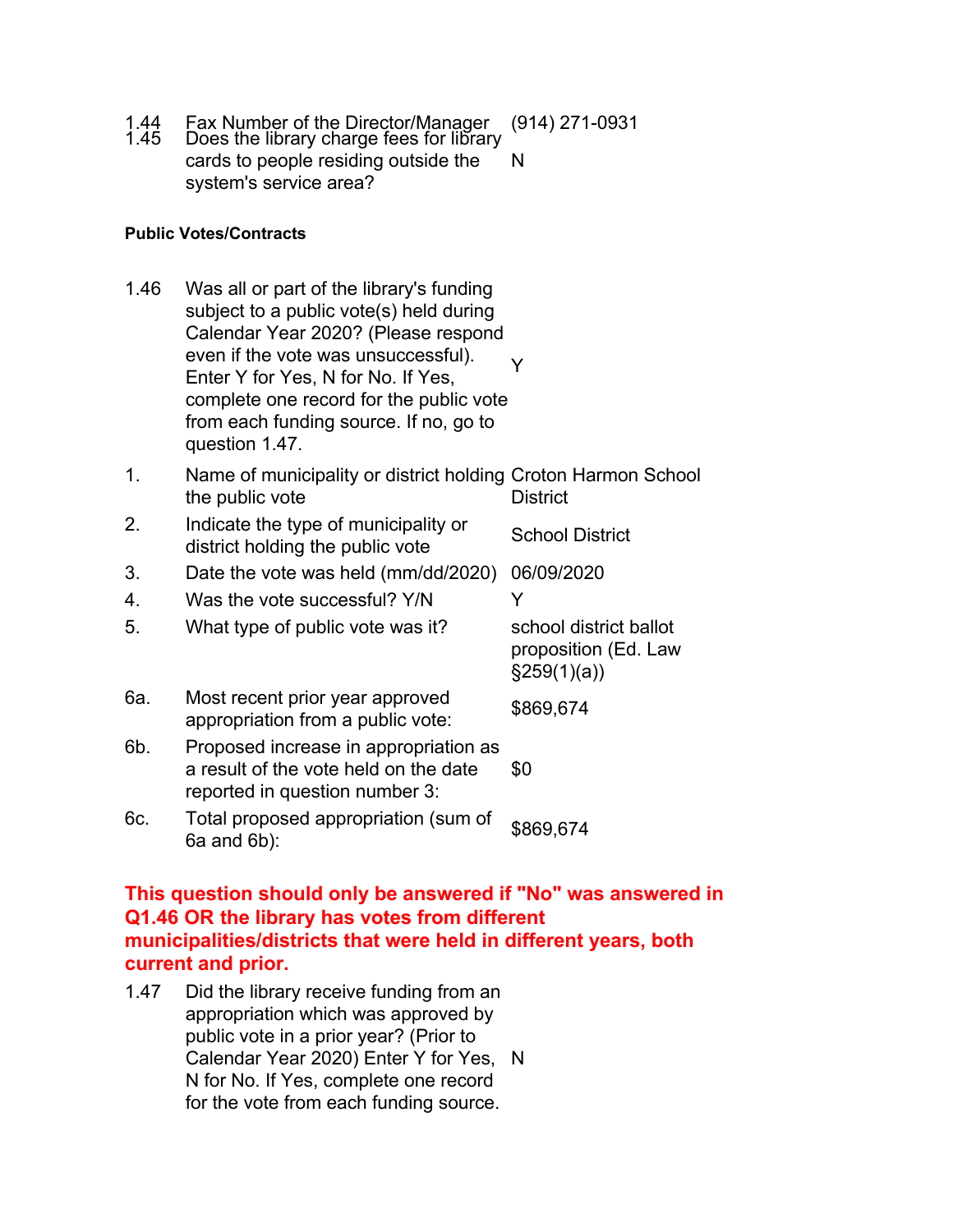If No, go to question 1.48.

- 1. Name of municipality or district holding <sub>N/A</sub><br>the public vote
- 2. Indicate the type of municipality or district holding the public vote
- 3. Date the last successful vote was held  $N/A$  (mm/dd/yyyy)
- 4. What type of public vote was it?
- 5. What was the total dollar amount of the appropriation from tax dollars resulting from the last successful vote? N/A

#### **Unusual Circumstances**

1.48 Does the reporting library have a contractual agreement with a municipality or district to provide library services to residents of an area not served by a chartered library? Enter Y for Yes, N for No. If yes, please complete one record for *each* contract. If no, go to question 1.49. Y 1. Name of contracting municipality or Town of Cortlandt<br>district 2. Is this a written contractual is this a written contractual v<br>agreement? 3. Population of the geographic area served by this contract<br>served by this contract 4. Dollar amount of contract \$14,223 5. Enter the appropriate code for range of <sub>Full</sub><br>services provided (select one): 1.49 For the reporting year, has the library experienced any unusual circumstance(s) that affected the statistics reported (e.g., natural disaster, fire, closed for renovations, disaster, fire, closed for reflovations, YV<br>massive weeding of collection, etc.)? If

yes, please annotate explaining the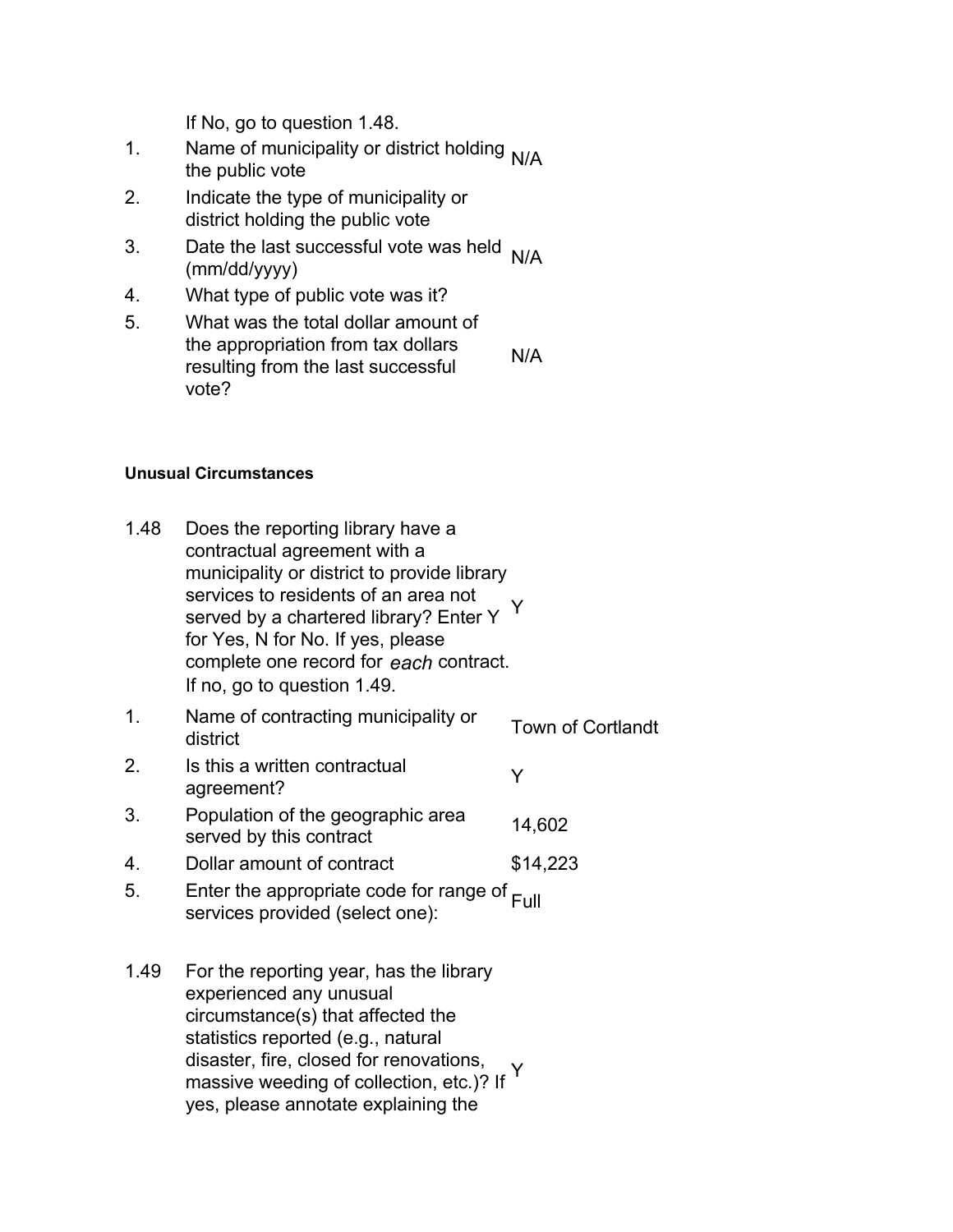circumstance(s) and the impact on the library using the **Note**; if no, please go to Part 2, Library Collection.

# **2. LIBRARY COLLECTION**

#### **Print/Electronic/Other Holdings**

Report holdings, additions, and subscriptions as of the end of the fiscal year reported in Part 1. Please read general information instructions below before completing this section.

**NOTE:** This section of the survey (2.1-2.25) collects data on selected types of materials.

It does not cover all materials (i.e., microforms, loose sheet music, maps, and pictures) for which expenditures are reported under Print Materials Expenditures, Electronic Materials Expenditures, and Other Materials Expenditures (questions 12.6, 12.7 and 12.8). Under this category report only items that have been purchased, leased or licensed by the library, a consortium, the state library, a donor or other person or entity. Included items must only be accessible with a valid library card or at a physical library location; inclusion in the catalog is not required. Do not include items freely available without monetary exchange. Count electronic materials at the administrative entity level (main library); do not duplicate numbers at each branch.

## **PRINT MATERIALS**

## **Cataloged Books**

| 2.1 | <b>Adult Fiction Books</b>                                       | 22,863 |
|-----|------------------------------------------------------------------|--------|
| 2.2 | <b>Adult Non-fiction Books</b>                                   | 20,341 |
| 2.3 | <b>Total Adult Books (Total questions 2.1</b><br>82.2)           | 43,204 |
| 2.4 | <b>Children's Fiction Books</b>                                  | 17,029 |
| 2.5 | Children's Non-fiction Books                                     | 8,502  |
| 2.6 | <b>Total Children's Books (Total</b><br>questions 2.4 & 2.5)     | 25,531 |
| 2.7 | <b>Total Cataloged Books (Total</b><br>questions $2.3$ & $2.6$ ) | 68,735 |
|     | <b>Other Print Materials</b>                                     |        |
| 2.8 | <b>Total Uncataloged Books</b>                                   |        |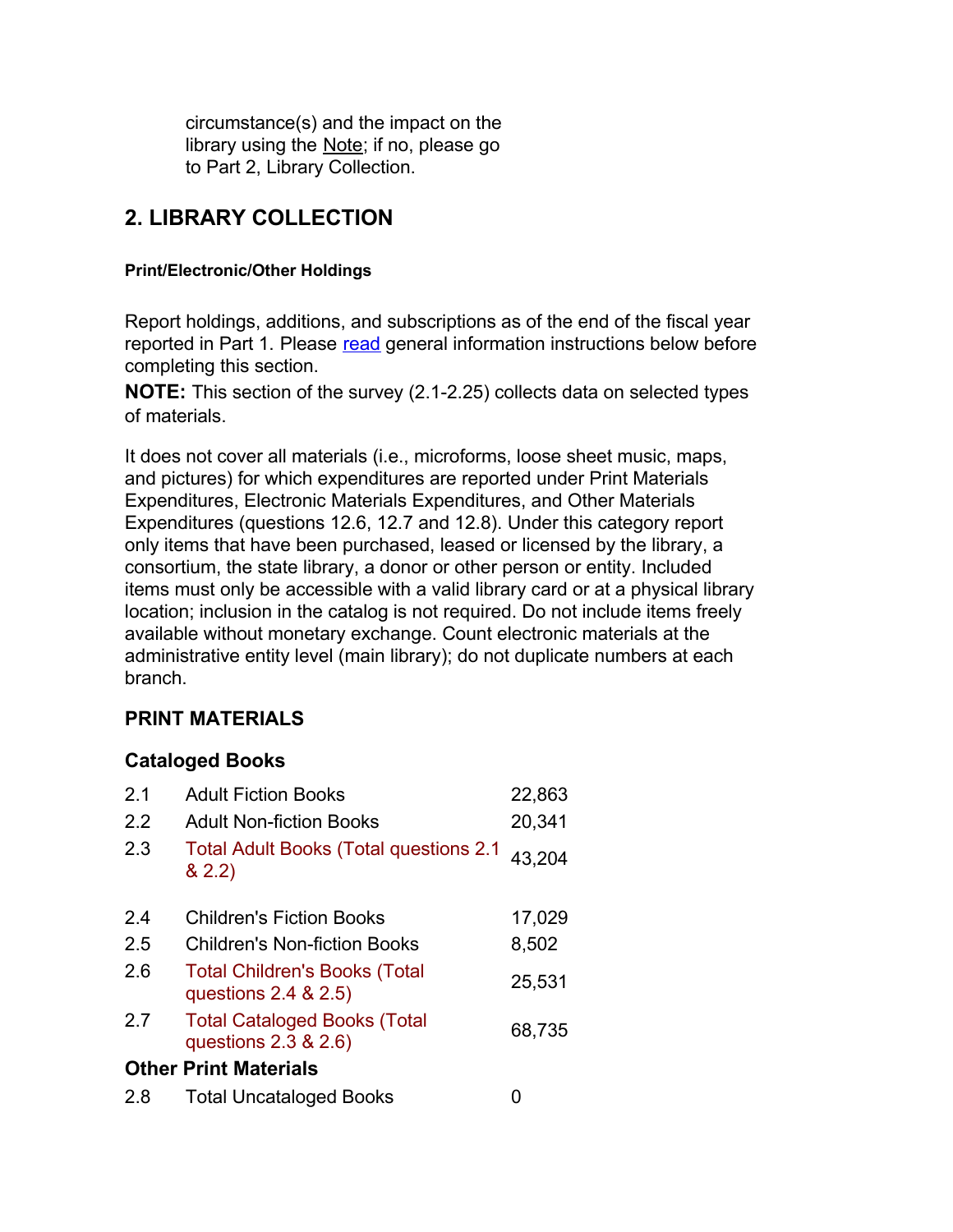| 2.9<br>2.10 | <b>Total Print Serials</b><br><b>All Other Print Materials</b>           | 150<br>8 |
|-------------|--------------------------------------------------------------------------|----------|
| 2.11        | <b>Total Other Print Materials (Total</b><br>questions 2.8 through 2.10) | 158      |
| 2.12        | <b>Total Print Materials (Total questions</b><br>2.7 and $2.11$ )        | 68,893   |

# **ALL OTHER MATERIALS**

# **Electronic Materials**

| 2.13 | <b>Electronic Books</b>                                                                                                                                                                                                                                            | 110,946 |
|------|--------------------------------------------------------------------------------------------------------------------------------------------------------------------------------------------------------------------------------------------------------------------|---------|
| 2.14 | <b>Local Electronic Collections</b>                                                                                                                                                                                                                                | 9       |
| 2.15 | <b>NOVELNY Electronic Collections</b>                                                                                                                                                                                                                              | 15      |
| 2.16 | <b>Total Electronic Collections (Total</b><br>questions $2.14$ and $2.15$ )                                                                                                                                                                                        | 24      |
| 2.17 | Audio - Downloadable Units                                                                                                                                                                                                                                         | 24,276  |
| 2.18 | Video - Downloadable Units                                                                                                                                                                                                                                         | 2,268   |
| 2.19 | <b>Other Electronic Materials (Include</b><br>items that are not included in the<br>above categories, such as e-serials;<br>electronic files; collections of digital<br>photographs; and electronic<br>government documents, reference<br>tools, scores and maps.) | 1       |
| 2.20 | <b>Total Electronic Materials (Total</b><br>questions 2.13, 2.16, 2.17, 2.18 and<br>2.19)                                                                                                                                                                          | 137,515 |
|      | <b>Non-Electronic Materials</b>                                                                                                                                                                                                                                    |         |
| 2.21 | <b>Audio - Physical Units</b>                                                                                                                                                                                                                                      | 3,999   |
| 2.22 | <b>Video - Physical Units</b>                                                                                                                                                                                                                                      | 5,658   |
| 2.23 | <b>Other Non-Electronic Materials</b><br>(includes films, slides, etc.)                                                                                                                                                                                            | 336     |
| 2.24 | <b>Total Other Materials Holdings (Total</b><br>questions 2.21 through 2.23)                                                                                                                                                                                       | 9,993   |
|      |                                                                                                                                                                                                                                                                    |         |

### **Grand Total/Additions to Holdings**

| 2.25                                                                    | <b>GRAND TOTAL HOLDINGS</b> (Total 216,401<br>questions 2.12, 2.20 and 2.24) |       |
|-------------------------------------------------------------------------|------------------------------------------------------------------------------|-------|
| <b>ADDITIONS TO HOLDINGS</b> - Do not subtract withdrawals or discards. |                                                                              |       |
|                                                                         | 2.26 Cataloged Books                                                         | 2.599 |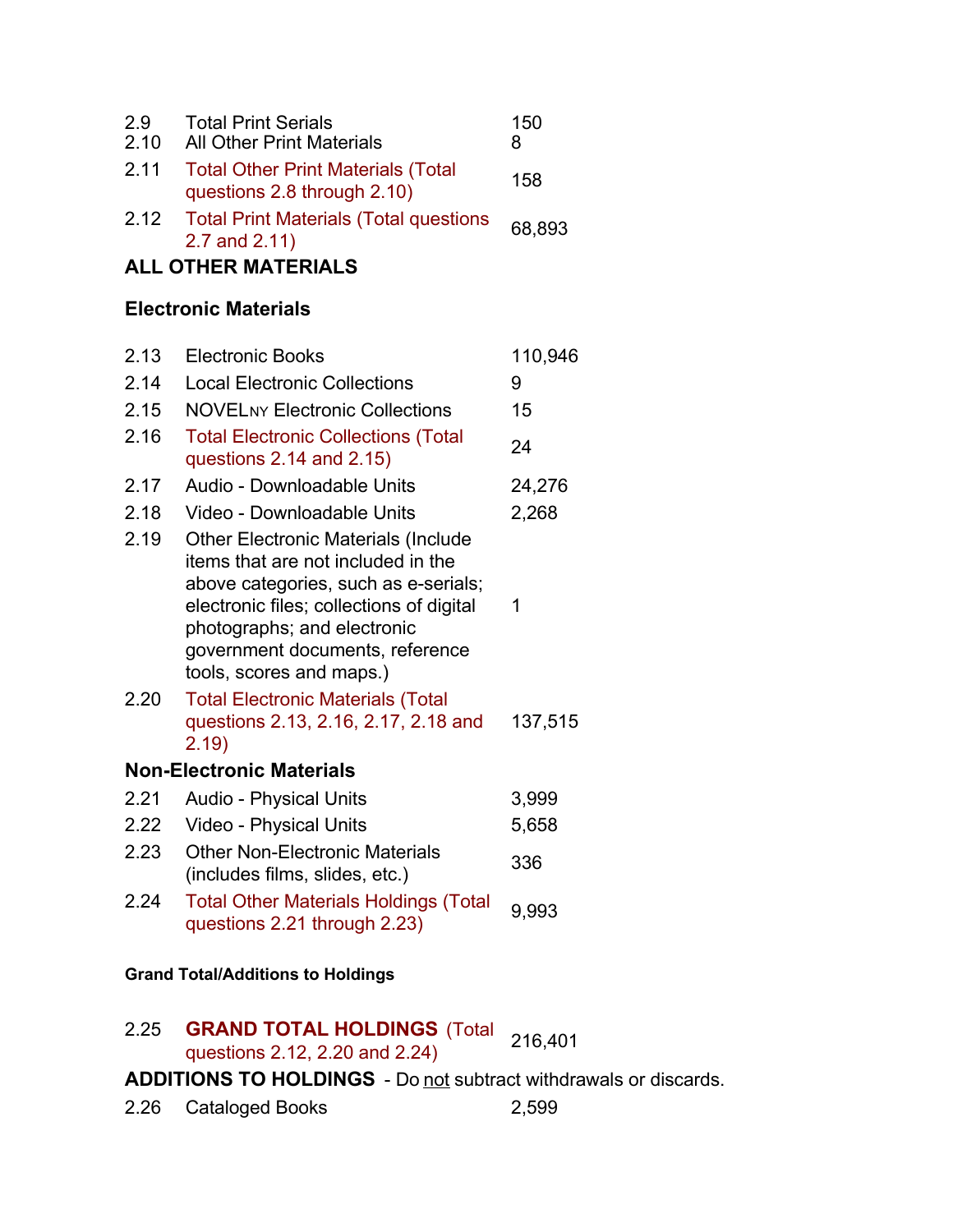|      | 2.27 All Other Print Materials                                    | כי    |
|------|-------------------------------------------------------------------|-------|
|      | 2.28 Electronic Materials                                         | 1,528 |
|      | 2.29 All Other Materials                                          | 646   |
| 2.30 | <b>Total Additions (Total questions 2.26)</b><br>through $2.29$ ) | 4,775 |

# **3. LIBRARY PROGRAMS, POLICIES, AND SERVICES**

#### **Visits/Borrowers/Policies/Accessibility**

Report all information on questions 3.1 through 3.29 as of the end of the fiscal year reported in Part 1; report information on questions 3.30 through 3.83 for the 2020 calendar year. Please click here to read general instructions before completing this section.

Please report information on LIBRARY USE as of the end of the fiscal year reported in Part 1.

## **LIBRARY USE**

- 3.1 Library visits (total annual attendance) 36,476
- 3.1a Regarding the number of Library Visits entered, is this an annual count or an annual estimate based on a typical week or weeks? CT - Annual Count
- 3.2 Registered resident borrowers 5,856
- 3.3 Registered non-resident borrowers 1

Please report information on WRITTEN POLICIES as of 12/31/20.

## **WRITTEN POLICIES (Answer Y for Yes, N for No)**

- 3.4 Does the library have an open meeting  $\gamma$  policy?
- 3.5 Does the library have a policy protecting the confidentiality of library Y records?
- 3.6 Does the library have an Internet use  $\gamma$  policy?
- 3.7 Does the library have a disaster plan? Y
- 3.8 Does the library have a boardboes the library have a board-<br>approved conflict of interest policy?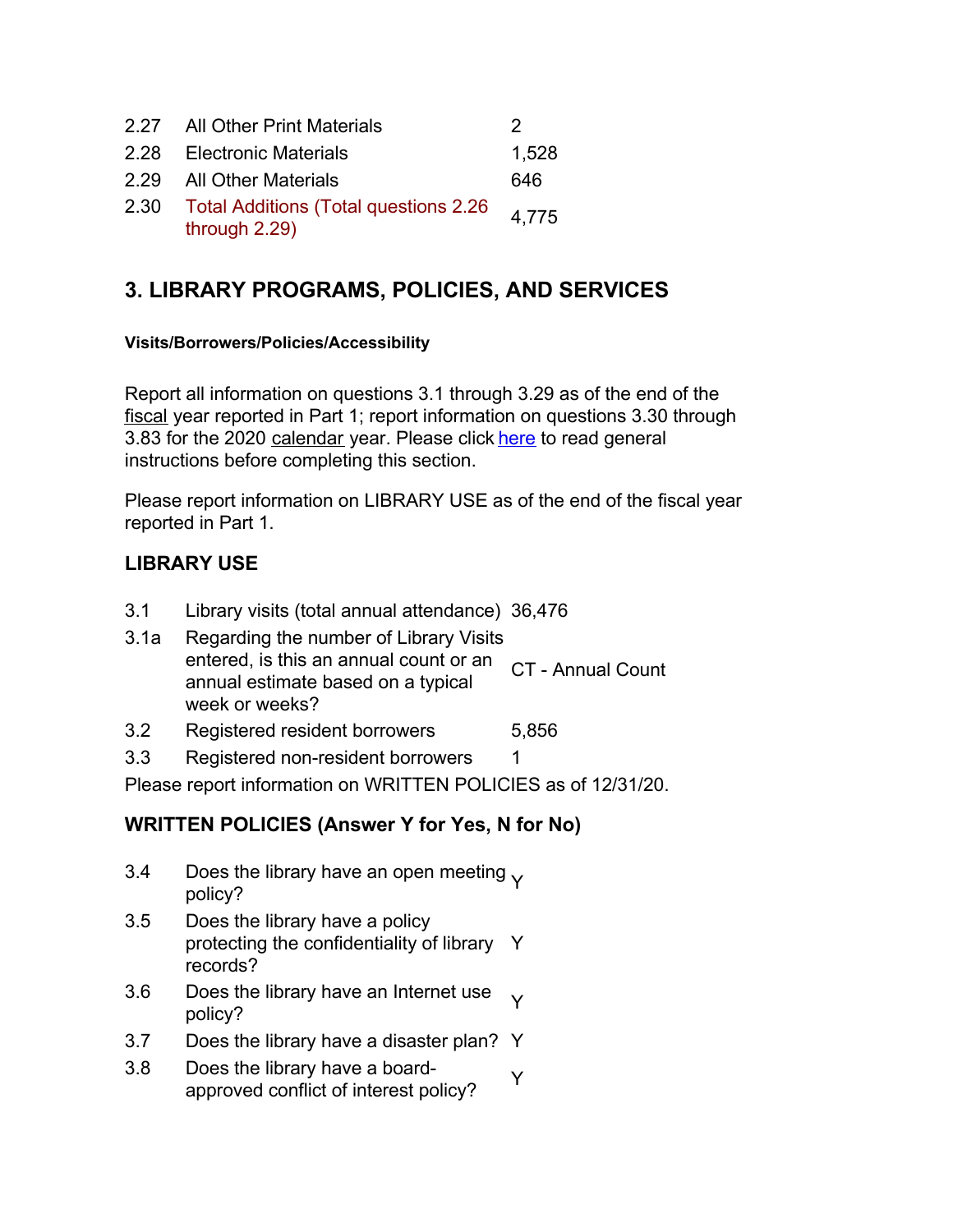- 3.9 Does the library have a board-
- approved whistle blower policy? 3.10 Does the library have a boardapproved sexual harassment prevention policy? Y

Please report information on ACCESSIBILITY as of 12/31/20.

Y

## **ACCESSIBILITY (Answer Y for Yes, N for No)**

- 3.11 Does the library provide service to persons who cannot visit the library (homebound persons, persons in nursing homes, persons in jail, etc.)? Y
- 3.12 Does the library have assistive devices for persons who are deaf and hearing N impaired (TTY/TDD)?
- 3.13 Does the library have large print  $\gamma$  books?
- 3.14 Does the library have assistive technology for people who are visually Y impaired or blind?

### 3.15 - If so, what do you have?

screen reader, such as JAWS, Screen reader, such as SAWO, The Yes

refreshable Braille commonly referred to as a refreshable Braille display

screen magnification software, such as <sub>No</sub><br>Zoomtext

electronic scanning and reading software, such as OpenBook No

3.16 Is the library registered for services from either the New York State Talking Book and Braille Library (New York State Library, Albany) or the Andrew Heiskell Braille and Talking Book Library (The New York Public Library, New York)? N

#### **Library Sponsored Programs/Summer Reading Program**

Please report information on LIBRARY SPONSORED PROGRAMS as of the end of the fiscal year reported in Part 1.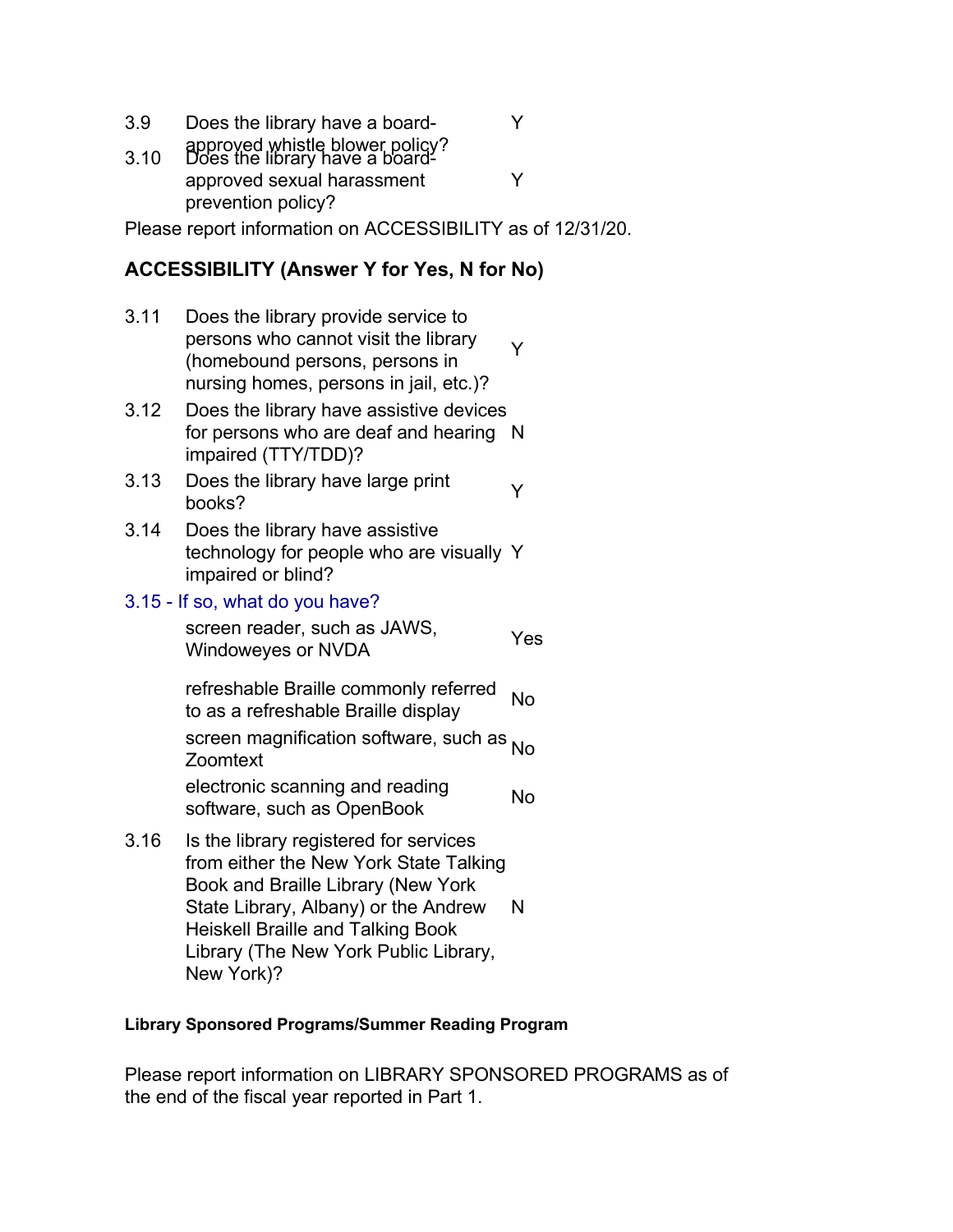## **LIBRARY SPONSORED PROGRAMS**

| 3.17 | <b>Adult Program Sessions</b>                                                                                                                                                                                                                                  | 23    |
|------|----------------------------------------------------------------------------------------------------------------------------------------------------------------------------------------------------------------------------------------------------------------|-------|
| 3.18 | <b>Young Adult Program Sessions</b>                                                                                                                                                                                                                            | 63    |
| 3.19 | <b>Children's Program Sessions</b>                                                                                                                                                                                                                             | 188   |
| 3.20 | All Other Program Sessions                                                                                                                                                                                                                                     | 0     |
| 3.21 | <b>Total Number of Program Sessions</b><br>(Total questions 3.17 through 3.20)                                                                                                                                                                                 | 274   |
| 3.22 | One-on-One Program Sessions                                                                                                                                                                                                                                    | 7     |
| 3.23 | Do library staff, trustees and/or<br>volunteers reach outside of the library<br>to promote library programs and<br>services through group presentations, Yes<br>information tables and/or other similar<br>educational activities sponsored by the<br>Library? |       |
| 3.24 | <b>Adult Program Attendance</b>                                                                                                                                                                                                                                | 758   |
| 3.25 | Young Adult Program Attendance                                                                                                                                                                                                                                 | 492   |
| 3.26 | Children's Program Attendance                                                                                                                                                                                                                                  | 3,357 |
| 3.27 | All Other Program Attendance                                                                                                                                                                                                                                   | 0     |
| 3.28 | <b>Total Program Attendance (Total</b><br>questions 3.24 through 3.27)                                                                                                                                                                                         | 4,607 |

3.29 One-on-One Program Attendance 110

Please report information on SUMMER READING PROGRAMS for the 2020 calendar year.

# **SUMMER READING PROGRAM**

3.30 - Indicate which of the following apply to the summer reading program(s) offered by the library during the summer of 2020 (check all that apply):

| а.           | Program(s) for children                                                                                               | Yes |
|--------------|-----------------------------------------------------------------------------------------------------------------------|-----|
| b.           | Program(s) for young adults                                                                                           | Yes |
| C.           | Program(s) for Adults                                                                                                 | Yes |
| $\mathsf{d}$ | <b>Summer Reading at New York</b><br>Libraries name and/or logo used                                                  | Yes |
| е.           | <b>Collaborative Summer Library</b><br>Program (CSLP Manual, provided<br>through the New York State Library,<br>used) | Yes |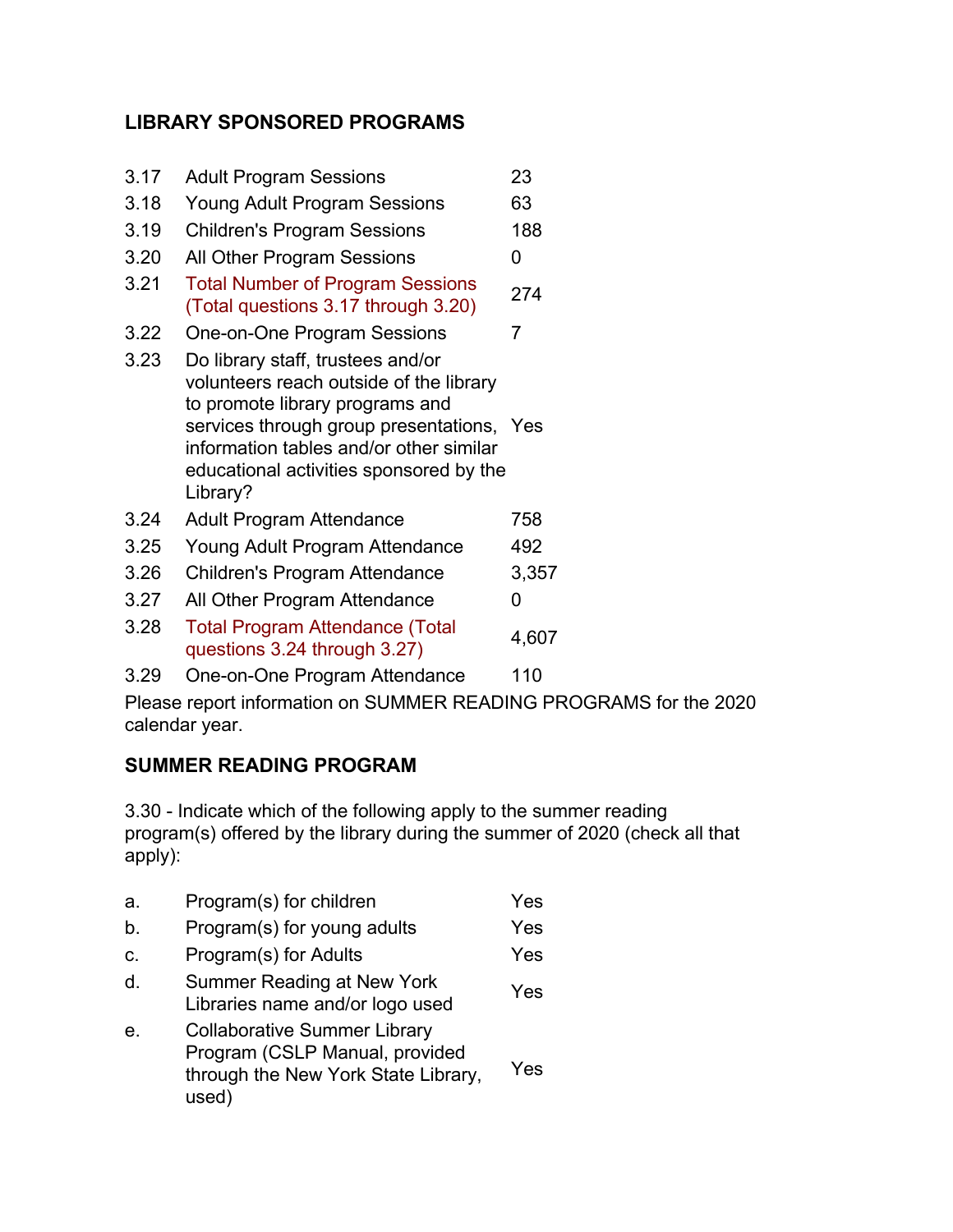| f.   | N/A                                                                                                 | No  |
|------|-----------------------------------------------------------------------------------------------------|-----|
| 3.31 | Library outlets offering the summer<br>reading program                                              | 1   |
| 3.32 | Children registered for the library's<br>summer reading program                                     | 175 |
| 3.33 | Young adults registered for the<br>library's summer reading program                                 | 30  |
| 3.34 | Adults registered for the library's<br>summer reading program                                       | 53  |
| 3.35 | Total number registered for the<br>library's summer reading program<br>$(total 3.32 + 3.33 + 3.34)$ | 258 |
| 3.36 | Children's program sessions - Summer <sub>120</sub><br>2020                                         |     |
| 3.37 | Young adult program sessions -<br>Summer 2020                                                       | 20  |
| 3.38 | Adult program sessions - Summer<br>2020                                                             | 0   |
| 3.39 | <b>Total program sessions - Summer</b><br>2020 (total 3.36 + 3.37 + 3.38)                           | 140 |
| 3.40 | Children's program attendance -<br>Summer 2020                                                      | 527 |
| 3.41 | Young adult program attendance -<br>Summer 2020                                                     | 134 |
| 3.42 | Adult program attendance - Summer<br>2020                                                           | 0   |
| 3.43 | Total program attendance - Summer<br>2020 (total 3.40 + 3.41 + 3.42)                                | 661 |
|      | <b>COLLABORATORS</b>                                                                                |     |
| 3.44 | Public school district(s) and/or BOCES 0                                                            |     |
| 3.45 | Non-public school(s)                                                                                | 0   |
| 3.46 | Childcare center(s)                                                                                 | 3   |
| 3.47 | Summer camp(s)                                                                                      | 1   |
| 3.48 | Municipality/Municipalities                                                                         | 0   |
| 3.49 | Literacy provider(s)                                                                                | 0   |
| 3.50 | Other (describe using the State note)                                                               | 0   |
| 3.51 | <b>Total Collaborators (total 3.44 through</b><br>3.50)                                             | 4   |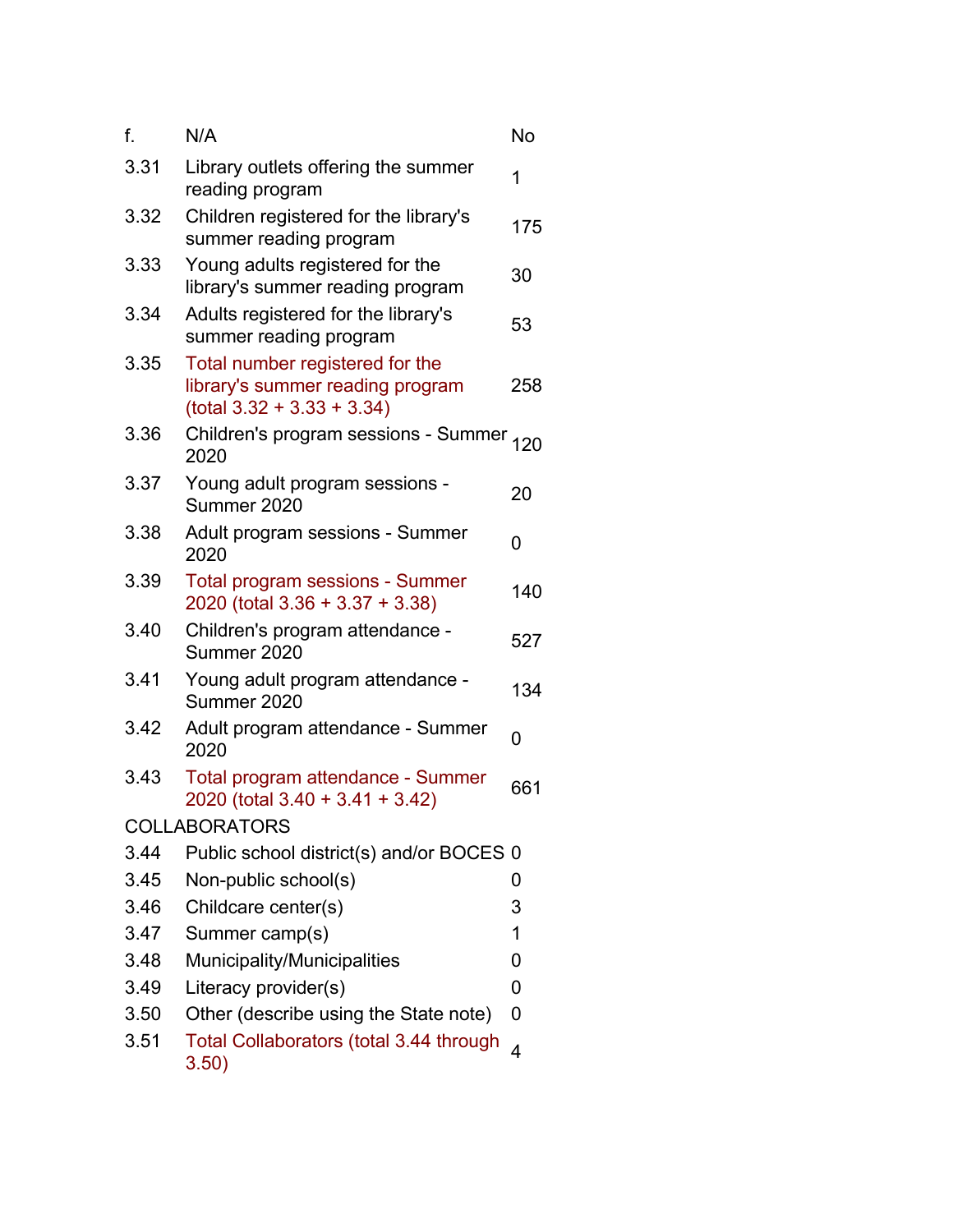### **Early/Adult/English Speaker/Digital Literacy**

Please report information on EARLY LITERACY PROGRAMS for the 2020 calendar year.

# **EARLY LITERACY PROGRAMS**

| 3.52                                                                    | Did the library offer early literacy<br>programs? (Enter Y for Yes, N for No) | Y         |  |  |
|-------------------------------------------------------------------------|-------------------------------------------------------------------------------|-----------|--|--|
|                                                                         | 3.53 - Indicate types of programs offered (check all that apply)              |           |  |  |
| a.                                                                      | Focus on birth - school entry<br>(kindergarten)                               | Yes       |  |  |
| b.                                                                      | Focus on parents & caregivers                                                 | Yes       |  |  |
| C.                                                                      | Combined audience                                                             | Yes       |  |  |
| d.                                                                      | N/A                                                                           | <b>No</b> |  |  |
|                                                                         | 3.54 - Number of sessions                                                     |           |  |  |
| a.                                                                      | Focus on birth - school entry<br>(kindergarten)                               | 126       |  |  |
| b.                                                                      | Focus on parents & caregivers                                                 | 82        |  |  |
| C.                                                                      | Combined audience                                                             | 6         |  |  |
| d.                                                                      | N/A                                                                           | 0         |  |  |
| 3.55                                                                    | <b>Total Sessions</b>                                                         | 214       |  |  |
|                                                                         | 3.56 - Attendance at sessions                                                 |           |  |  |
| a.                                                                      | Focus on birth - school entry<br>(kindergarten)                               | 2,002     |  |  |
| b.                                                                      | Focus on parents & caregivers                                                 | 1,321     |  |  |
| C.                                                                      | Combined audience                                                             | 389       |  |  |
| d.                                                                      | N/A                                                                           | N/A       |  |  |
| 3.57                                                                    | <b>Total Attendance</b>                                                       | 3,712     |  |  |
|                                                                         | 3.58 - Collaborators (check all that apply):                                  |           |  |  |
| a.                                                                      | Childcare center(s)                                                           | Yes       |  |  |
| b.                                                                      | Public School District(s) and/or<br><b>BOCES</b>                              | Yes       |  |  |
| c.                                                                      | Non-Public School(s)                                                          | Yes       |  |  |
| d.                                                                      | Health care providers/agencies                                                | No        |  |  |
| е.                                                                      | Other (describe using the State note)                                         | No        |  |  |
| Please report information on ADULT LITERACY for the 2020 calendar year. |                                                                               |           |  |  |

ADULT LITERACY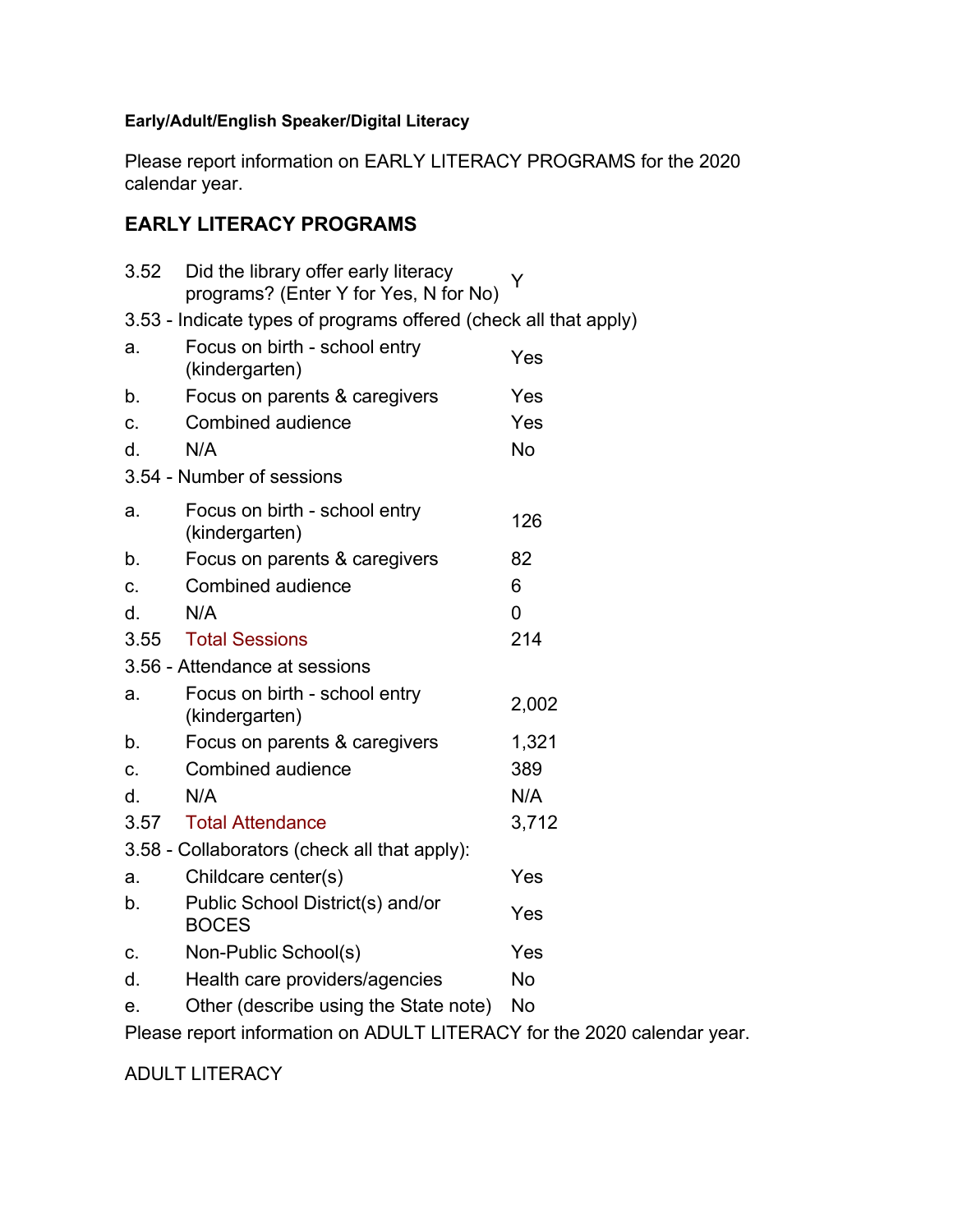- 3.59 Did the library offer adult literacy No
- programs? 3.60 Total group program sessions 0
- 3.61 Total one-on-one program sessions 0
- 3.62 Total group program attendance 0
- 3.63 Total one-on-one program attendance 0
- 3.64 Collaborators (check all that apply)
- a. Literacy NY (Literacy Volunteers of No
- b. Public School District(s) and/or Mo<br>BOCES
- c. Non-Public Schools No
- d. Other (see instructions and describe No<br>using Note)

Please report information on PROGRAMS FOR ENGLISH SPEAKERS OF OTHER LANGUAGES (ESOL) for the 2020 calendar year.

# **PROGRAMS FOR ENGLISH SPEAKERS OF OTHER LANGUAGES (ESOL)**

| 3.65 | Did the library offer programs for<br>English Speakers of Other Languages Y<br>(ESOL)? (Enter Y for Yes, N for No) |     |
|------|--------------------------------------------------------------------------------------------------------------------|-----|
| 3.66 | Children's program sessions                                                                                        | 33  |
| 3.67 | Young adult program sessions                                                                                       | 0   |
| 3.68 | Adult program sessions                                                                                             | 1   |
| 3.69 | Total program sessions (total 3.66 +<br>$3.67 + 3.68$                                                              | 34  |
| 3.70 | One-on-one program sessions                                                                                        | 0   |
| 3.71 | Children's program attendance                                                                                      | 684 |
| 3.72 | Young adult program attendance                                                                                     | 0   |
| 3.73 | Adult program attendance                                                                                           | 64  |
| 3.74 | Total program attendance (total 3.71 +<br>$3.72 + 3.73$                                                            | 748 |
| 3.75 | One-on-one program attendance                                                                                      | O   |
|      | 3.76 - Collaborators (check all that apply):                                                                       |     |
| a.   | Literacy NY (Literacy Volunteers of<br>America)                                                                    | No  |
| b.   | Public School District(s) and/or<br><b>BOCES</b>                                                                   | No  |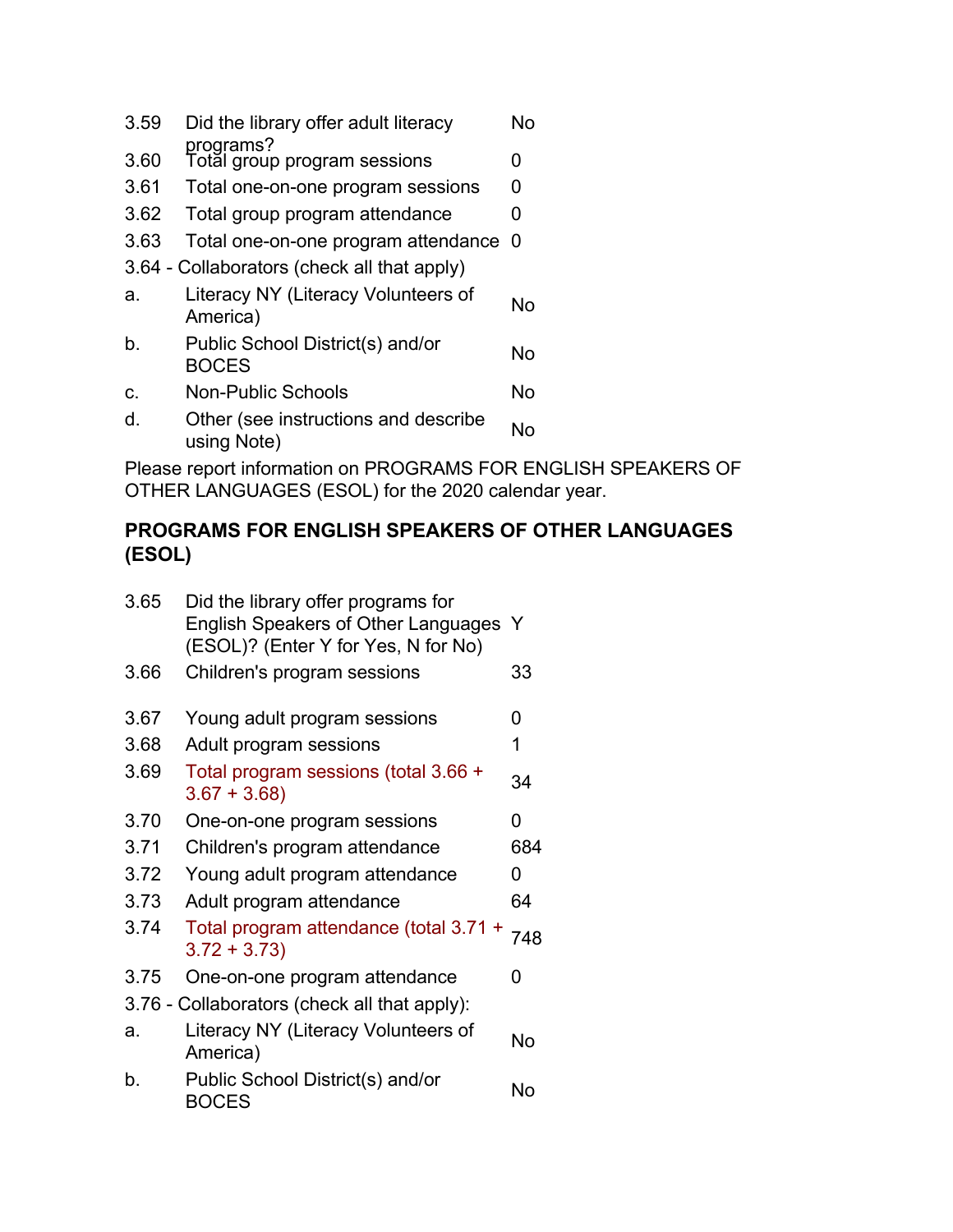c. Non-Public School(s) No

d. Other (describe using the Note) No

Please report information on DIGITAL LITERACY for the 2020 calendar year.

# **DIGITAL LITERACY**

- 3.77 Did the library offer digital literacy<br>programs?
- 3.78 Total group program sessions 0
- 3.79 Total one-on-one program sessions 0
- 3.80 Total group program attendance 0
- 3.81 Total one-on-one program attendance 0
- 3.82 Did your library offer teen-led activities  $\sqrt{}$ during the 2020 calendar year?

# **4. LIBRARY TRANSACTIONS**

### **Circulation/Electronic Use/Reference Transactions**

Report all transactions as of the end of the fiscal year reported in Part 1. (Please note: Internal Library usage is not considered part of circulation.)

# **CATALOGED BOOK CIRCULATION**

| 4.1  | <b>Adult Fiction Books</b>                                            | 11,875 |
|------|-----------------------------------------------------------------------|--------|
| 4.2  | <b>Adult Non-fiction Books</b>                                        | 9,045  |
| 4.3  | <b>Total Adult Books (Total questions 4.1</b><br>8, 4.2)              | 20,920 |
| 4.4  | <b>Children's Fiction Books</b>                                       | 16,187 |
| 4.5  | <b>Children's Non-fiction Books</b>                                   | 3,808  |
| 4.6  | <b>Total Children's Books (Total</b><br>questions 4.4 & 4.5)          | 19,995 |
| 4.7  | <b>Total Cataloged Book Circulation</b><br>(Total question 4.3 & 4.6) | 40,915 |
|      | <b>CIRCULATION OF OTHER MATERIALS</b>                                 |        |
| 4.8  | Circulation of Adult Other Materials                                  | 8,091  |
| 4.9  | Circulation of Children's Other<br>Materials                          | 1,229  |
| 4.10 | <b>Total Circulation of Other Materials</b>                           | 9,320  |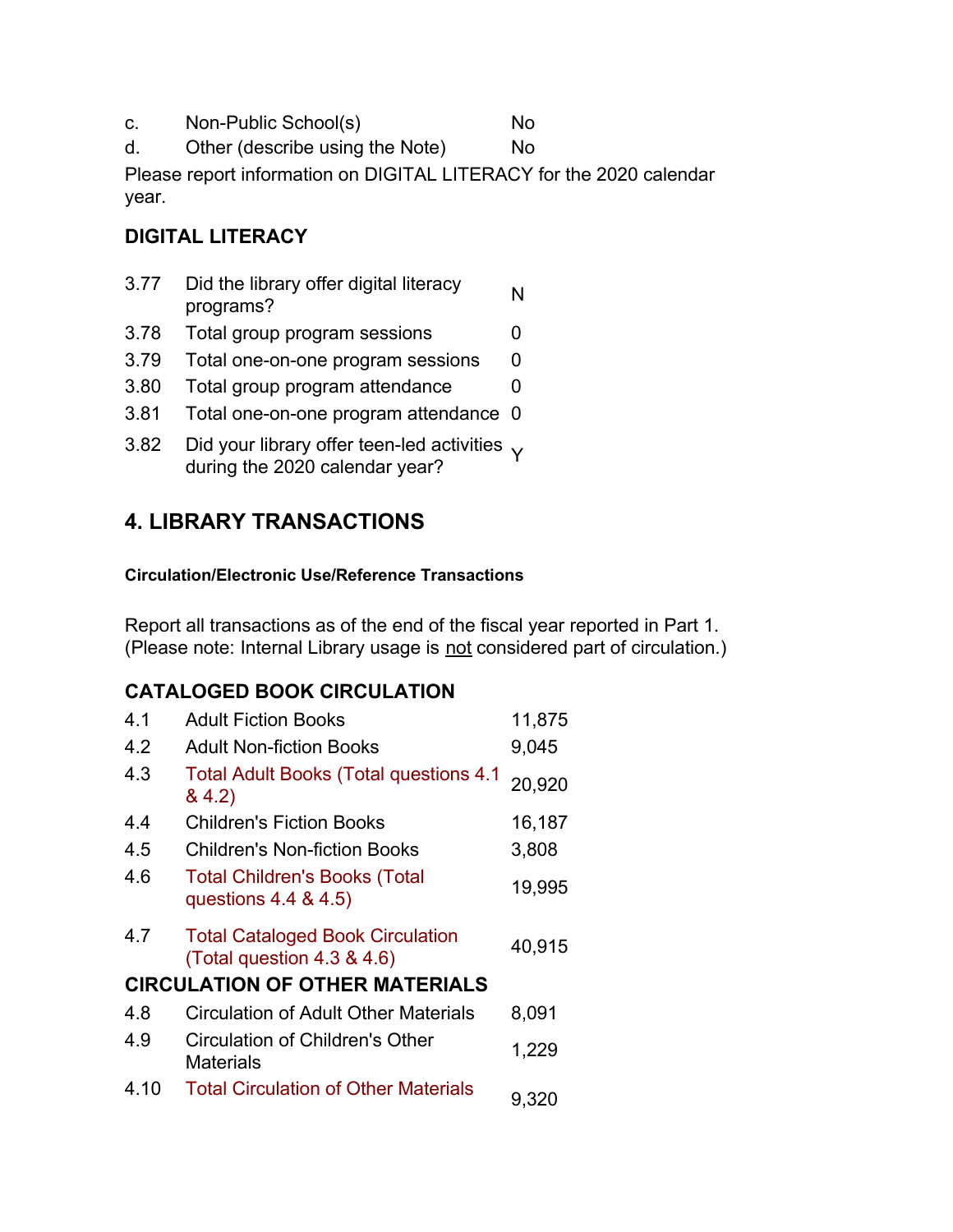| 4.11 | <b>FRISCH RETROS COOL OF TOTAL</b><br>questions 4.7 & 4.10)                                                                                                              | 50,235  |
|------|--------------------------------------------------------------------------------------------------------------------------------------------------------------------------|---------|
|      | <b>ELECTRONIC USE</b>                                                                                                                                                    |         |
| 4.12 | Use of Electronic Material                                                                                                                                               | 29,984  |
| 4.13 | Successful Retrieval of Electronic<br>Information                                                                                                                        | 22,519  |
| 4.14 | <b>Electronic Content Use (Total</b><br>questions 4.12 & 4.13)                                                                                                           | 52,503  |
| 4.15 | <b>Total Circulation of Materials (Total</b><br>questions 4.11 & 4.12)                                                                                                   | 80,219  |
| 4.16 | <b>Total Collection Use (Total questions</b><br>4.13 & 4.15                                                                                                              | 102,738 |
| 4.17 | <b>Grand Total Circulation of Children's</b><br>Materials (Total questions 4.6 & 4.9)                                                                                    | 21,224  |
|      | <b>REFERENCE TRANSACTIONS</b>                                                                                                                                            |         |
| 4.18 | <b>Total Reference Transactions</b>                                                                                                                                      | 5,974   |
|      | 4.18a Regarding the number of Reference<br>Transactions entered, is this an annual ES - Annual Estimate Based<br>count or an annual estimate based on on Typical Week(s) |         |

- a typical week or weeks?
- 4.19 Does the library offer virtual reference? Y

#### **Interlibrary Loan**

#### **INTERLIBRARY LOAN - MATERIALS RECEIVED (BORROWED)**

4.20 TOTAL MATERIALS RECEIVED 14,217

#### **INTERLIBRARY LOAN - MATERIALS PROVIDED (LOANED)**

4.21 TOTAL MATERIALS PROVIDED 12,152

# **5. TECHNOLOGY AND TELECOMMUNICATIONS**

Report all information as of December 31, 2020.

### **SYSTEMS AND SERVICES**

- 5.1 Automated circulation system? Y
- 5.2 Online public access catalog (OPAC)? Y
- 5.3 Electronic access to the OPAC from Electronic access to the OPAC from  $\gamma$ <br>outside the library?
- 5.4 Annual number of visits to the library's 34,100<br>web site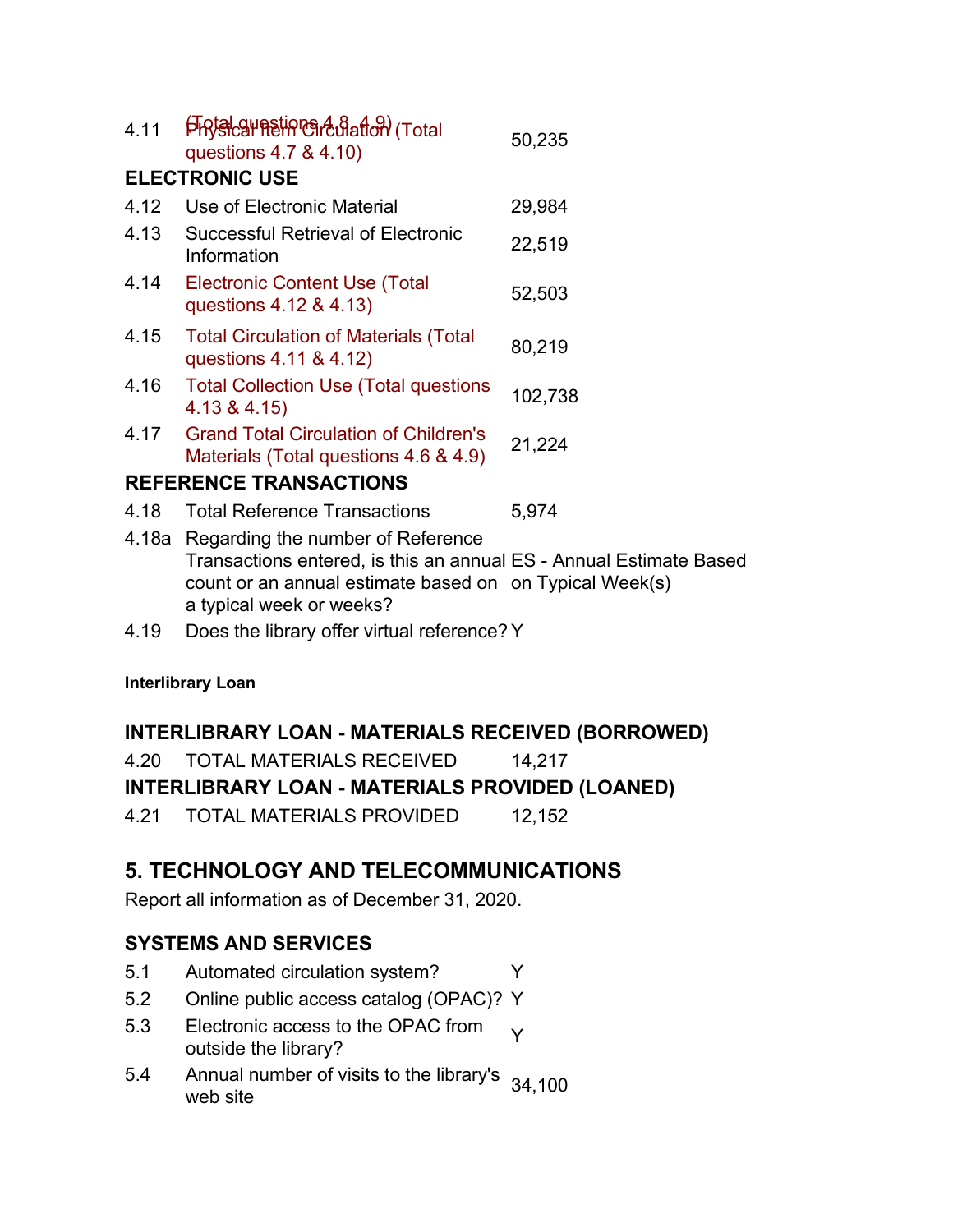| 5.5  | Does the library use Internet filtering<br>software on any computer?                        | Y                                 |
|------|---------------------------------------------------------------------------------------------|-----------------------------------|
| 5.6  | Does your library use social media?                                                         | Y                                 |
| 5.7  | Does the library file for E-rate<br>benefits?                                               | Y                                 |
| 5.8  | Is the library part of a consortium for $E_{-\sqrt{2}}$<br>rate benefits?                   |                                   |
| 5.9  | If yes, in which consortium are you<br>participating?                                       | <b>Westchester Library System</b> |
| 5.10 | Name of the person responsible for<br>the library's Information Technology<br>(IT) services | Jesse Bourdon                     |
| 5.11 | IT contact's telephone number (enter<br>10 digits only and hit the Tab key)                 | (914) 862-1023                    |
| 5.12 | IT contact's email address                                                                  | jbourdon@wlsmail.org              |

# **6. STAFF INFORMATION**

Note: Report figures as of the last day of the fiscal year reported in Part 1. Include the FTE for all positions funded in the library's budget whether those positions are filled or not. This report requires conversion of part-time hours to full-time equivalents (FTE). To compute the FTE of employees in any category, take the total number of hours worked per week for all budgeted positions in that category and divide that total by the number of hours per week the library considers to be full-time. Report the FTE to two decimal places.

# **FTE (FULL-TIME EQUIVALENT CALCULATION)**

| 6.1 | The number of hours per workweek<br>used to compute FTE for all paid<br>library personnel in this section. | 35   |
|-----|------------------------------------------------------------------------------------------------------------|------|
|     | <b>BUDGETED POSITIONS IN FULL-TIME EQUIVALENTS</b>                                                         |      |
| 6.2 | Library Director (certified)                                                                               | 1    |
| 6.3 | Vacant Library Director (certified)                                                                        | O    |
| 6.4 | Librarian (certified)                                                                                      | 3.75 |
| 6.5 | Vacant Librarian (certified)                                                                               | 0    |
| 6.6 | Library Manager (not certified)                                                                            | 0    |
| 6.7 | Vacant Library Manager (not certified)                                                                     | - 0  |
| ∩ ∩ | $\blacksquare$                                                                                             |      |

- 6.8 Library Specialist/Paraprofessional 1
- 6.9 Vacant Library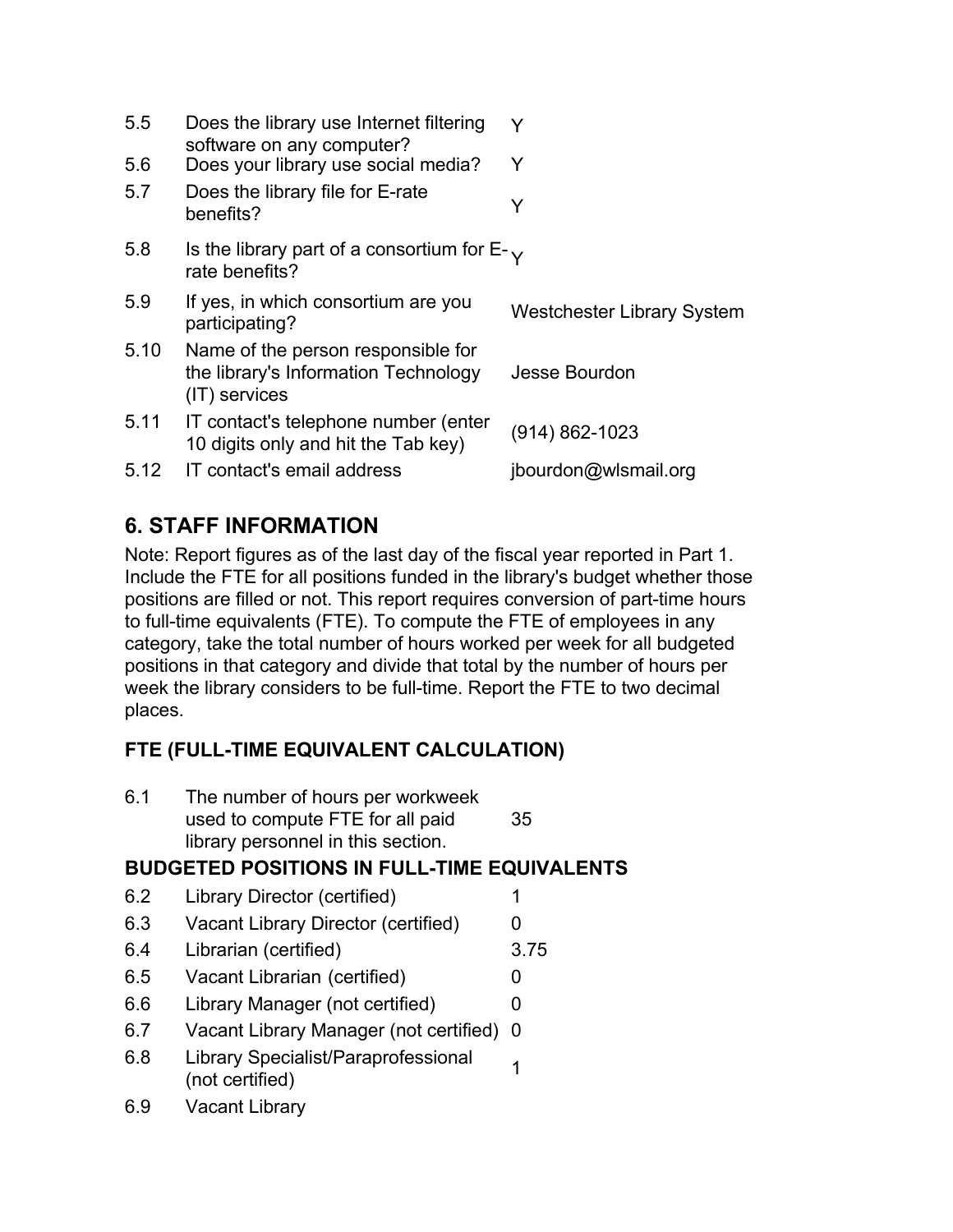|      | Specialist/Paraprofessional (not<br>certified)                                | O        |
|------|-------------------------------------------------------------------------------|----------|
| 6.10 | <b>Other Staff</b>                                                            | 8.14     |
| 6.11 | <b>Vacant Other Staff</b>                                                     | 0        |
| 6.12 | <b>TOTAL PAID STAFF (Total questions</b><br>6.2, 6.4, 6.6, 6.8 & 6.10         | 13.89    |
| 6.13 | <b>VACANT TOTAL PAID STAFF (Total</b><br>questions 6.3, 6.5, 6.7, 6.9 & 6.11) | 0.00     |
|      | <b>SALARY INFORMATION</b>                                                     |          |
| 6.14 | FTE - Entry Level Librarian (certified)                                       | 1        |
| 6.15 | Salary - Entry Level Librarian<br>(certified)                                 | \$44,590 |
| 6.16 | FTE - Library Director (certified)                                            | 1        |
| 6.17 | Salary - Library Director (certified)                                         | \$86,500 |
| 6.18 | FTE - Library Manager (not certified)                                         | 0        |
| 6.19 | Salary - Library Manager (not certified) \$0                                  |          |

# **7. MINIMUM PUBLIC LIBRARY STANDARDS (CURRENT)**

Report all information as of December 31, 2020. Please click here to read general instructions before completing this section.

- 7.1 1. Is governed by board-approved written bylaws which outline the responsibilities and procedures of the library board of trustees. Y
- 7.2 2. Has a board-approved written long z. Has a board-approved written long  $\gamma$ <br>range plan of service.
- 7.3 3. Presents a board-approved annual report to the community on the library's  $\gamma$ progress in meeting its goals and objectives.
- 7.4 4. Has board-approved written policies  $\sqrt{ }$ for the operation of the library.
- 7.5 5. Presents annually to appropriate funding agencies a written boardapproved budget which would enable the library to meet or exceed these standards and to carry out its longrange plan of service. Y
- 7.6 6. Periodically evaluates the effectiveness of the library's collection  $\sqrt{}$ and services in meeting community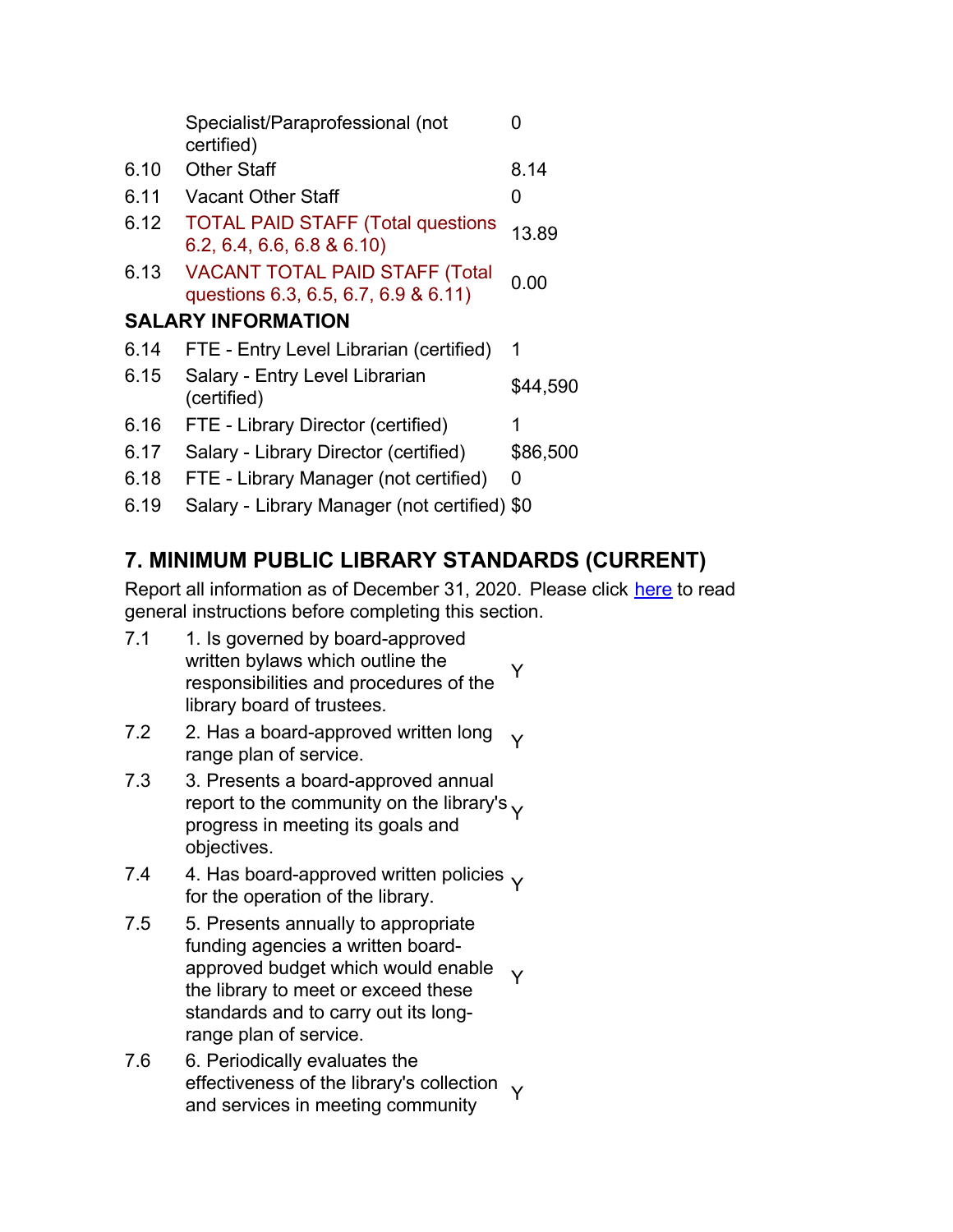needs.

| 7.7 | 7. Is open the minimum standard       |  |
|-----|---------------------------------------|--|
|     | number of public service hours for    |  |
|     | population served. (see instructions) |  |

8. Maintains a facility to meet community needs, including adequate:

| 7.8 | 8a. space                            |   |
|-----|--------------------------------------|---|
| 7.9 | 8b. lighting                         | v |
|     | 7.10 8c. shelving                    | v |
|     | 7.11 8d. seating                     | v |
|     | 7.12 8e. restroom (see instructions) |   |

9. Provides equipment and connections to meet community needs and provide access to other library catalogs and other electronic information, including but not limited to the following:

- 7.13 9a. telephone Y 7.14 9b. photocopier (see instructions) Y 7.15 9c. microcomputer or terminal Y 7.16 9d. printer Y 7.17 9e. Fax capability (see instructions) Y 7.18 10. Distributes board-approved printed information listing the library's hours open, borrowing rules, services, Y
- 7.19 11. Employs a paid director in accordance with the provisions of Commissioner's Regulation 90.8. Y

location and phone number.

# **7. MINIMUM PUBLIC LIBRARY STANDARDS (AS OF 2021)**

As of January 1, 2021 all public, free association and Indian libraries in New York State will be required to meet the minimum standards listed below. Please indicate which of these standards your library already meets as of **December 31, 2020**. This 2020 data will be helpful in informing statewide and regional efforts to ensure that all of New York's libraries are able to successfully comply with the new minimum standards. Please click here to [read general instructions before completing this section. Helpful information](http://www.nysl.nysed.gov/libdev/helpful/index.html) for meeting minimum public library standards is available on the State Library's website. Questions about the new standards should be directed to your library system.

1. Is governed by written bylaws which define the structure and governing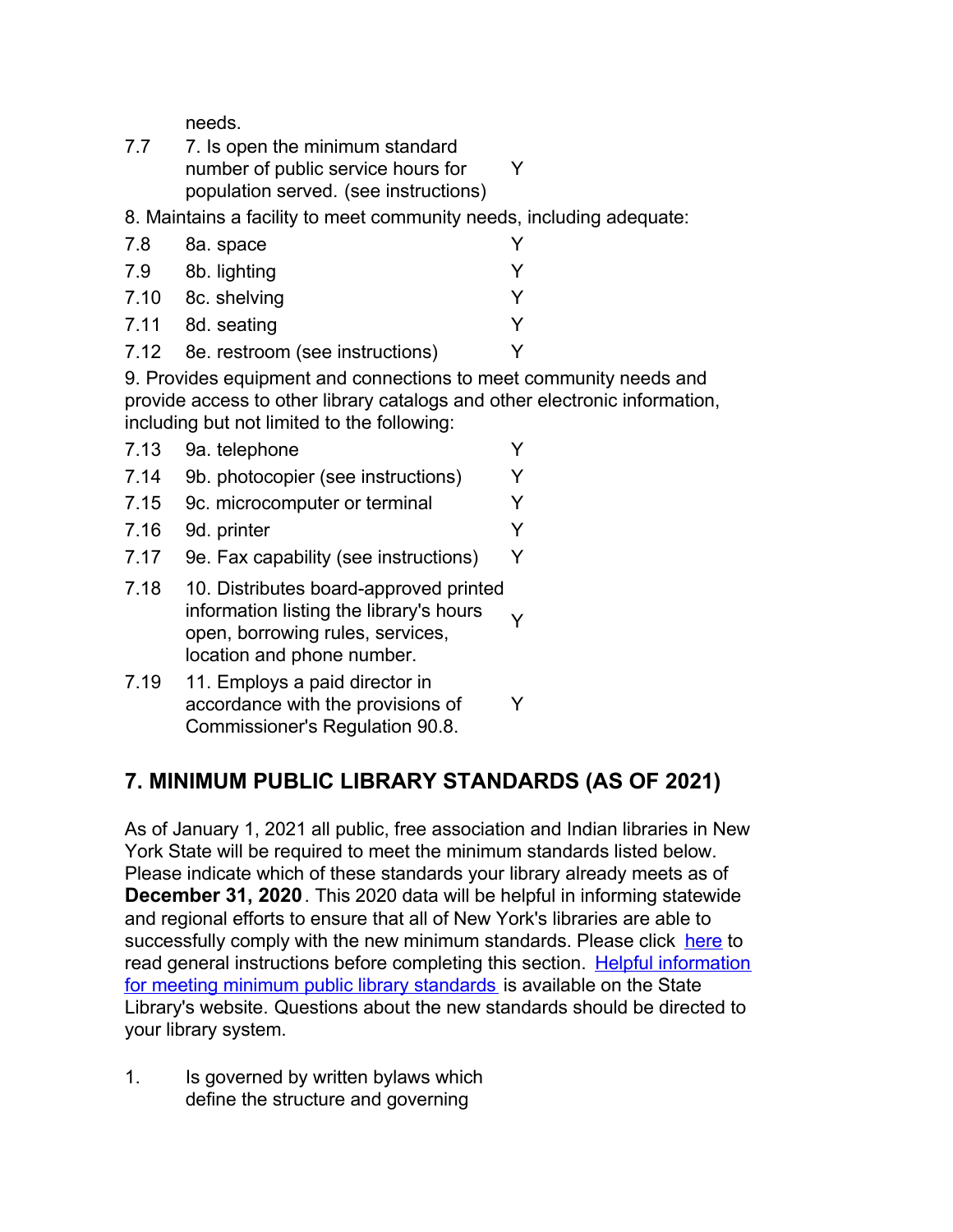functions of the library board of trustees, and which shall be reviewed and re-approved by the board of trustees at least once every five years or earlier if required by law. Y

- 2. Has a community-based, boardapproved, written long-range plan of service developed by the library board of trustees and staff. Y
- 3. Provides a board-approved written annual report to the community on the library's progress in meeting its mission, goals and objectives, as outlined in the library's long-range plan of service. Y
- 4. Has board-approved written policies for the operation of the library, which shall be reviewed and updated at least Y once every five years or earlier if required by law.
- 5. Annually prepares and publishes a board-approved, written budget, which enables the library to address the community's needs, as outlined in the library's long-range plan of service. Y
- 6. Periodically evaluates the effectiveness of the library's programs, services and collections to address community needs, as outlined in the library's long-range plan of service. Y
- 7. Is open the minimum standard number of public service hours for population Y served. (see instructions)

8. Maintains a facility that addresses community needs, as outlined in the library's long-range plan of service, including adequate:

| 8a. | space                |   |
|-----|----------------------|---|
| 8b. | lighting             | v |
| 8c. | shelving             | Y |
| 8d. | seating              | v |
| 8e. | power infrastructure | v |
| 8f. | data infrastructure  | V |
| 8g. | public restroom      |   |
|     |                      |   |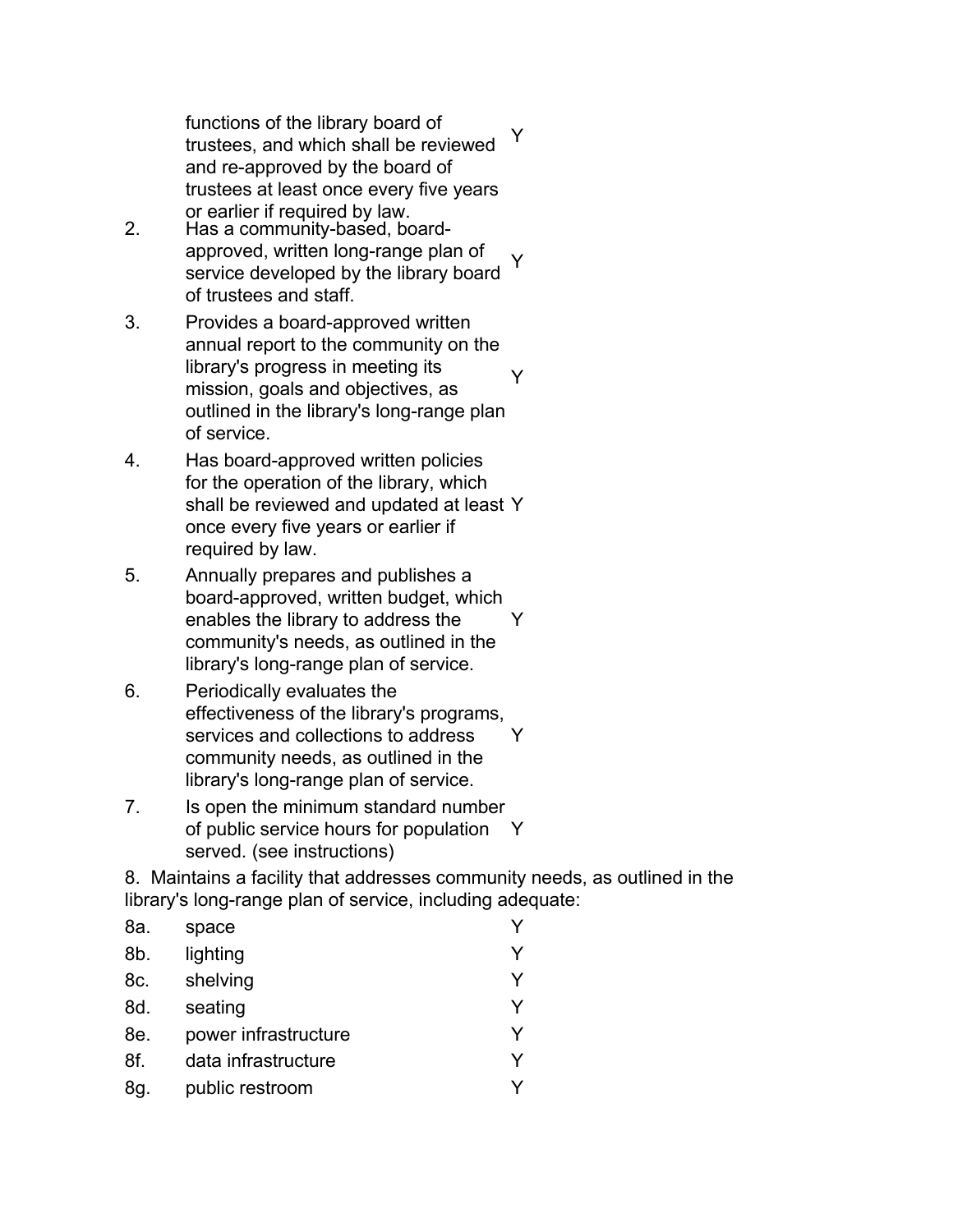9. Provides programming to address community needs, as outlined in the library's long-range plan of service.

Y

Y

Y

- 10. Provides
- 10a. a circulation system that facilitates access to the local library collection and other library catalogs
- 10b. equipment, technology, and internet connectivity to address community needs and facilitate access to information.
- 11. Provides access to current library information in print and online, facilitating the understanding of library services, operations and governance; Y information provided online shall include the standards referenced in numbers (1) through (5) above.
- 12. Employs a paid director in accordance with the provisions of Commissioner's Y Regulation 90.8.
- 13. Provides library staff with annual technology training, appropriate to their position, to address community needs, as outlined in the library's longrange plan of service. Y
- 14. Establishes and maintains partnerships with other educational, cultural or community organizations which enable the library to address the community's needs, as outlined in the library's long-range plan of service. Y

# **8. PUBLIC SERVICE INFORMATION**

Report all information as of the end of the fiscal year reported in Part 1. Please click here to read general instructions before completing this section.

PUBLIC SERVICE OUTLETS - Libraries reporting main libraries, branches and bookmobiles should complete Service Outlets Information in Part 9.

| 8.1 Main Library |  |
|------------------|--|
| 8.2 Branches     |  |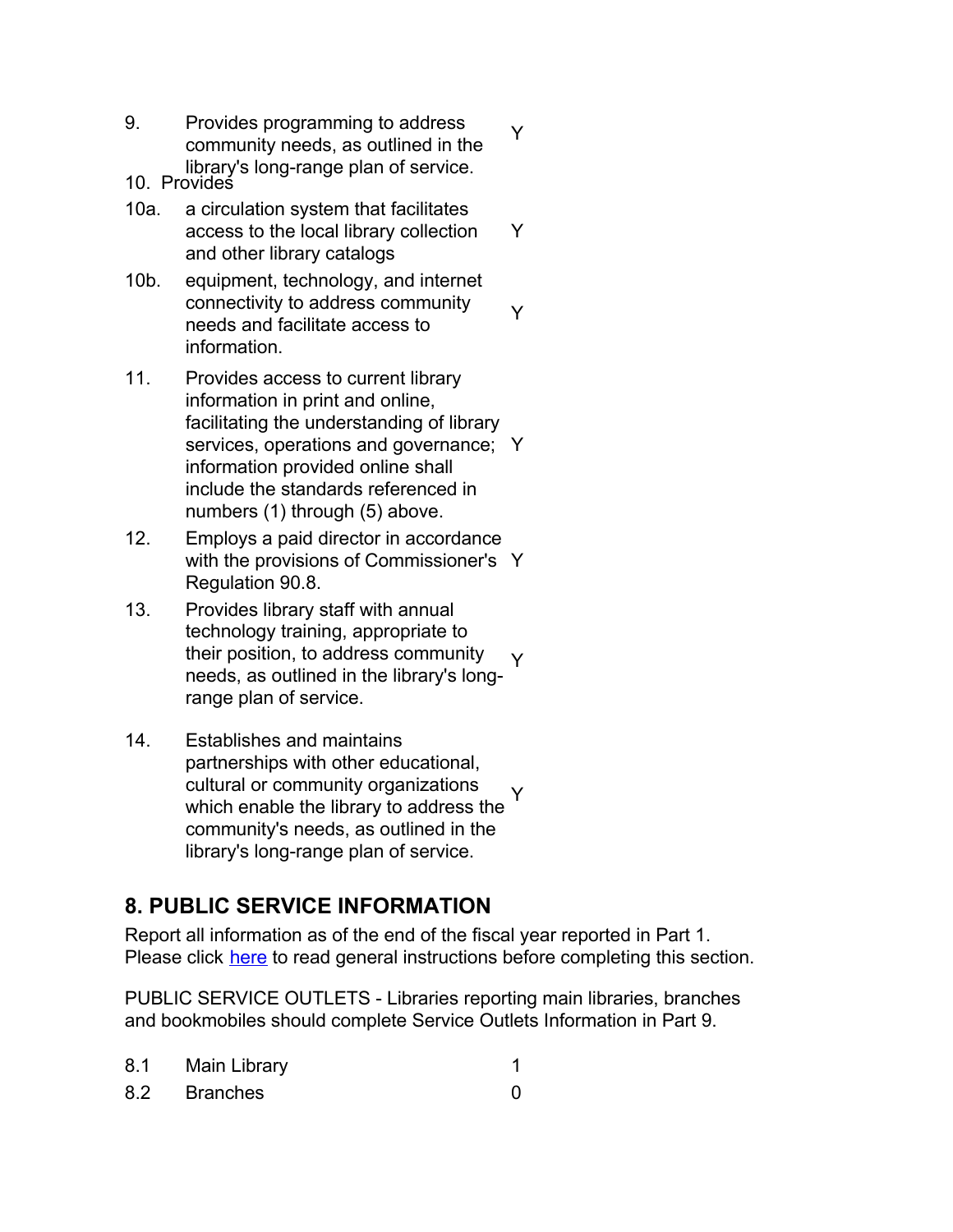| 8.3 | <b>Bookmobiles</b>   |  |
|-----|----------------------|--|
| 8.4 | <b>Other Outlets</b> |  |

8.5 TOTAL PUBLIC SERVICE OUTLETS TOTAL PUBLIC SERVICE OUTLETS 1

PUBLIC SERVICE HOURS - Report hours to two decimal places.

| 8.6  | Minimum Weekly Total Hours - Main<br>Library                                          | 53.00  |
|------|---------------------------------------------------------------------------------------|--------|
| 8.7  | Minimum Weekly Total Hours - Branch<br>Libraries                                      | 0.00   |
| 8.8  | Minimum Weekly Total Hours -<br><b>Bookmobiles</b>                                    | 0.00   |
| 8.9  | Minimum Weekly Total Hours - Total<br>Hours Open (Total questions 8.6 - 8.8)          | 53.00  |
| 8.10 | Annual Total Hours - Main Library                                                     | 952.00 |
| 8.11 | <b>Annual Total Hours - Branch Libraries</b>                                          | 0.00   |
| 8.12 | <b>Annual Total Hours - Bookmobiles</b>                                               | 0.00   |
| 8.13 | <b>Annual Hours Open - Total Hours</b><br>Open (Total questions 8.10 through<br>8.12) | 952.00 |

# **8A. COVID**

NOTE: This section of the survey (8A) collects data on the impact of the COVID-19 pandemic. Report all information in Part 8A from March 7, 2020 to December 31, 2020.

- CV1 Were any of the library's outlets physically closed to the public for any period of time due to the Coronavirus (COVID-19) pandemic? Yes
- CV2 Did library staff continue to provide services to the public during any portion of the period when the building<br>was physically closed to the public due Yes was physically closed to the public due to the Coronavirus (COVID-19) pandemic?
- CV3 Did the library add or increase access to electronic collection materials due to <sub>Yes</sub> the Coronavirus (COVID-19) pandemic?
- CV4 Did the library allow users to complete registration for library cards online without having to come to the library  $Y_{\text{ES}}$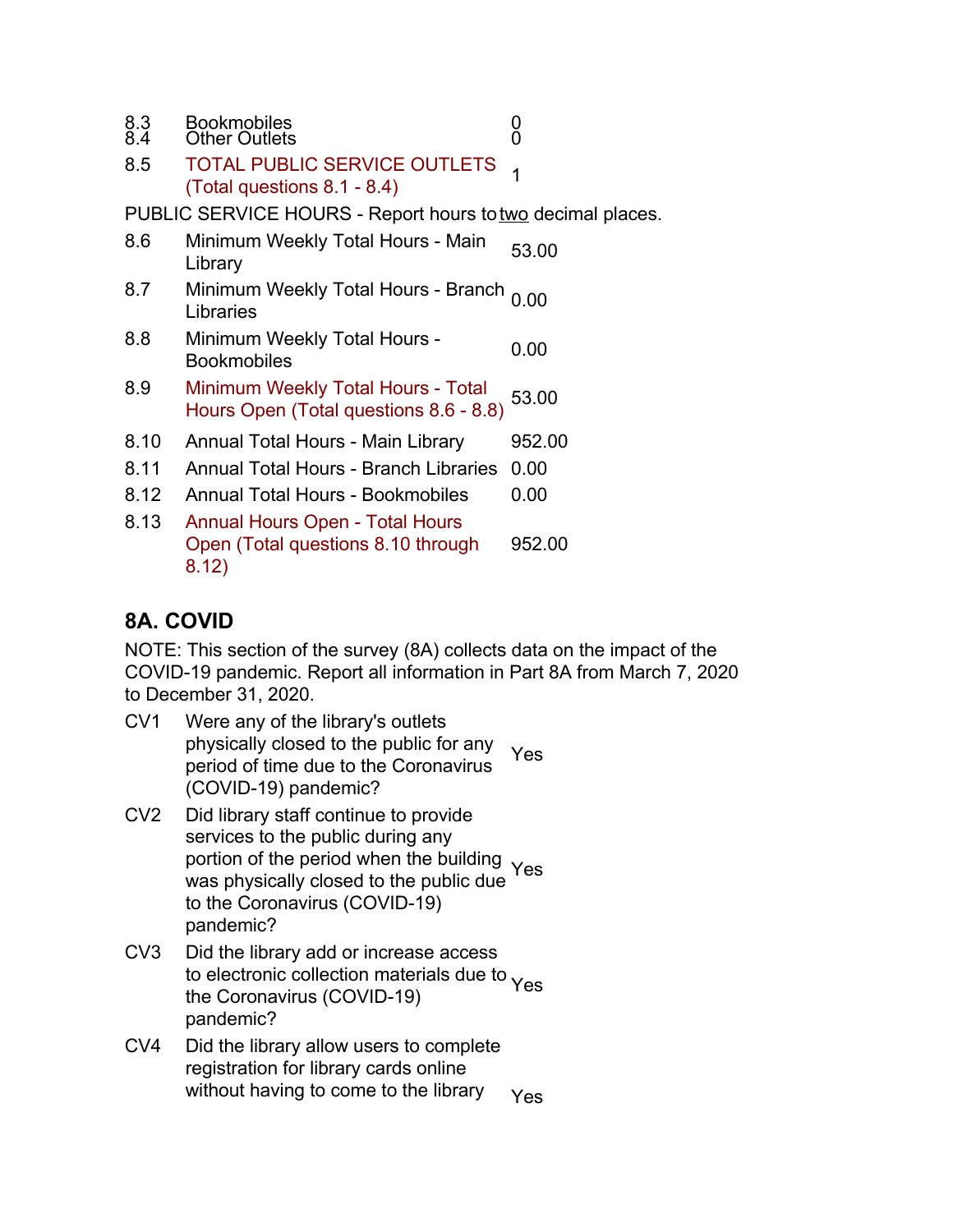before the Coronavirus (COVID-19) pandemic?

- CV5 Did the library allow users to complete registration for library cards online without having to come to the library during the Coronavirus (COVID-19) pandemic? Yes
- CV6 Did the library provide reference service via the Internet or telephone when the building was physically closed to the public during the Coronavirus (COVID-19) pandemic? Yes
- CV7 Did the library provide 'outside' service for circulation of physical materials at one or more outlets during the Coronavirus (COVID-19) pandemic? Yes
- CV8 Did the library provide live, virtual programs via the Internet during the Coronavirus (COVID-19) pandemic? Yes
- CV9 Did the library create and provide recordings of program content via the Internet during the Coronavirus (COVID-19) pandemic? Yes
- CV10 Report total number of recordings of program content during COVID-19 pandemic. **Optional response. Responses to new questions requiring numerical data may be estimated or left blank the first year.** 65
- CV11 Did the library provide Wi-Fi Internet access to users outside the building at Yes one or more outlets before the Coronavirus (COVID-19) pandemic?
- CV12 Did the library intentionally provide Wi-Fi Internet access to users outside the Yes building at one or more outlets during COVID-19 pandemic?
- CV13 Did the library increase access to Wi-Fi Internet access to users outside the building at one or more outlets during Yesthe Coronavirus (COVID-19) pandemic?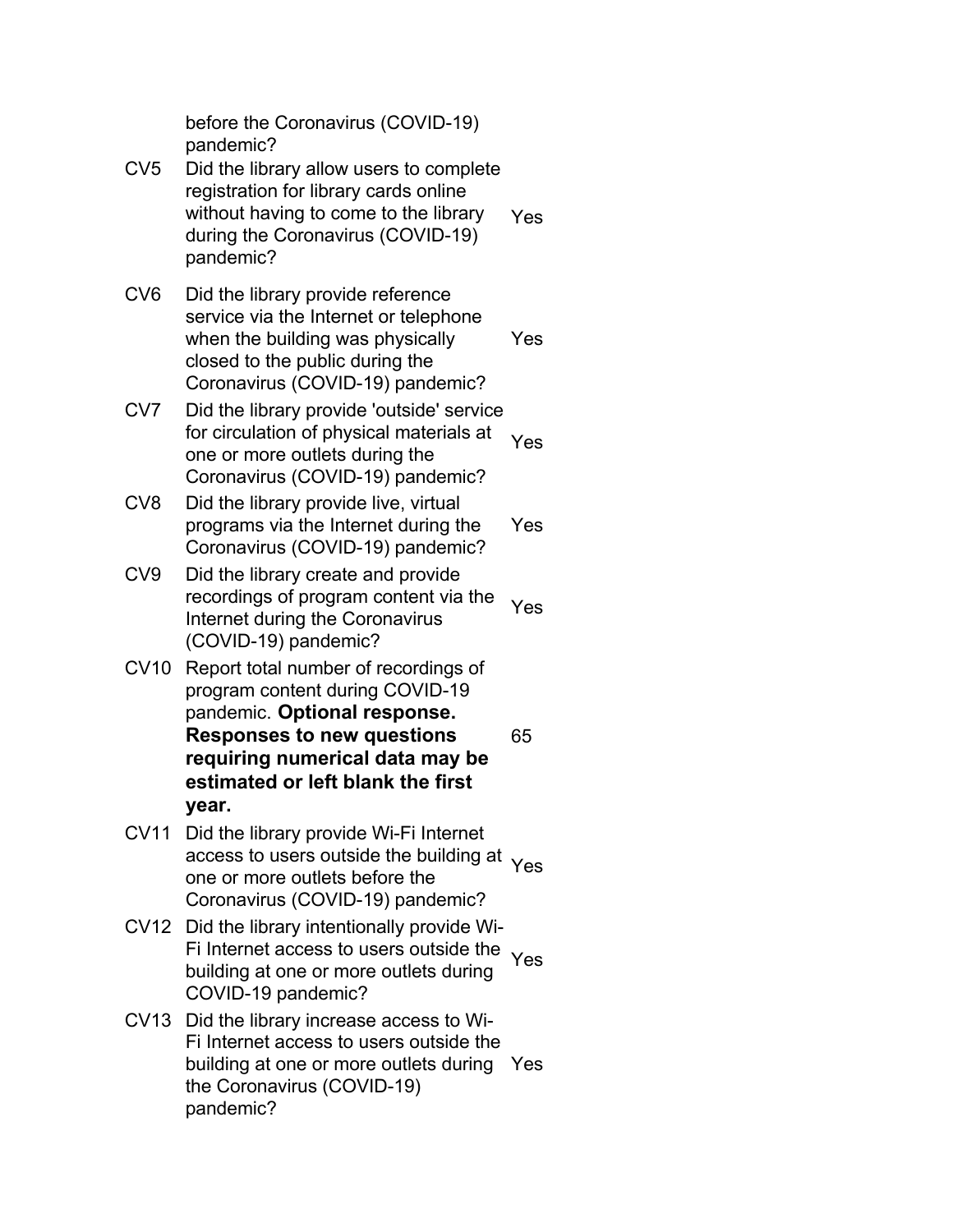CV14 Did library staff work for other government agencies or nonprofit organizations instead of, or in addition No to, their normal duties during the Coronavirus (COVID-19) pandemic?

# **9. SERVICE OUTLET INFORMATION**

Report all information as of the end of the fiscal year reported in Part 1. Please click here to read general instructions before completing this section.

NOTE: Libraries reporting Public Service Outlets in questions 8.1, 8.2 and 8.3 of Part 8 are required to complete this part of the Annual Report. Use this section to enter outlet information on main libraries, branches or bookmobiles. Complete one record for *each* main library, branch or bookmobile.

If you have multiple libraries, you may 1) enter the data for the Service Outlet Information section directly into the survey as usual or 2) send Baker and Taylor the data for this section to be uploaded into CollectConnect. If you choose to send your data for uploading, you must enter the data into the spreadsheet form available in the survey by clicking [here](https://collectconnect.baker-taylor.com/NYOutlet/2020/**OrgID**.xlsx). Complete this form and email it to [collectconnect@baker-taylor.com](mailto:collectconnect@baker-taylor.com)

| 1.              | <b>Outlet Name</b>                                     | <b>Croton Free Library</b>        |
|-----------------|--------------------------------------------------------|-----------------------------------|
| 2.              | <b>Outlet Name Status</b>                              | 00 (for no change)                |
| 3.              | <b>Street Address</b>                                  | 171 Cleveland Drive               |
| 4.              | <b>Outlet Street Address Status</b>                    | 00 (for no change)                |
| 5.              | City                                                   | Croton-on-Hudson                  |
| 6.              | Zip Code                                               | 10520                             |
| 7.              | Phone (enter 10 digits only)                           | (914) 271-6612                    |
| 8.              | Fax Number (enter 10 digits only)                      | $(914)$ 271-0931                  |
| 9.              | E-mail Address                                         | jbourdon@wlsmail.org              |
| 10 <sub>1</sub> | <b>Outlet URL</b>                                      | www.crotonfreelibrary.org         |
| 11.             | County                                                 | Westchester                       |
| 12.             | <b>School District</b>                                 | Croton-Harmon                     |
| 13.             | <b>Library System</b>                                  | <b>Westchester Library System</b> |
| 14.             | Outlet Type Code (select one):                         | CЕ                                |
| 15.             | Public Service Hours Per Year for This 2,885<br>Outlet |                                   |

16. Number of Weeks This Outlet is Open 52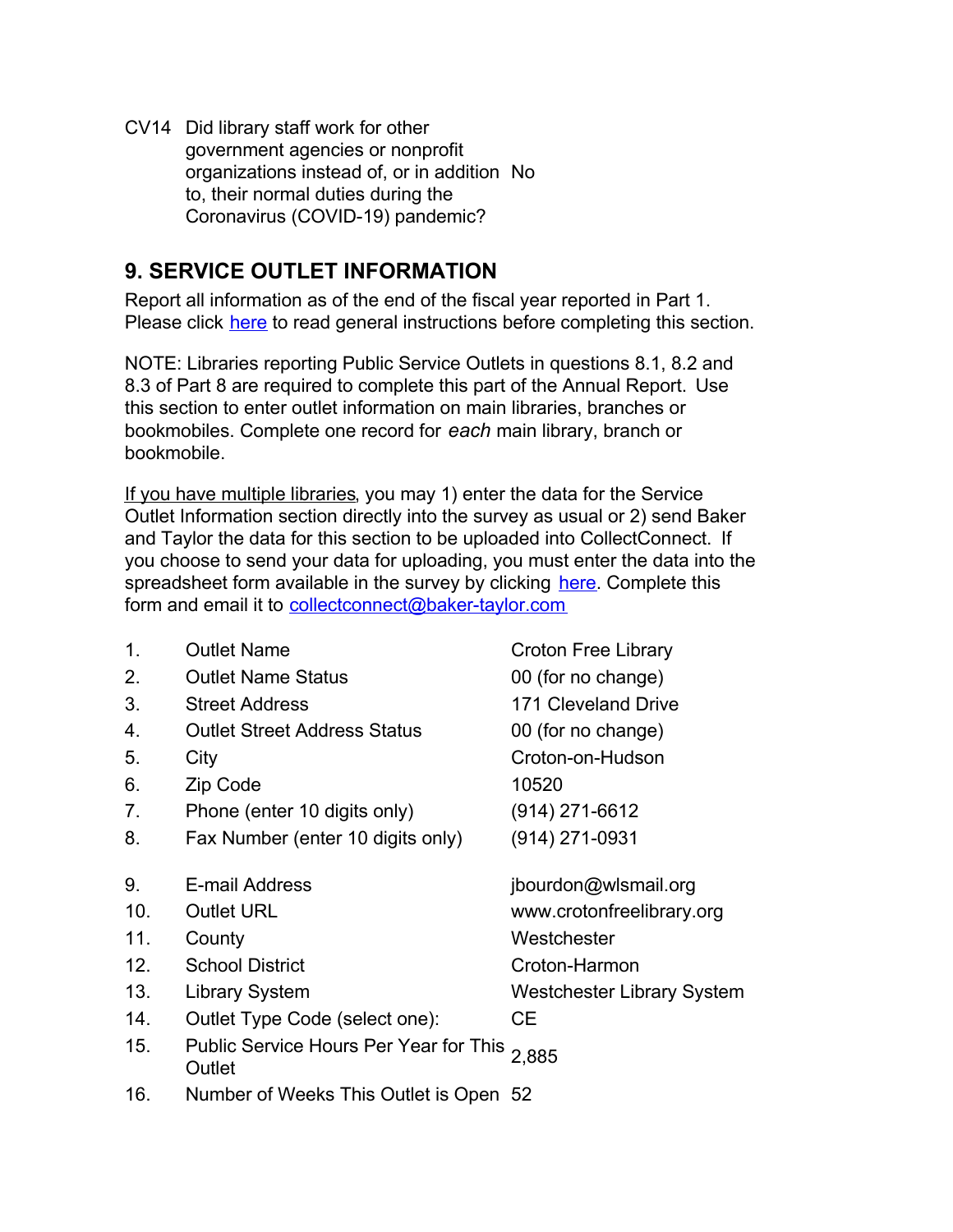| 16a | Number of weeks an outlet closed due 49                                                                                         |                                                                 |
|-----|---------------------------------------------------------------------------------------------------------------------------------|-----------------------------------------------------------------|
| 16b | to COVID-19<br>Number of weeks an outlet had limited $_7$<br>occupancy due to COVID-19                                          |                                                                 |
| 17. | Does this outlet have meeting space<br>available for public use (non-library<br>sponsored programs, meetings and/or<br>events)? | Y                                                               |
| 18. | Is the meeting space available for<br>public use even when the outlet is<br>closed?                                             | N                                                               |
| 19. | Total number of non-library sponsored<br>programs, meetings and/or events at<br>this outlet                                     | 13                                                              |
| 20. | Enter the appropriate outlet code<br>(select one):                                                                              | LO                                                              |
| 21. | Who owns this outlet building?                                                                                                  | Library Board                                                   |
| 22. | Who owns the land on which this<br>outlet is built?                                                                             | <b>Library Board</b>                                            |
| 23. | Indicate the year this outlet was<br>initially constructed                                                                      | 1965                                                            |
| 24. | Indicate the year this outlet underwent<br>a major renovation costing \$25,000 or 2014<br>more                                  |                                                                 |
| 25. | Square footage of the outlet                                                                                                    | 12,500                                                          |
| 26. | Number of internet computers at this<br>outlet used by general public                                                           | 9                                                               |
| 27. | Number of uses (sessions) of public<br>Internet computers per year                                                              | 1,250                                                           |
| 28. | Type of connection on the outlet's<br>public Internet computers                                                                 | Fiber                                                           |
| 29. | Maximum download speed of<br>connection on the outlet's public<br>Internet computers                                            | 11 Greater than or equal to<br>100 mbps and less than 1<br>gbps |
| 30. | Maximum upload speed of connection<br>on the outlet's public Internet<br>computers                                              | 11 Greater than or equal to<br>100 mbps and less than 1<br>gbps |
| 31. | <b>Internet Provider</b>                                                                                                        | Cablevision/Optimum                                             |
| 32. | <b>WiFi Access</b>                                                                                                              | No restrictions to access                                       |
| 33. | Number of wireless sessions provided<br>by the library wireless service per year                                                | 3,708                                                           |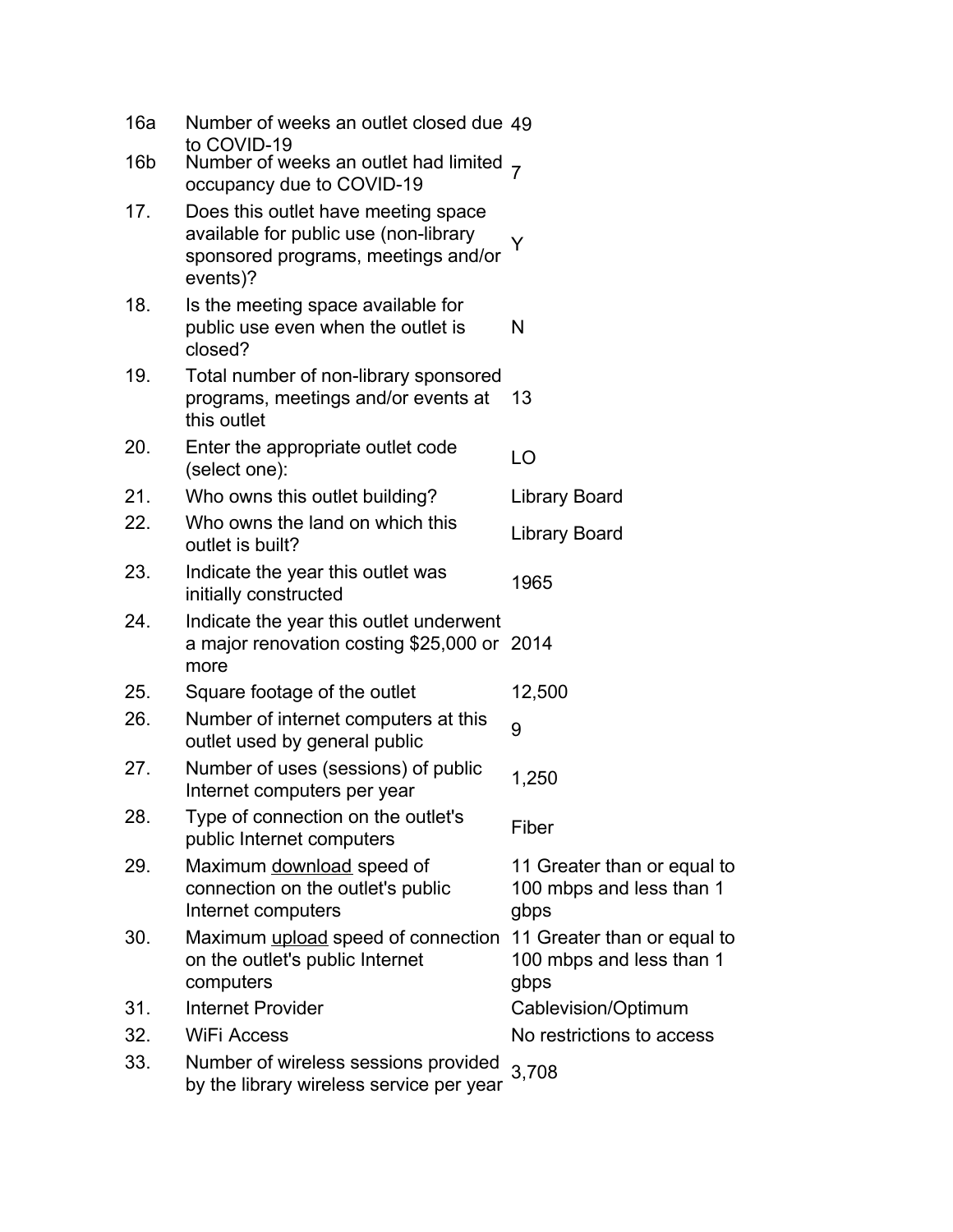| 34. | Does the outlet have a building<br>entrance that is physically accessible                   |                                          |
|-----|---------------------------------------------------------------------------------------------|------------------------------------------|
| 35. | <b>is avery solution synthetic example of</b><br>accessible to a person in a<br>wheelchair? | Y                                        |
| 36. | Does your outlet have a Makerspace? Y                                                       |                                          |
| 37. | LIBID                                                                                       | 8800661650                               |
| 38. | <b>FSCSID</b>                                                                               | NY0732                                   |
| 39. | Number of Bookmobiles in the<br><b>Bookmobile Outlet Record</b>                             | 0                                        |
| 40. | <b>Outlet Structure Status</b>                                                              | 00 (for no change from<br>previous year) |

# **10. OFFICERS AND TRUSTEES**

### **Trustees and Terms/Board President/Trustee Names**

Report information about trustee meetings as of December 31, 2020. All public and association libraries are required by Education Law to hold at least four meetings a year.

## **BOARD MEETINGS**

10.1 Total number of board meetings held during calendar year (January 1, 2020 10 to December 31, 2020)

## **NUMBER OF TRUSTEES AND TERMS**

- 10.2 Does your library have a range of trustees stated in the library's charter documents (incorporation)? No
- 10.5 If your library does not have a range, how many voting positions are stated in the library's charter documents (incorporation)? 7
- 10.6 Does your library's charter documents (incorporation) state a specified term for trustees? If no, please explain in a Note. Yes
- 10.7 If yes, what is the trustee term length, as stated in your library's charter documents (incorporation)? 5 years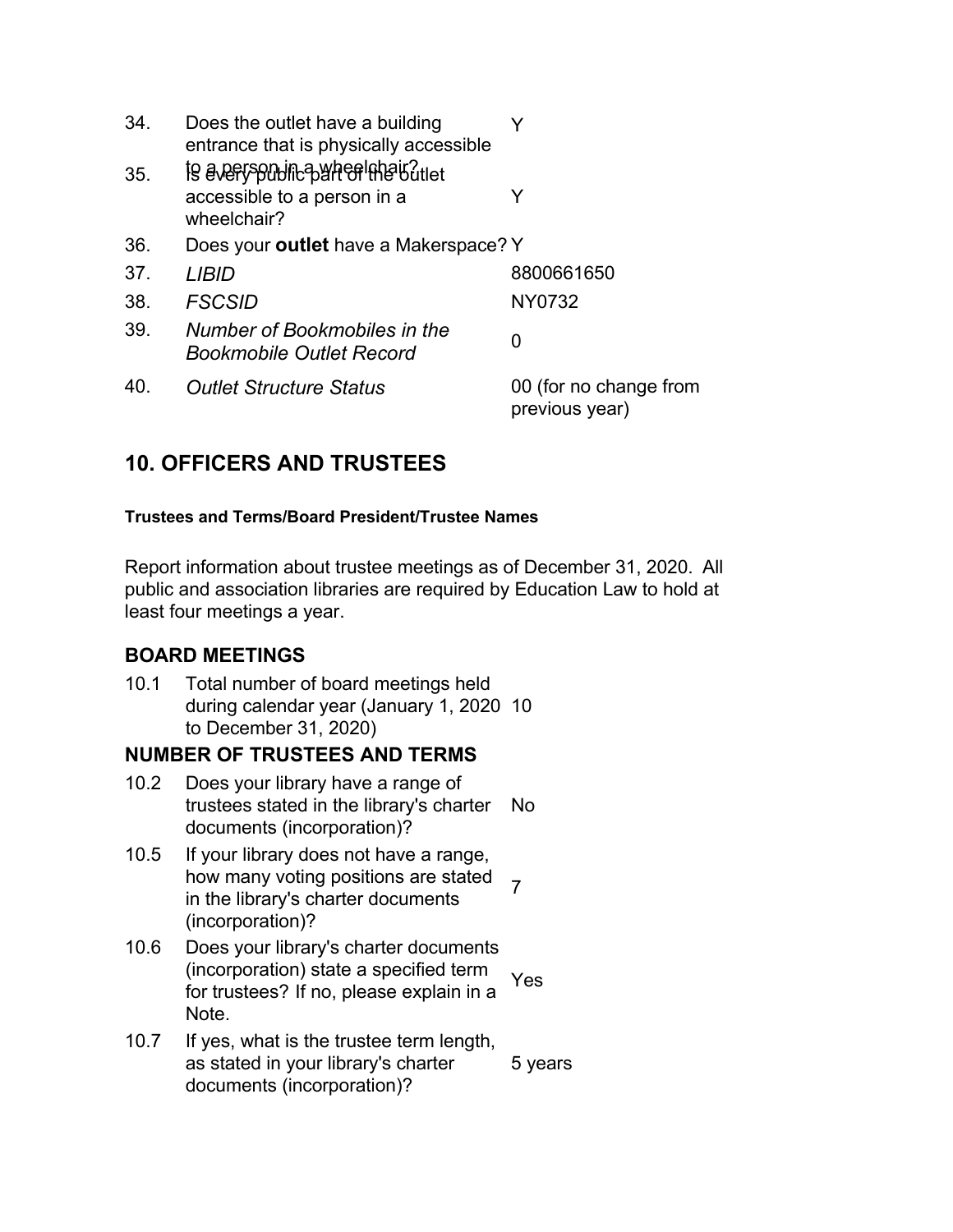# **BOARD MEMBER SELECTION**<br>**FO.8 RD MEMBER Member Selection Code** EA - board members are

(select one):

elected by the library association membership

List Officers and Board Members as of February 1, 2021. Complete one record for each board member. There must be a record for each voting position, whether filled or vacant. Do not include non-voting positions.

#### BOARD PRESIDENT

|            | 10.9 First Name                                                                                                                                                                                                                                                                                                                                                                          | Leslie                 |
|------------|------------------------------------------------------------------------------------------------------------------------------------------------------------------------------------------------------------------------------------------------------------------------------------------------------------------------------------------------------------------------------------------|------------------------|
|            | 10.10 Last Name                                                                                                                                                                                                                                                                                                                                                                          | <b>Ellis</b>           |
|            | 10.11 Mailing Address                                                                                                                                                                                                                                                                                                                                                                    | <b>39 Sunset Drive</b> |
| 10.12 City |                                                                                                                                                                                                                                                                                                                                                                                          | Croton-on-Hudson       |
|            | 10.13 Zip Code (5 digits only)                                                                                                                                                                                                                                                                                                                                                           | 10520                  |
|            | 10.14 Phone (enter 10 digits only)                                                                                                                                                                                                                                                                                                                                                       | $(914)$ 271-6869       |
|            | 10.15 E-mail Address                                                                                                                                                                                                                                                                                                                                                                     | Leslie.Ellis@esc.edu   |
|            | 10.16 Term Begins - Month                                                                                                                                                                                                                                                                                                                                                                | May                    |
|            | 10.17 Term Begins - Year (yyyy)                                                                                                                                                                                                                                                                                                                                                          | 2019                   |
|            | 10.18 Term Expires - Month                                                                                                                                                                                                                                                                                                                                                               | April                  |
|            | 10.19 Term Expires - Year (yyyy)                                                                                                                                                                                                                                                                                                                                                         | 2024                   |
|            | 10.20 Is the trustee serving a full term? If No,<br>add a Note. The Note should identify<br>the previous trustee whose unexpired<br>term is being filled, and should identify<br>the beginning and ending date of the<br>unexpired previous trustee's term.<br>Example: Trustee is filling the<br>remainder of [name]'s term, which was<br>to run from beginning date to ending<br>date. | Yes                    |
| 10.21      | The date the Oath of Office was taken<br>(mm/dd/yyyy)                                                                                                                                                                                                                                                                                                                                    | N/A                    |
|            | 10.22 The date the Oath of Office was filed<br>with town or county clerk (mm/dd/yyyy)                                                                                                                                                                                                                                                                                                    | N/A                    |
|            | 10.23 Is this a brand new trustee?                                                                                                                                                                                                                                                                                                                                                       | N                      |
|            | $\mathcal{A}$ and $\mathcal{A}$ and $\mathcal{A}$ and $\mathcal{A}$ and $\mathcal{A}$ and $\mathcal{A}$ and $\mathcal{A}$ and $\mathcal{A}$ and $\mathcal{A}$ and $\mathcal{A}$ and $\mathcal{A}$ and $\mathcal{A}$ and $\mathcal{A}$ and $\mathcal{A}$ and $\mathcal{A}$ and $\mathcal{A}$ and $\mathcal{A}$ and                                                                        | 1 m 1 M 1 1            |

You may 1) enter the data for the Officers and Board Members directly into the survey as usual or 2) send Baker and Taylor the data for this section to be uploaded into CollectConnect (but do not include the Board President this information should still be entered directly into the survey) . If you choose to send your data for uploading, you must enter the data into the spreadsheet form available [here](https://collectconnect.baker-taylor.com/Officers/2020/**OrgID**.xlsx). Complete this form and email it to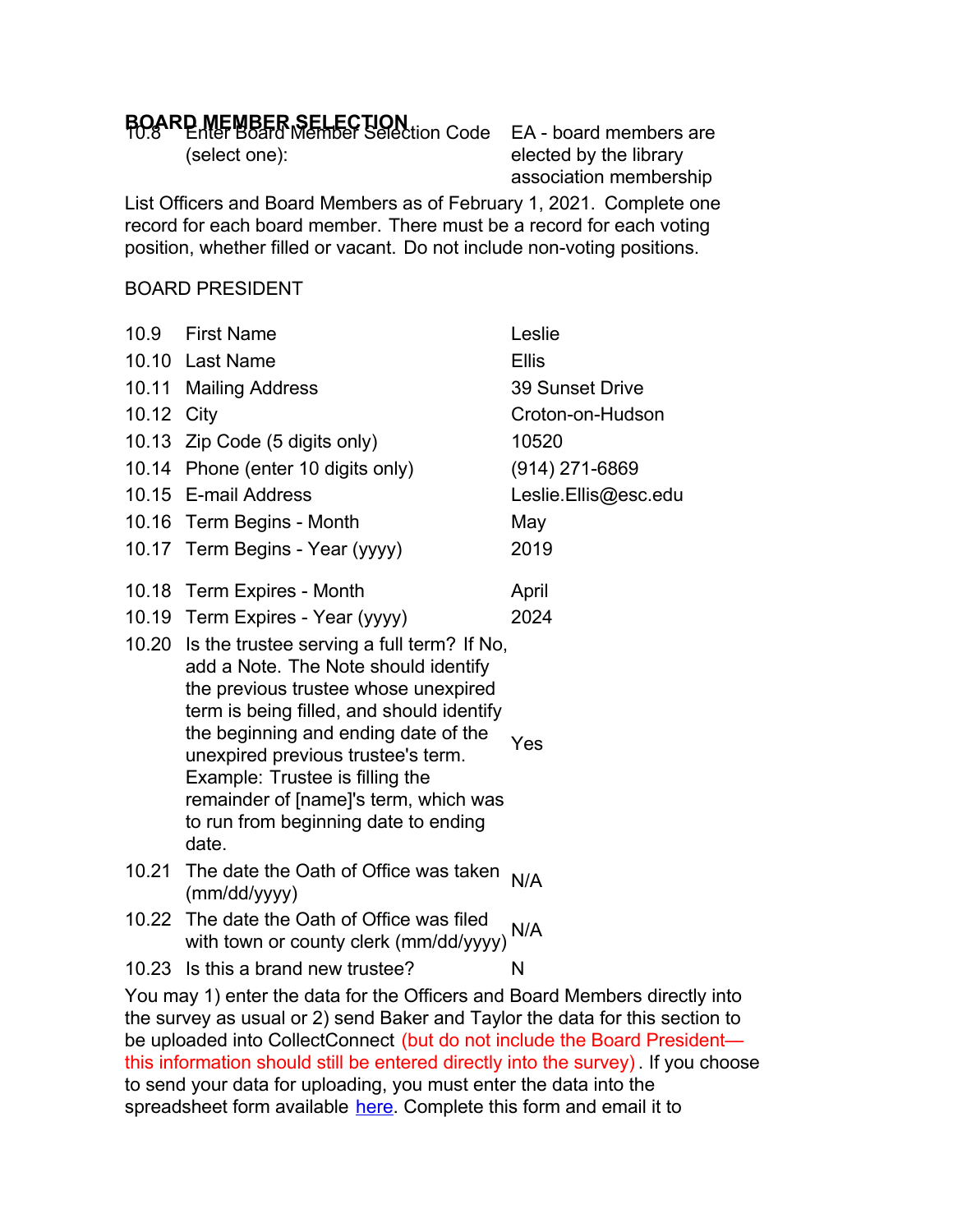[collectconnect@baker-taylor.com](mailto:collectconnect@baker-taylor.com).

| 1.  | <b>Status</b>                                                                                                                                                                                                                                                                                                                                                                      | Filled                |
|-----|------------------------------------------------------------------------------------------------------------------------------------------------------------------------------------------------------------------------------------------------------------------------------------------------------------------------------------------------------------------------------------|-----------------------|
| 2.  | <b>First Name of Board Member</b>                                                                                                                                                                                                                                                                                                                                                  | Marianne              |
| 3.  | Last Name of Board Member                                                                                                                                                                                                                                                                                                                                                          | Merola                |
| 4.  | <b>Mailing Address</b>                                                                                                                                                                                                                                                                                                                                                             | 41 Irving Ave         |
| 5.  | City                                                                                                                                                                                                                                                                                                                                                                               | Croton-on-Hudson      |
| 6.  | Zip Code (5 digits only)                                                                                                                                                                                                                                                                                                                                                           | 10520                 |
| 7.  | E-mail address                                                                                                                                                                                                                                                                                                                                                                     | mmerola@bromasite.com |
| 8.  | Office Held or Trustee                                                                                                                                                                                                                                                                                                                                                             | <b>Vice President</b> |
| 9.  | Term Begins - Month                                                                                                                                                                                                                                                                                                                                                                | May                   |
| 10. | Term Begins - Year (year)                                                                                                                                                                                                                                                                                                                                                          | 2017                  |
| 11. | <b>Term Expires</b>                                                                                                                                                                                                                                                                                                                                                                | April                 |
| 12. | Term Expires - Year (yyyy)                                                                                                                                                                                                                                                                                                                                                         | 2022                  |
| 13. | Is the trustee serving a full term? If No,<br>add a Note. The Note should identify<br>the previous trustee whose unexpired<br>term is being filled, and should identify<br>the beginning and ending date of the<br>unexpired previous trustee's term.<br>Example: Trustee is filling the<br>remainder of [name]'s term, which was<br>to run from beginning date to ending<br>date. | Yes                   |
| 14. | The date the Oath of Office<br>(mm/dd/yyyy) was taken                                                                                                                                                                                                                                                                                                                              | N/A                   |
| 15. | The date the Oath of Office was filed<br>with town or county clerk (mm/dd/yyyy)                                                                                                                                                                                                                                                                                                    | N/A                   |
| 16. | Is this a brand new trustee?                                                                                                                                                                                                                                                                                                                                                       | N                     |
| 1.  | <b>Status</b>                                                                                                                                                                                                                                                                                                                                                                      | Filled                |
| 2.  | <b>First Name of Board Member</b>                                                                                                                                                                                                                                                                                                                                                  | Adora                 |
| 3.  | Last Name of Board Member                                                                                                                                                                                                                                                                                                                                                          | Lam                   |
| 4.  | <b>Mailing Address</b>                                                                                                                                                                                                                                                                                                                                                             | 1 O'Reilly Court      |
| 5.  | City                                                                                                                                                                                                                                                                                                                                                                               | Croton-on-Hudson      |
| 6.  | Zip Code (5 digits only)                                                                                                                                                                                                                                                                                                                                                           | 10520                 |
| 7.  | E-mail address                                                                                                                                                                                                                                                                                                                                                                     | adorabyf@yahool.com   |
| 8.  | <b>Office Held or Trustee</b>                                                                                                                                                                                                                                                                                                                                                      | <b>Trustee</b>        |
| 9.  | Term Begins - Month                                                                                                                                                                                                                                                                                                                                                                | June                  |
| 10. | Term Begins - Year (year)                                                                                                                                                                                                                                                                                                                                                          | 2017                  |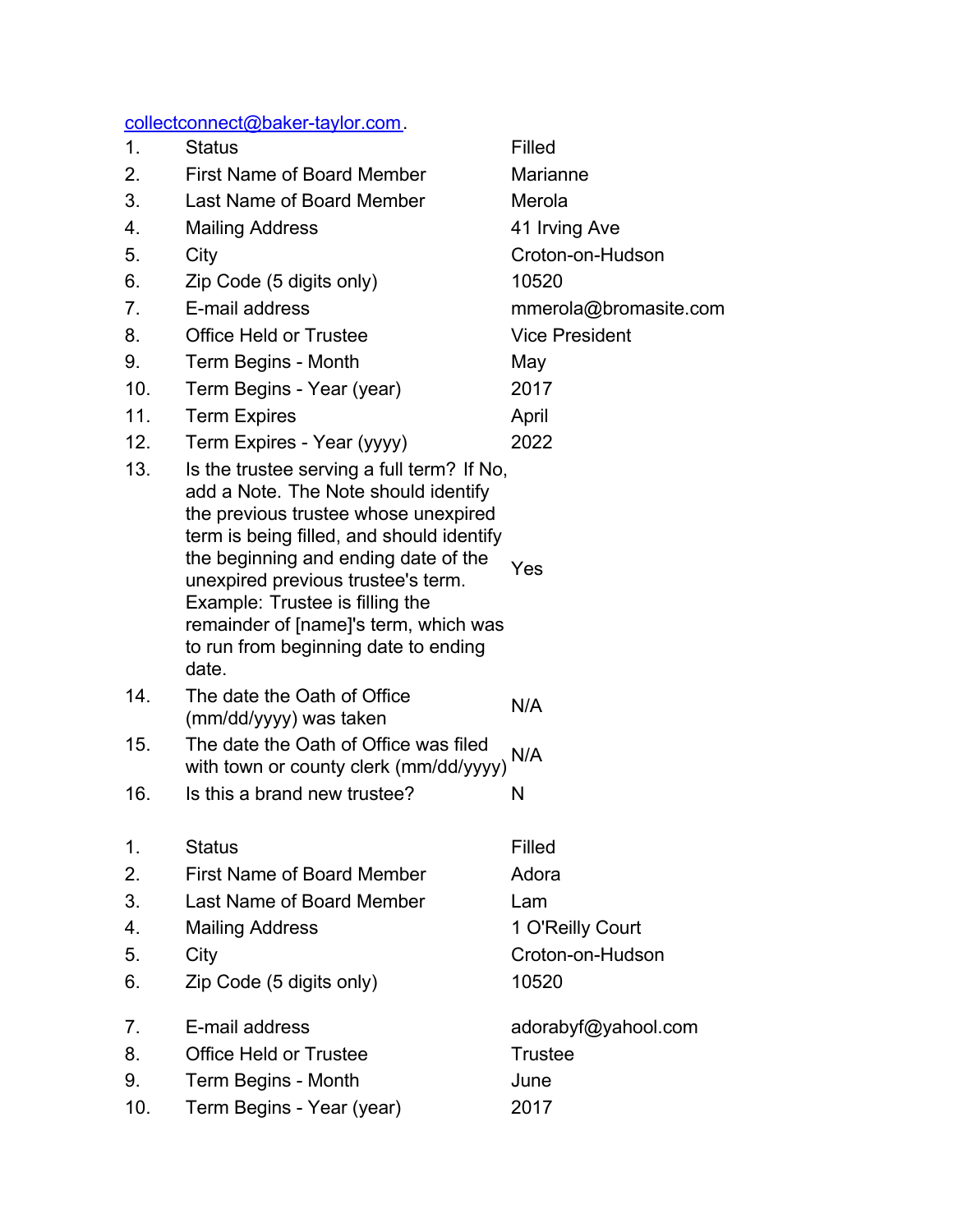| 11. | <b>Term Expires</b>                                                                                                                                                                                                                                                                                                                                                                | April                     |
|-----|------------------------------------------------------------------------------------------------------------------------------------------------------------------------------------------------------------------------------------------------------------------------------------------------------------------------------------------------------------------------------------|---------------------------|
| 12. | Term Expires - Year (yyyy)                                                                                                                                                                                                                                                                                                                                                         | 2022                      |
| 13. | Is the trustee serving a full term? If No,<br>add a Note. The Note should identify<br>the previous trustee whose unexpired<br>term is being filled, and should identify<br>the beginning and ending date of the<br>unexpired previous trustee's term.<br>Example: Trustee is filling the<br>remainder of [name]'s term, which was<br>to run from beginning date to ending<br>date. | Yes                       |
| 14. | The date the Oath of Office<br>(mm/dd/yyyy) was taken                                                                                                                                                                                                                                                                                                                              | N/A                       |
| 15. | The date the Oath of Office was filed<br>with town or county clerk (mm/dd/yyyy)                                                                                                                                                                                                                                                                                                    | N/A                       |
| 16. | Is this a brand new trustee?                                                                                                                                                                                                                                                                                                                                                       | N                         |
| 1.  | <b>Status</b>                                                                                                                                                                                                                                                                                                                                                                      | Filled                    |
| 2.  | <b>First Name of Board Member</b>                                                                                                                                                                                                                                                                                                                                                  | Susan                     |
| 3.  | Last Name of Board Member                                                                                                                                                                                                                                                                                                                                                          | Ranis                     |
| 4.  | <b>Mailing Address</b>                                                                                                                                                                                                                                                                                                                                                             | <b>32 Riverview Trail</b> |
| 5.  | City                                                                                                                                                                                                                                                                                                                                                                               | Croton-on-Hudson          |
| 6.  | Zip Code (5 digits only)                                                                                                                                                                                                                                                                                                                                                           | 10520                     |
| 7.  | E-mail address                                                                                                                                                                                                                                                                                                                                                                     | ranis510@gmail.com        |
| 8.  | <b>Office Held or Trustee</b>                                                                                                                                                                                                                                                                                                                                                      | <b>Trustee</b>            |
| 9.  | Term Begins - Month                                                                                                                                                                                                                                                                                                                                                                | May                       |
| 10. | Term Begins - Year (year)                                                                                                                                                                                                                                                                                                                                                          | 2019                      |
| 11. | <b>Term Expires</b>                                                                                                                                                                                                                                                                                                                                                                | April                     |
| 12. | Term Expires - Year (yyyy)                                                                                                                                                                                                                                                                                                                                                         | 2024                      |
| 13. | Is the trustee serving a full term? If No,<br>add a Note. The Note should identify<br>the previous trustee whose unexpired<br>term is being filled, and should identify<br>the beginning and ending date of the<br>unexpired previous trustee's term.<br>Example: Trustee is filling the<br>remainder of [name]'s term, which was<br>to run from beginning date to ending<br>date. | Yes                       |

14. The date the Oath of Office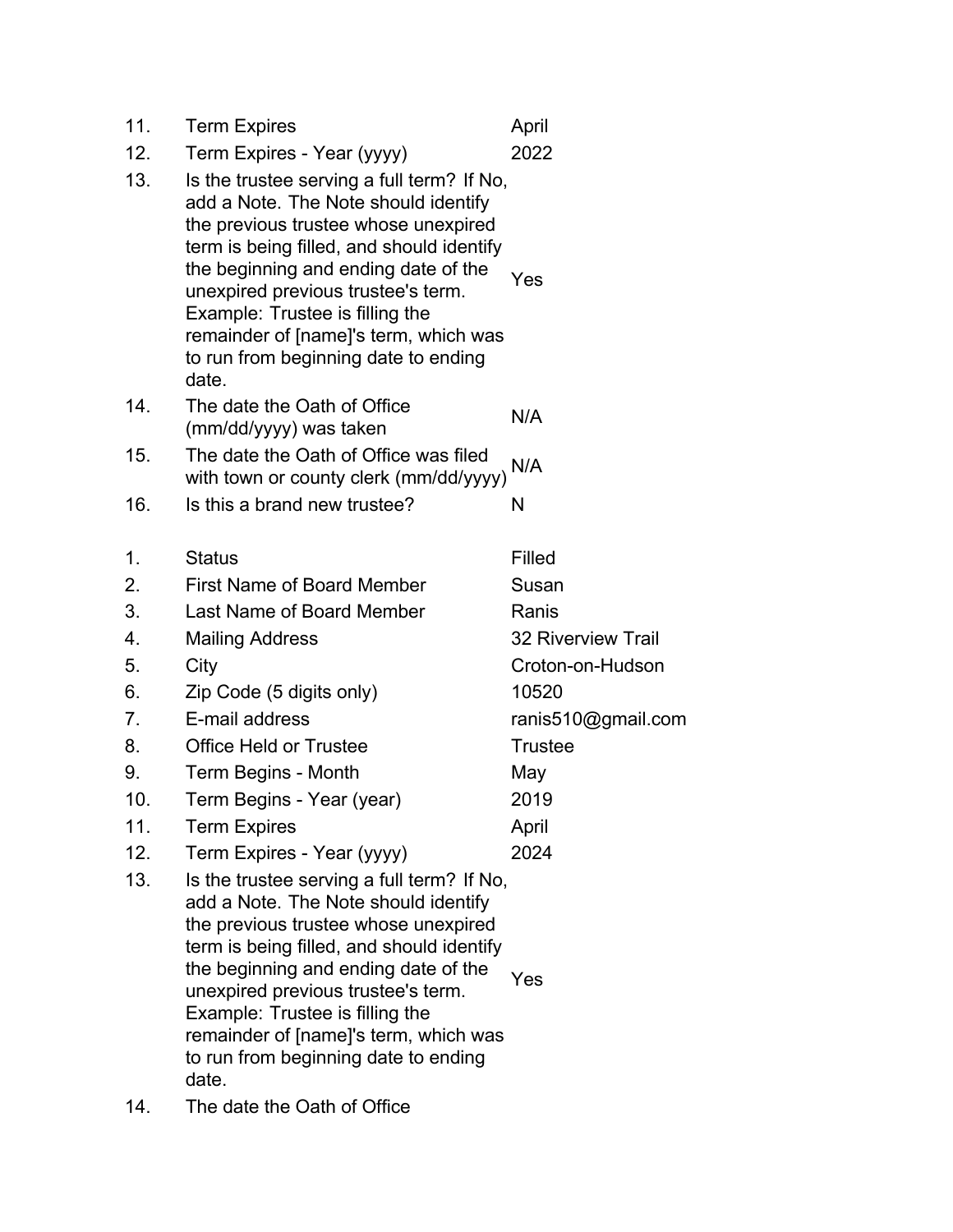| 15. | (mm/dd/yyyy) was taken<br>The date the Oath of Office was filed<br>with town or county clerk (mm/dd/yyyy)                                                                                                                                                                                                                                                                          | N/A<br>N/A           |
|-----|------------------------------------------------------------------------------------------------------------------------------------------------------------------------------------------------------------------------------------------------------------------------------------------------------------------------------------------------------------------------------------|----------------------|
| 16. | Is this a brand new trustee?                                                                                                                                                                                                                                                                                                                                                       | N                    |
| 1.  | <b>Status</b>                                                                                                                                                                                                                                                                                                                                                                      | Filled               |
| 2.  | <b>First Name of Board Member</b>                                                                                                                                                                                                                                                                                                                                                  | Sharyse              |
| 3.  | Last Name of Board Member                                                                                                                                                                                                                                                                                                                                                          | Eisinger             |
| 4.  | <b>Mailing Address</b>                                                                                                                                                                                                                                                                                                                                                             | 210 Cleveland Drive  |
| 5.  | City                                                                                                                                                                                                                                                                                                                                                                               | Croton-on-Hudson     |
| 6.  | Zip Code (5 digits only)                                                                                                                                                                                                                                                                                                                                                           | 10520                |
| 7.  | E-mail address                                                                                                                                                                                                                                                                                                                                                                     | sharyse721@yahoo.com |
| 8.  | <b>Office Held or Trustee</b>                                                                                                                                                                                                                                                                                                                                                      | <b>Trustee</b>       |
| 9.  | Term Begins - Month                                                                                                                                                                                                                                                                                                                                                                | May                  |
| 10. | Term Begins - Year (year)                                                                                                                                                                                                                                                                                                                                                          | 2015                 |
| 11. | <b>Term Expires</b>                                                                                                                                                                                                                                                                                                                                                                | April                |
| 12. | Term Expires - Year (yyyy)                                                                                                                                                                                                                                                                                                                                                         | 2020                 |
| 13. | Is the trustee serving a full term? If No,<br>add a Note. The Note should identify<br>the previous trustee whose unexpired<br>term is being filled, and should identify<br>the beginning and ending date of the<br>unexpired previous trustee's term.<br>Example: Trustee is filling the<br>remainder of [name]'s term, which was<br>to run from beginning date to ending<br>date. | Yes                  |
| 14. | The date the Oath of Office<br>(mm/dd/yyyy) was taken                                                                                                                                                                                                                                                                                                                              | N/A                  |
| 15. | The date the Oath of Office was filed<br>with town or county clerk (mm/dd/yyyy)                                                                                                                                                                                                                                                                                                    | N/A                  |
| 16. | Is this a brand new trustee?                                                                                                                                                                                                                                                                                                                                                       | N                    |
| 1.  | <b>Status</b>                                                                                                                                                                                                                                                                                                                                                                      | Filled               |
| 2.  | <b>First Name of Board Member</b>                                                                                                                                                                                                                                                                                                                                                  | Mary                 |
| 3.  | Last Name of Board Member                                                                                                                                                                                                                                                                                                                                                          | <b>McFerran</b>      |
| 4.  | <b>Mailing Address</b>                                                                                                                                                                                                                                                                                                                                                             | 78 Lexington Drive   |
| 5.  | City                                                                                                                                                                                                                                                                                                                                                                               | Croton-on-Hudson     |
| 6.  | Zip Code (5 digits only)                                                                                                                                                                                                                                                                                                                                                           | 10520                |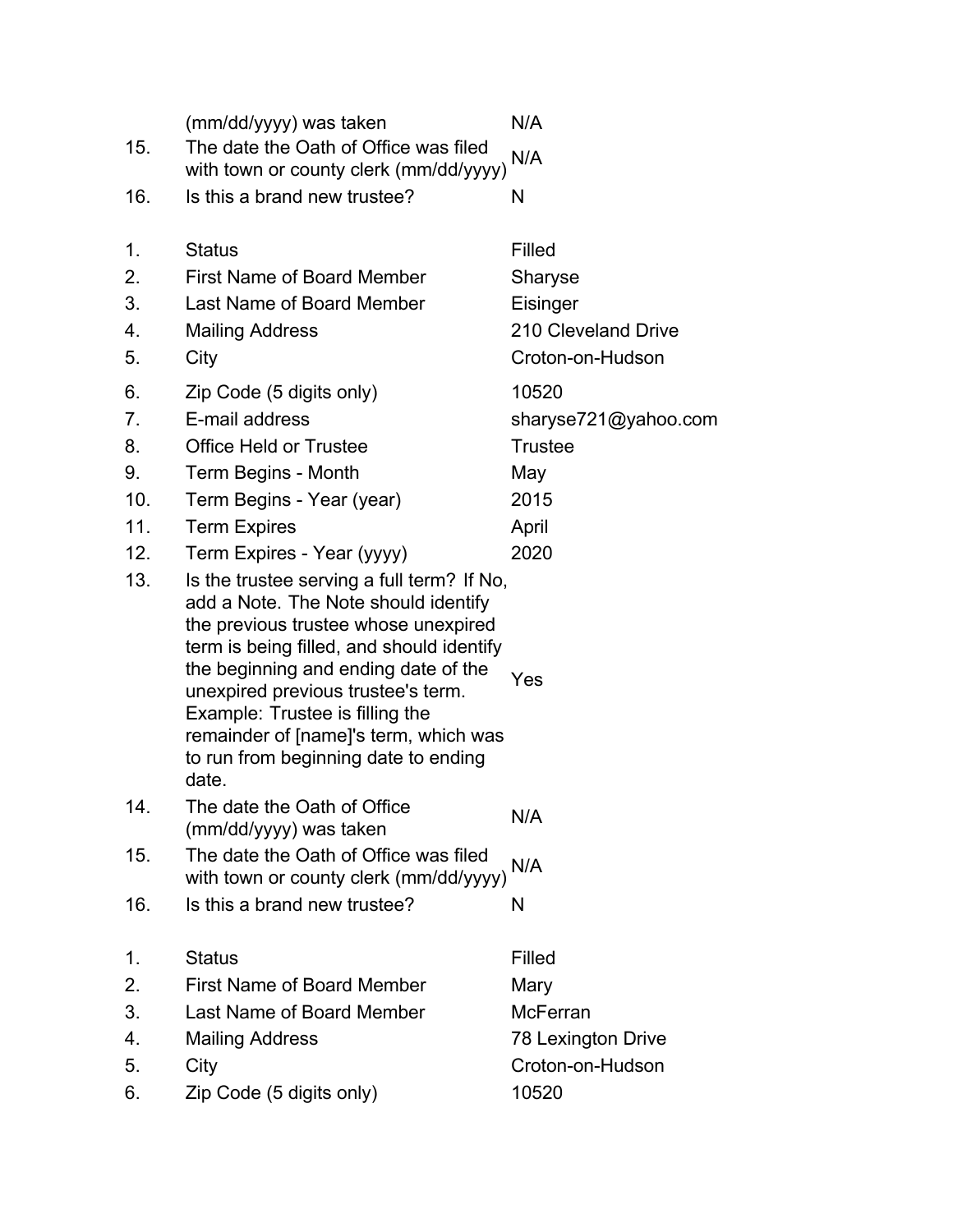| 7.<br>8. | E-mail address<br>Office Held or Trustee                                                                                                                                                                                                                                                                                                                                           | maryk.mcferran@gmail.com<br>Trustee |
|----------|------------------------------------------------------------------------------------------------------------------------------------------------------------------------------------------------------------------------------------------------------------------------------------------------------------------------------------------------------------------------------------|-------------------------------------|
| 9.       | Term Begins - Month                                                                                                                                                                                                                                                                                                                                                                | May                                 |
| 10.      | Term Begins - Year (year)                                                                                                                                                                                                                                                                                                                                                          | 2016                                |
| 11.      | <b>Term Expires</b>                                                                                                                                                                                                                                                                                                                                                                | April                               |
| 12.      | Term Expires - Year (yyyy)                                                                                                                                                                                                                                                                                                                                                         | 2021                                |
| 13.      | Is the trustee serving a full term? If No,<br>add a Note. The Note should identify<br>the previous trustee whose unexpired<br>term is being filled, and should identify<br>the beginning and ending date of the<br>unexpired previous trustee's term.<br>Example: Trustee is filling the<br>remainder of [name]'s term, which was<br>to run from beginning date to ending<br>date. | Yes                                 |
| 14.      | The date the Oath of Office<br>(mm/dd/yyyy) was taken                                                                                                                                                                                                                                                                                                                              | N/A                                 |
| 15.      | The date the Oath of Office was filed<br>with town or county clerk (mm/dd/yyyy)                                                                                                                                                                                                                                                                                                    | N/A                                 |
| 16.      | Is this a brand new trustee?                                                                                                                                                                                                                                                                                                                                                       | N                                   |
| 1.       | <b>Status</b>                                                                                                                                                                                                                                                                                                                                                                      | Filled                              |
| 2.       | <b>First Name of Board Member</b>                                                                                                                                                                                                                                                                                                                                                  | Lynn                                |
| 3.       | Last Name of Board Member                                                                                                                                                                                                                                                                                                                                                          | Kauderer                            |
| 4.       | <b>Mailing Address</b>                                                                                                                                                                                                                                                                                                                                                             | 6 Georgia Lane                      |
| 5.       | City                                                                                                                                                                                                                                                                                                                                                                               | Croton-on-Hudson                    |
|          |                                                                                                                                                                                                                                                                                                                                                                                    |                                     |
| 6.       | Zip Code (5 digits only)                                                                                                                                                                                                                                                                                                                                                           | 10520                               |
| 7.       | E-mail address                                                                                                                                                                                                                                                                                                                                                                     | lynnk1@optonline.net                |
| 8.       | <b>Office Held or Trustee</b>                                                                                                                                                                                                                                                                                                                                                      | Secretary                           |
| 9.       | Term Begins - Month                                                                                                                                                                                                                                                                                                                                                                | May                                 |
| 10.      | Term Begins - Year (year)                                                                                                                                                                                                                                                                                                                                                          | 2018                                |
| 11.      | <b>Term Expires</b>                                                                                                                                                                                                                                                                                                                                                                | April                               |
| 12.      | Term Expires - Year (yyyy)                                                                                                                                                                                                                                                                                                                                                         | 2023                                |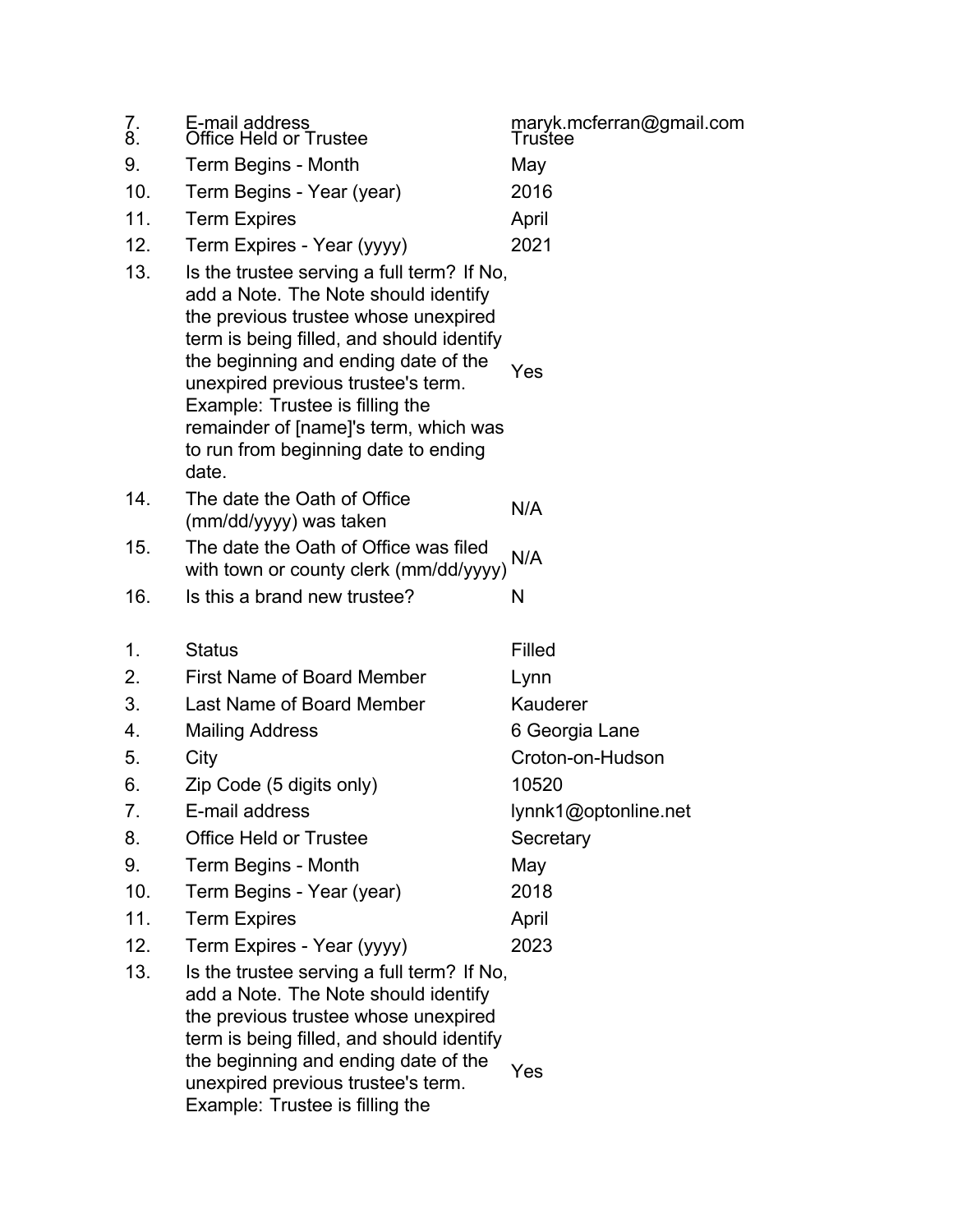|                  | remainder of [name]'s term, which was<br>to run from beginning date to ending<br>date.                                                                                                                                                                                                                                                                                             |                    |
|------------------|------------------------------------------------------------------------------------------------------------------------------------------------------------------------------------------------------------------------------------------------------------------------------------------------------------------------------------------------------------------------------------|--------------------|
| 14.              | The date the Oath of Office<br>(mm/dd/yyyy) was taken                                                                                                                                                                                                                                                                                                                              | N/A                |
| 15.              | The date the Oath of Office was filed<br>with town or county clerk (mm/dd/yyyy)                                                                                                                                                                                                                                                                                                    | N/A                |
| 16.              | Is this a brand new trustee?                                                                                                                                                                                                                                                                                                                                                       | N                  |
| 1.               | <b>Status</b>                                                                                                                                                                                                                                                                                                                                                                      | Filled             |
| 2.               | <b>First Name of Board Member</b>                                                                                                                                                                                                                                                                                                                                                  | Jane               |
| 3.               | Last Name of Board Member                                                                                                                                                                                                                                                                                                                                                          | <b>Beller</b>      |
| $\overline{4}$ . | <b>Mailing Address</b>                                                                                                                                                                                                                                                                                                                                                             | 4 Munson Street    |
| 5.               | City                                                                                                                                                                                                                                                                                                                                                                               | Croton-on-Hudson   |
| 6.               | Zip Code (5 digits only)                                                                                                                                                                                                                                                                                                                                                           | 10520              |
| 7.               | E-mail address                                                                                                                                                                                                                                                                                                                                                                     | jbella11@gmail.com |
| 8.               | <b>Office Held or Trustee</b>                                                                                                                                                                                                                                                                                                                                                      | <b>Trustee</b>     |
| 9.               | Term Begins - Month                                                                                                                                                                                                                                                                                                                                                                | May                |
| 10.              | Term Begins - Year (year)                                                                                                                                                                                                                                                                                                                                                          | 2019               |
| 11.              | <b>Term Expires</b>                                                                                                                                                                                                                                                                                                                                                                | April              |
| 12.              | Term Expires - Year (yyyy)                                                                                                                                                                                                                                                                                                                                                         | 2024               |
| 13.              | Is the trustee serving a full term? If No,<br>add a Note. The Note should identify<br>the previous trustee whose unexpired<br>term is being filled, and should identify<br>the beginning and ending date of the<br>unexpired previous trustee's term.<br>Example: Trustee is filling the<br>remainder of [name]'s term, which was<br>to run from beginning date to ending<br>date. | Yes                |
| 14.              | The date the Oath of Office<br>(mm/dd/yyyy) was taken                                                                                                                                                                                                                                                                                                                              | N/A                |
| 15.              | The date the Oath of Office was filed<br>with town or county clerk (mm/dd/yyyy)                                                                                                                                                                                                                                                                                                    | N/A                |
| 16.              | Is this a brand new trustee?                                                                                                                                                                                                                                                                                                                                                       | N                  |
| 1.<br>2.         | <b>Status</b><br><b>First Name of Board Member</b>                                                                                                                                                                                                                                                                                                                                 | Filled             |
|                  |                                                                                                                                                                                                                                                                                                                                                                                    | Barry              |
| 3.               | Last Name of Board Member                                                                                                                                                                                                                                                                                                                                                          | Feinberg           |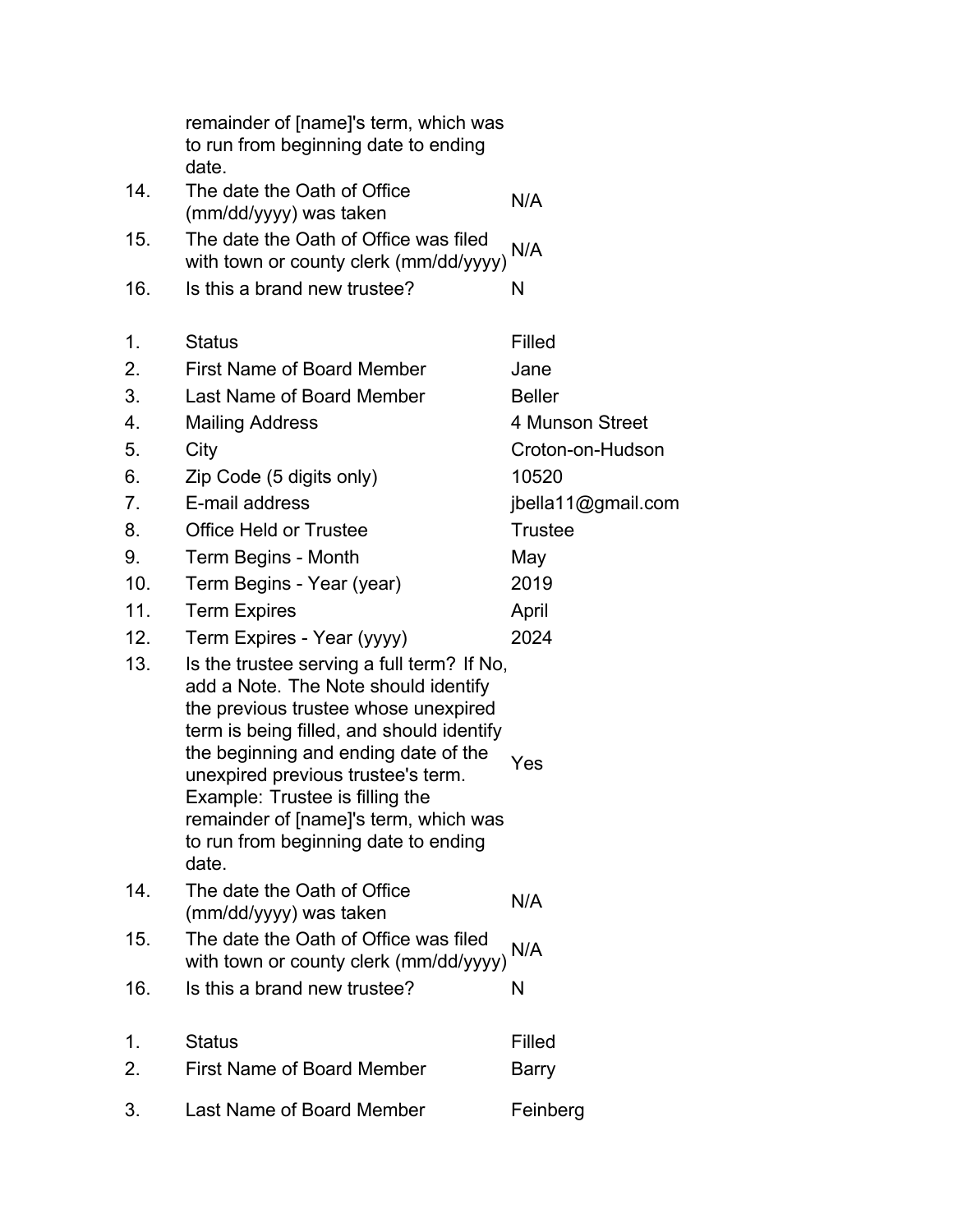| 4.             | <b>Mailing Address</b>                                                                                                                                                                                                                                                                                                                                                             | 45 Truesdale Dr. |
|----------------|------------------------------------------------------------------------------------------------------------------------------------------------------------------------------------------------------------------------------------------------------------------------------------------------------------------------------------------------------------------------------------|------------------|
| 5.             | City                                                                                                                                                                                                                                                                                                                                                                               | Croton-on-Hudson |
| 6.             | Zip Code (5 digits only)                                                                                                                                                                                                                                                                                                                                                           | 10520            |
| 7 <sub>1</sub> | E-mail address                                                                                                                                                                                                                                                                                                                                                                     | bmfein@aol.com   |
| 8.             | <b>Office Held or Trustee</b>                                                                                                                                                                                                                                                                                                                                                      | <b>Trustee</b>   |
| 9.             | Term Begins - Month                                                                                                                                                                                                                                                                                                                                                                | May              |
| 10.            | Term Begins - Year (year)                                                                                                                                                                                                                                                                                                                                                          | 2019             |
| 11.            | <b>Term Expires</b>                                                                                                                                                                                                                                                                                                                                                                | April            |
| 12.            | Term Expires - Year (yyyy)                                                                                                                                                                                                                                                                                                                                                         | 2024             |
| 13.            | Is the trustee serving a full term? If No,<br>add a Note. The Note should identify<br>the previous trustee whose unexpired<br>term is being filled, and should identify<br>the beginning and ending date of the<br>unexpired previous trustee's term.<br>Example: Trustee is filling the<br>remainder of [name]'s term, which was<br>to run from beginning date to ending<br>date. | Yes              |
| 14.            | The date the Oath of Office<br>(mm/dd/yyyy) was taken                                                                                                                                                                                                                                                                                                                              | N/A              |
| 15.            | The date the Oath of Office was filed<br>with town or county clerk (mm/dd/yyyy)                                                                                                                                                                                                                                                                                                    | N/A              |
| 16.            | Is this a brand new trustee?                                                                                                                                                                                                                                                                                                                                                       | N                |

#### **Trustee Education**

Complete one record for each person serving as a trustee as of December 31, 2020. These trustees will not be exactly the same as the trustees listed in the section above.

|         | <b>Trustee Name</b>                                                                       | <b>Leslie Ellis</b> |
|---------|-------------------------------------------------------------------------------------------|---------------------|
| 2.      | Has the trustee participated in trustee<br>education in the last calendar year<br>(2020)? |                     |
| $1_{-}$ | <b>Trustee Name</b>                                                                       | <b>Jane Beller</b>  |
|         |                                                                                           |                     |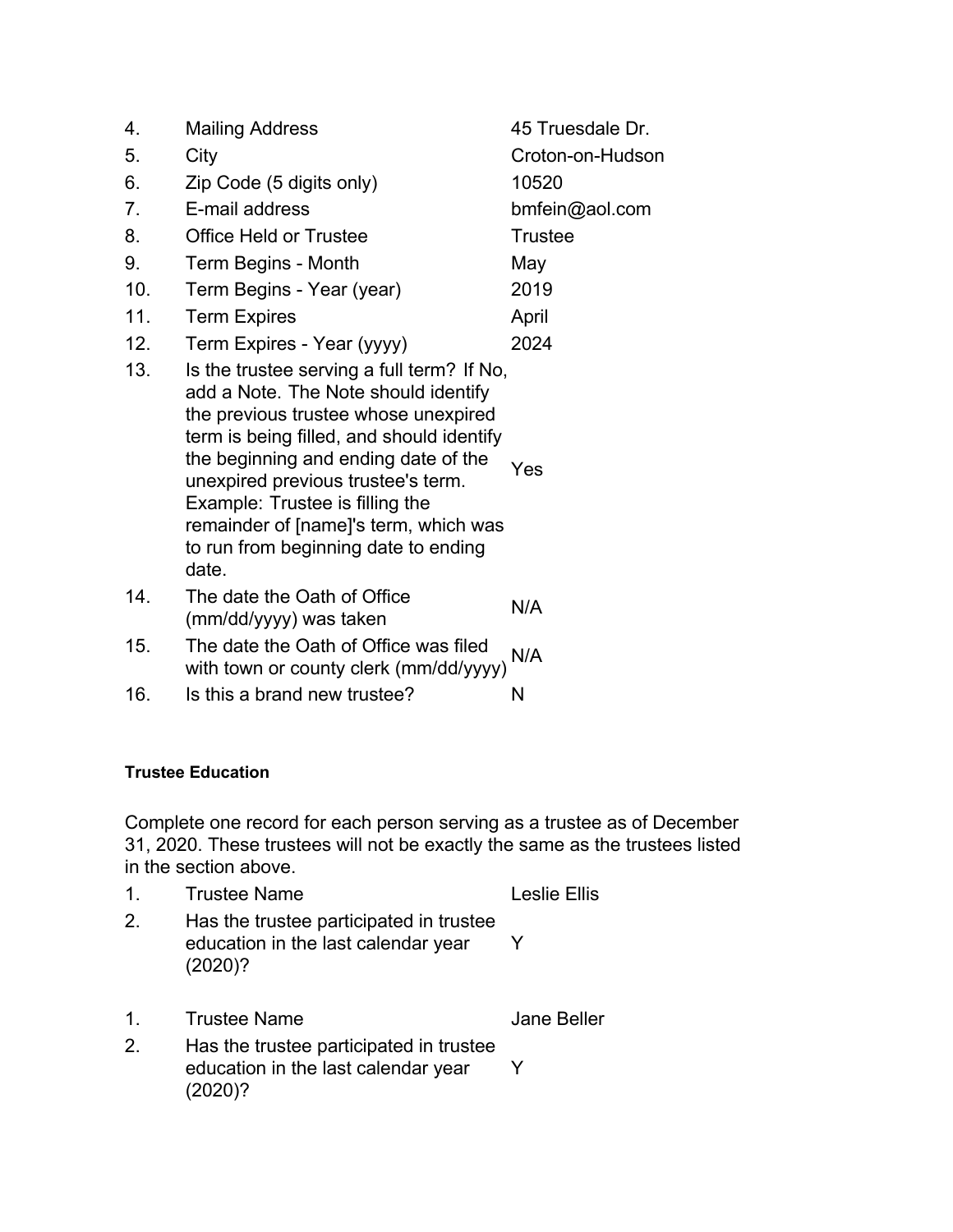| 1. | <b>Trustee Name</b>                                                                       | Marianne Merola         |
|----|-------------------------------------------------------------------------------------------|-------------------------|
| 2. | Has the trustee participated in trustee<br>education in the last calendar year<br>(2020)? | Y                       |
| 1. | <b>Trustee Name</b>                                                                       | <b>Sharyse Eisinger</b> |
| 2. | Has the trustee participated in trustee<br>education in the last calendar year<br>(2020)? | Y                       |
| 1. | <b>Trustee Name</b>                                                                       | Adora Lam               |
| 2. | Has the trustee participated in trustee<br>education in the last calendar year<br>(2020)? | Y                       |
| 1. | <b>Trustee Name</b>                                                                       | <b>Barry Feinberg</b>   |
| 2. | Has the trustee participated in trustee<br>education in the last calendar year<br>(2020)? | N                       |
| 1. | <b>Trustee Name</b>                                                                       | Mary McFerran           |
| 2. | Has the trustee participated in trustee<br>education in the last calendar year<br>(2020)? | N                       |
| 1. | <b>Trustee Name</b>                                                                       | <b>Susan Ranis</b>      |
| 2. | Has the trustee participated in trustee<br>education in the last calendar year<br>(2020)? | Y.                      |
| 1. | <b>Trustee Name</b>                                                                       | Lynn Kauderer           |
| 2. | Has the trustee participated in trustee<br>education in the last calendar year<br>(2020)? | N                       |

# **11. OPERATING FUNDS RECEIPTS**

**Local Public Funds/System Cash Grants/Other State**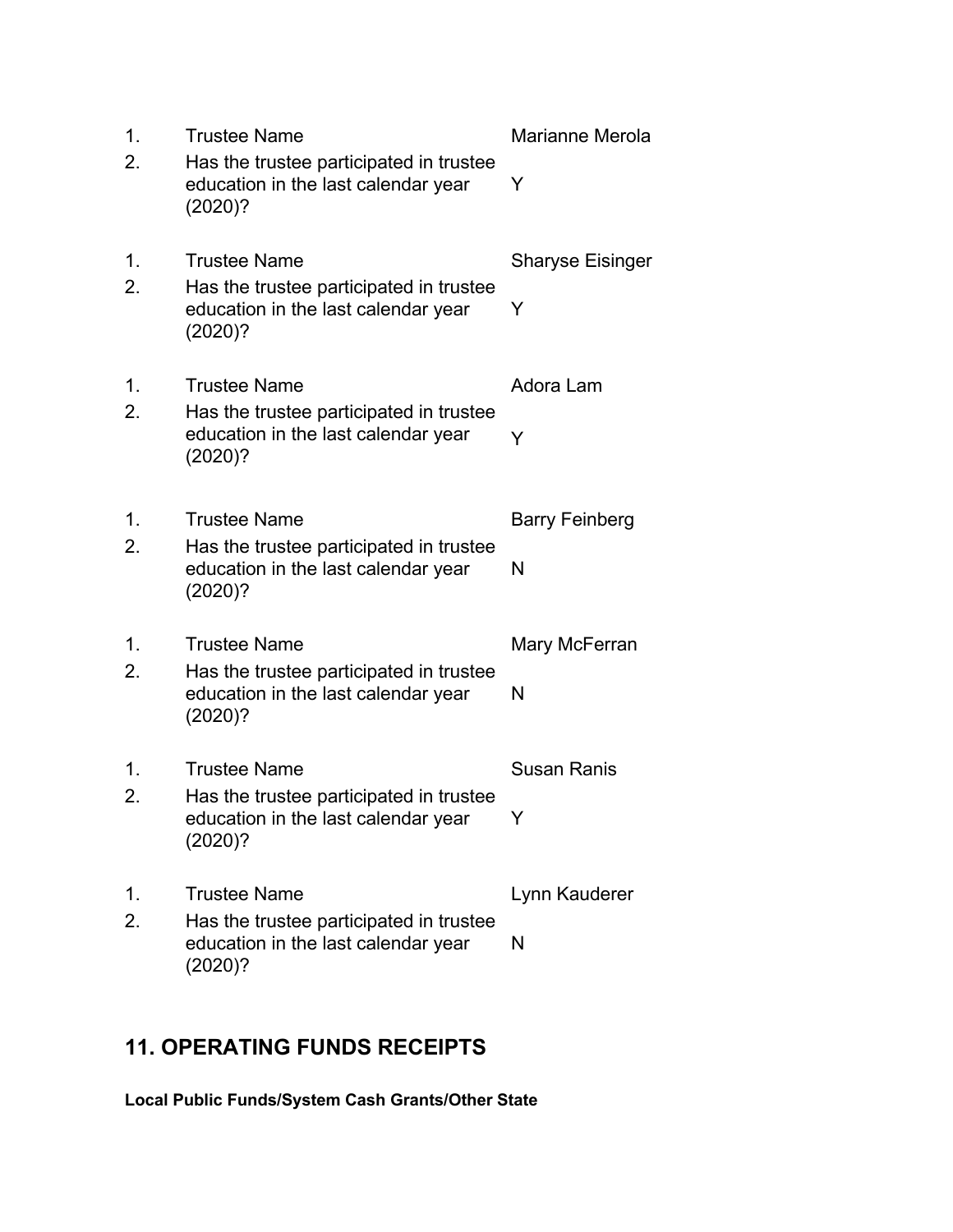Report financial data based on the fiscal reporting year reported in Part 1. *ROUND TO THE NEAREST DOLLAR.* Please click here to read general instructions before completing this section.

### **LOCAL PUBLIC FUNDS**

Specify by name the municipalities or school districts which are the source of funds.

|    | 11.1 | Does the library receive any local<br>public funds? If yes, complete one<br>record for each taxing authority; if no,<br>go to question 11.3. | Y                                                         |
|----|------|----------------------------------------------------------------------------------------------------------------------------------------------|-----------------------------------------------------------|
| 1. |      | Source of Funds                                                                                                                              | <b>School District</b>                                    |
| 2. |      | Name of funding County, Municipality<br>or School District                                                                                   | <b>Croton Harmon Union Free</b><br><b>School District</b> |
| 3. |      | Amount                                                                                                                                       | \$869,674                                                 |
| 4. |      | Subject to public vote held in reporting<br>year or in a previous reporting year(s).                                                         | Y                                                         |
| 5. |      | <b>Written Contractual Agreement</b>                                                                                                         | N/A                                                       |
|    |      |                                                                                                                                              |                                                           |
| 1. |      | Source of Funds                                                                                                                              | Town                                                      |
| 2. |      | Name of funding County, Municipality<br>or School District                                                                                   | <b>Town of Cortlandt</b>                                  |
| 3. |      | Amount                                                                                                                                       | \$14,223                                                  |
| 4. |      | Subject to public vote held in reporting<br>year or in a previous reporting year(s).                                                         | N                                                         |
| 5. |      | <b>Written Contractual Agreement</b>                                                                                                         | Y                                                         |
|    |      |                                                                                                                                              |                                                           |
|    | 11.2 | <b>TOTAL LOCAL PUBLIC FUNDS</b>                                                                                                              | \$883,897                                                 |
|    |      | <b>SYSTEM CASH GRANTS TO MEMBER LIBRARY</b>                                                                                                  |                                                           |
|    | 11.3 | Local Library Services Aid (LLSA)                                                                                                            | \$2,222                                                   |
|    | 11.4 | Central Library Aid (CLDA and/or<br>CBA)                                                                                                     | \$0                                                       |
|    | 11.5 | Additional State Aid received from the<br>System                                                                                             | \$0                                                       |
|    | 11.6 | Federal Aid received from the System                                                                                                         | \$0                                                       |
|    | 11.7 | <b>Other Cash Grants</b>                                                                                                                     | \$0                                                       |
|    | 11.8 | <b>TOTAL SYSTEM CASH GRANTS</b>                                                                                                              |                                                           |
|    |      | (Add Questions 11.3, 11.4, 11.5, 11.6<br>and 11.7)                                                                                           | \$2,222                                                   |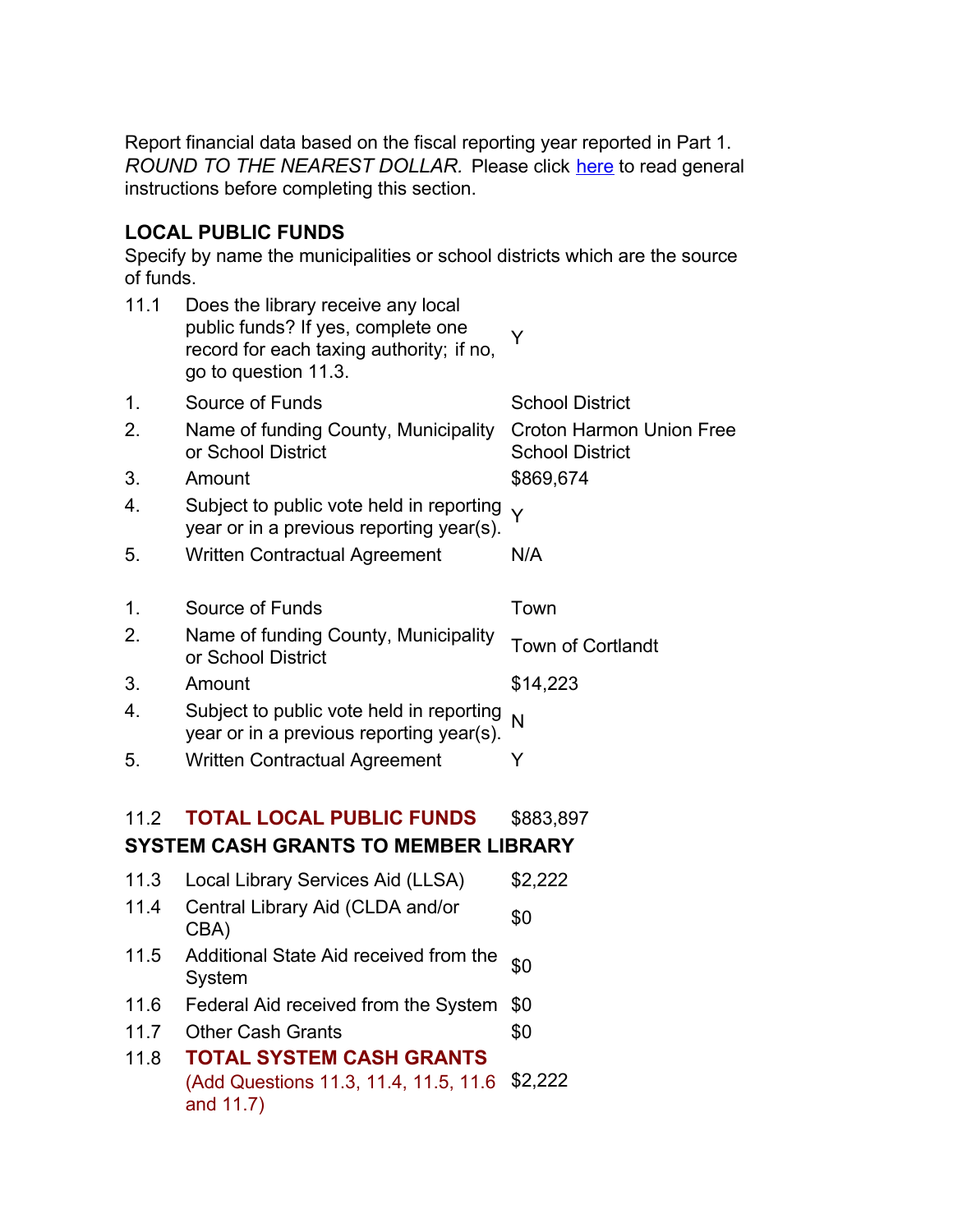### **OTHER STATE AID**

| 11.9 | State Aid other than LLSA, Central |     |
|------|------------------------------------|-----|
|      | Library Aid (CLDA and/or CBA), or  | \$0 |
|      | other State Aid reported as system |     |
|      | cash grants                        |     |

#### **Federal Aid/Other Receipts**

# **FEDERAL AID FOR LIBRARY OPERATION** 11.10 LSTA \$0 11.11 Other Federal Aid **\$0** 11.12 **TOTAL FEDERAL AID** (Add Questions 11.10 and 11.11) \$0 11.13 **CONTRACTS WITH PUBLIC LIBRARIES AND/OR PUBLIC LIBRARY SYSTEMS IN NEW YORK STATE** \$0 **OTHER RECEIPTS** 11.14 Gifts and Endowments \$23,889 11.15 Fund Raising **\$15,000** 11.16 Income from Investments \$11,998 11.17 Library Charges \$3,957 11.18 Other \$0 11.19 **TOTAL OTHER RECEIPTS** (Add Questions 11.14, 11.15, 11.16, 11.17 and 11.18) \$54,844 11.20 **TOTAL OPERATING FUND RECEIPTS** (Add Questions 11.2, 11.8, 11.9, 11.12, 11.13 and 11.19) \$940,963 11.21 **BUDGET LOANS** \$124,055

#### **Transfers/Grant Total**

## **TRANSFERS**

| 11.22 From Capital Fund (Same as Question s0<br>(14.8) |     |
|--------------------------------------------------------|-----|
| 11.23 From Other Funds                                 | \$0 |
| 11.24 <b>TOTAL TRANSFERS</b> (Add                      | ሮስ  |

Questions 11.22 and 11.23)  $$0$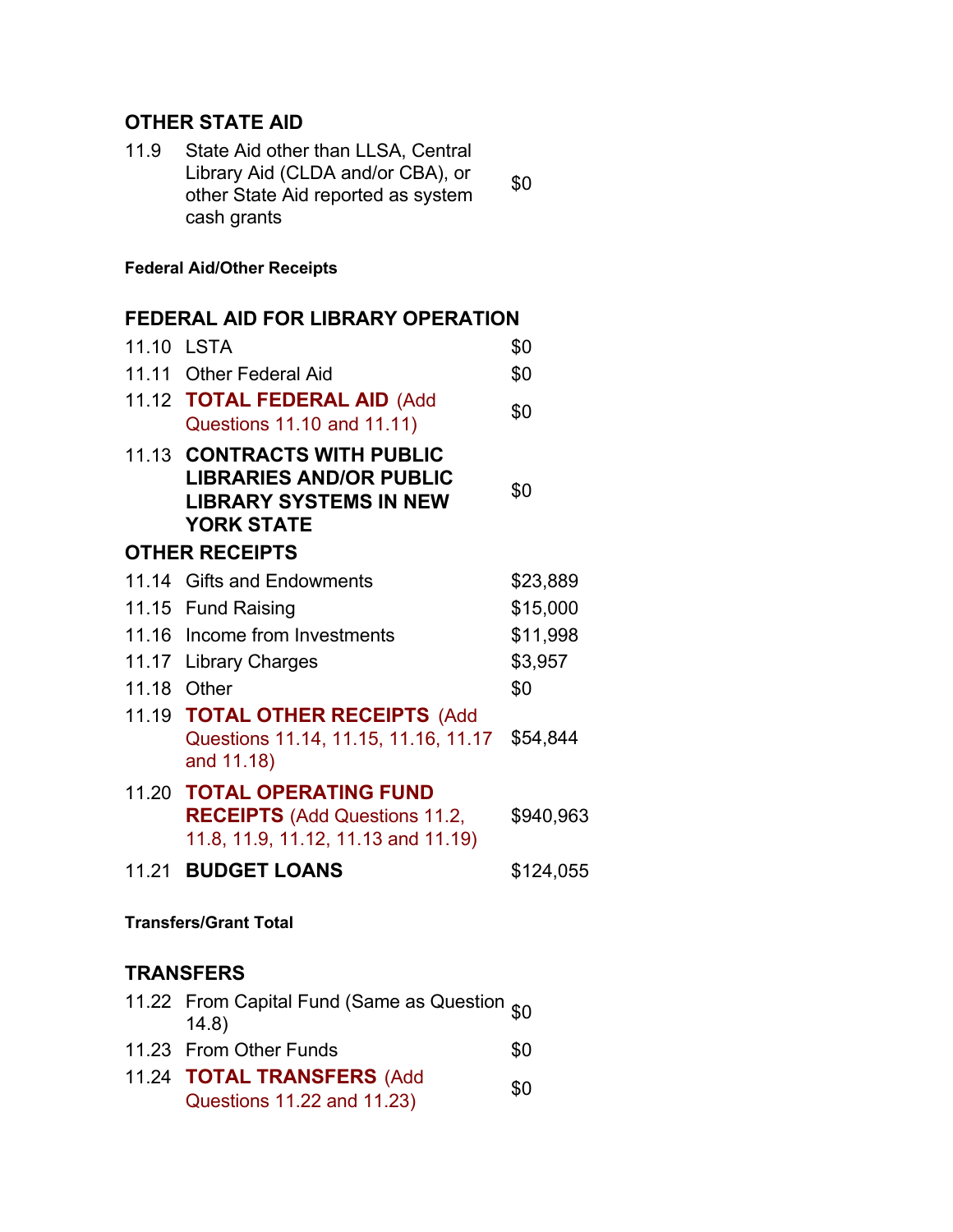- 11.25 BALANCE IN OPERATING FUND Beginning Balance for Fiscal Year Ending 2020 (Same as Question 12.40 \$988,654 of previous year if fiscal year has not changed)
- 11.26 **GRAND TOTAL RECEIPTS, BUDGET LOANS, TRANSFERS AND BALANCE** (Add Questions 11.20, 11.21, 11.24 and 11.25; Same as Question 12.41) \$2,053,672

# **12. OPERATING FUND DISBURSEMENTS**

**Staff/Collection/Capital/Operation and Maintenance**

**Report financial data based on the fiscal reporting year reported in Part 1. ROUND TO THE NEAREST DOLLAR. Please click here to read general instructions before completing this section.**

### **STAFF EXPENDITURES**

#### **Salaries & Wages Paid from Library Funds**

| 12.1                                             | <b>Certified Librarians</b>                          | \$288,058 |
|--------------------------------------------------|------------------------------------------------------|-----------|
| 12.2                                             | <b>Other Staff</b>                                   | \$258,663 |
| 12.3                                             | <b>Total Salaries &amp; Wages</b>                    |           |
|                                                  | <b>Expenditures</b> (Add Questions 12.1<br>and 12.2) | \$546,721 |
| 12.4                                             | <b>Employee Benefits Expenditures</b>                | \$74,258  |
| 12.5                                             | <b>Total Staff Expenditures (Add</b>                 | \$620,979 |
|                                                  | Questions 12.3 and 12.4)                             |           |
|                                                  | <b>COLLECTION EXPENDITURES</b>                       |           |
| 12.6                                             | <b>Print Materials Expenditures</b>                  | \$36,591  |
| 12.7                                             | <b>Electronic Materials Expenditures</b>             | \$13,393  |
| 12.8                                             | <b>Other Materials Expenditures</b>                  | \$3,115   |
| 12.9                                             | <b>Total Collection Expenditures</b>                 | \$53,099  |
|                                                  | (Add Questions 12.6, 12.7 and 12.8)                  |           |
| <b>CAPITAL EXPENDITURES FROM OPERATING FUNDS</b> |                                                      |           |
|                                                  |                                                      |           |

12.10 From Local Public Funds (71PF) \$0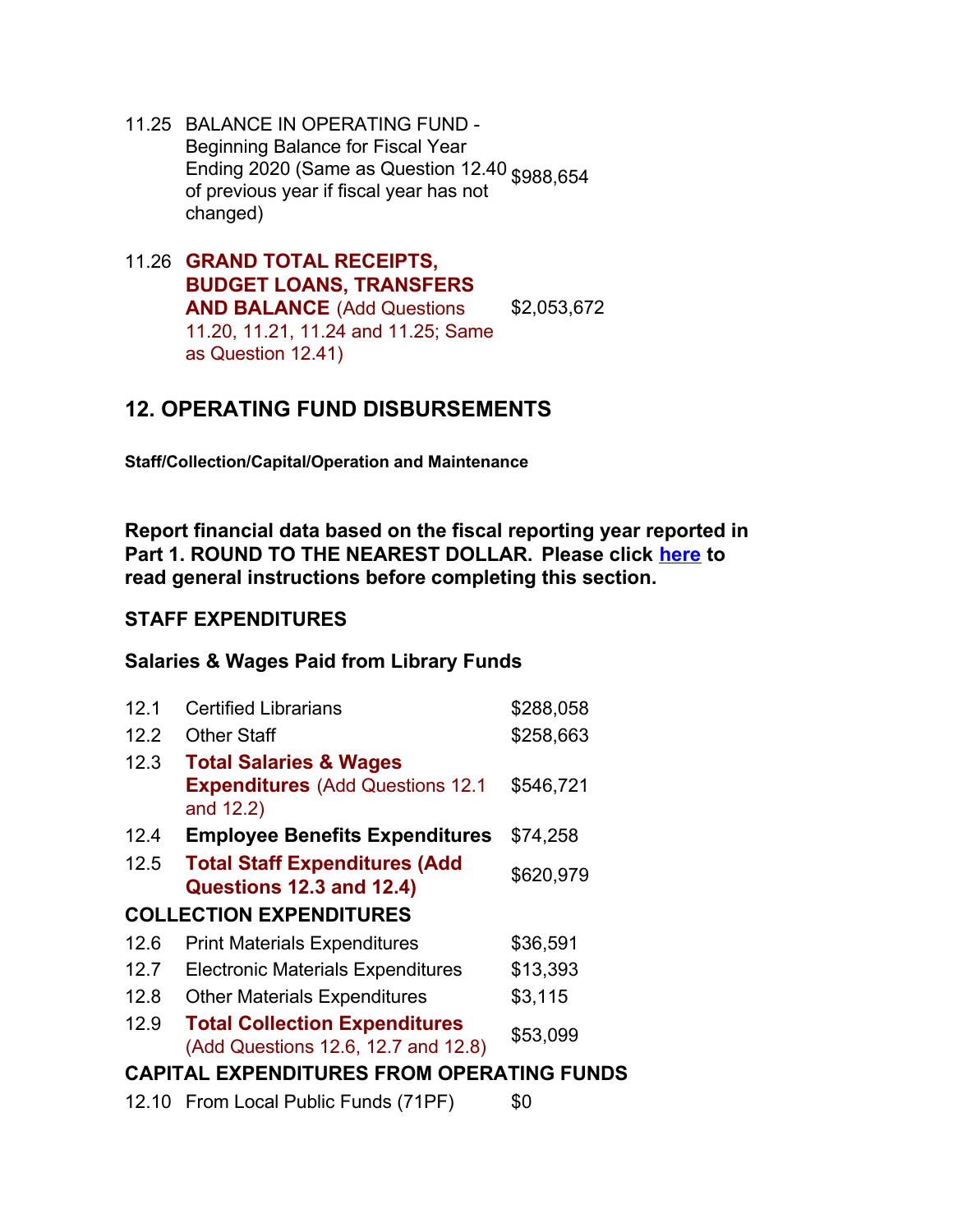|       | 12.11 From Other Funds (71OF)                                                                                                              | \$0      |
|-------|--------------------------------------------------------------------------------------------------------------------------------------------|----------|
|       | 12.12 Total Capital Expenditures (Add                                                                                                      | \$0      |
|       | Questions 12.10 and 12.11)                                                                                                                 |          |
|       | <b>OPERATION AND MAINTENANCE OF BUILDINGS</b>                                                                                              |          |
|       | <b>Repairs to Building &amp; Building Equipment</b>                                                                                        |          |
|       | 12.13 From Local Public Funds (72PF)                                                                                                       | \$0      |
|       | 12.14 From Other Funds (72OF)                                                                                                              | \$0      |
|       | 12.15 Total Repairs (Add Questions 12.13<br>and 12.14)                                                                                     | \$0      |
|       | 12.16 Other Disbursements for Operation &<br><b>Maintenance of Buildings</b>                                                               | \$78,174 |
|       | 12.17 Total Operation & Maintenance of<br><b>Buildings</b> (Add Questions 12.15 and<br>12.16)                                              | \$78,174 |
|       | <b>MISCELLANEOUS EXPENSES</b>                                                                                                              |          |
|       | 12.18 Office and Library Supplies                                                                                                          | \$20,838 |
| 12.19 | Telecommunications                                                                                                                         | \$2,132  |
| 12.20 | <b>Binding Expenses</b>                                                                                                                    | \$0      |
| 12.21 | Postage and Freight                                                                                                                        | \$1,391  |
| 12.22 | <b>Professional &amp; Consultant Fees</b>                                                                                                  | \$38,282 |
|       | 12.23 Equipment                                                                                                                            | \$1,842  |
| 12.24 | <b>Other Miscellaneous</b>                                                                                                                 | \$5,419  |
| 12.25 | <b>Total Miscellaneous Expenses</b>                                                                                                        |          |
|       | (Add Questions 12.18, 12.19, 12.20,<br>12.21, 12.22, 12.23 and 12.24)                                                                      | \$69,904 |
|       | <b>Contracts/Debt Service/Transfers/Grand Total</b>                                                                                        |          |
|       | 12.26 CONTRACTS WITH PUBLIC<br><b>LIBRARIES AND/OR PUBLIC</b><br><b>LIBRARY SYSTEMS IN NEW</b><br><b>YORK STATE</b><br><b>DEBT SERVICE</b> | \$54,043 |
|       |                                                                                                                                            |          |
|       | <b>Capital Purposes Loans (Principal and Interest)</b>                                                                                     |          |
|       | 12.27 From Local Public Funds (73PF)                                                                                                       | \$0      |

- 12.28 From Other Funds (73OF) \$0
- 12.29 **Total** (Add Questions 12.27 and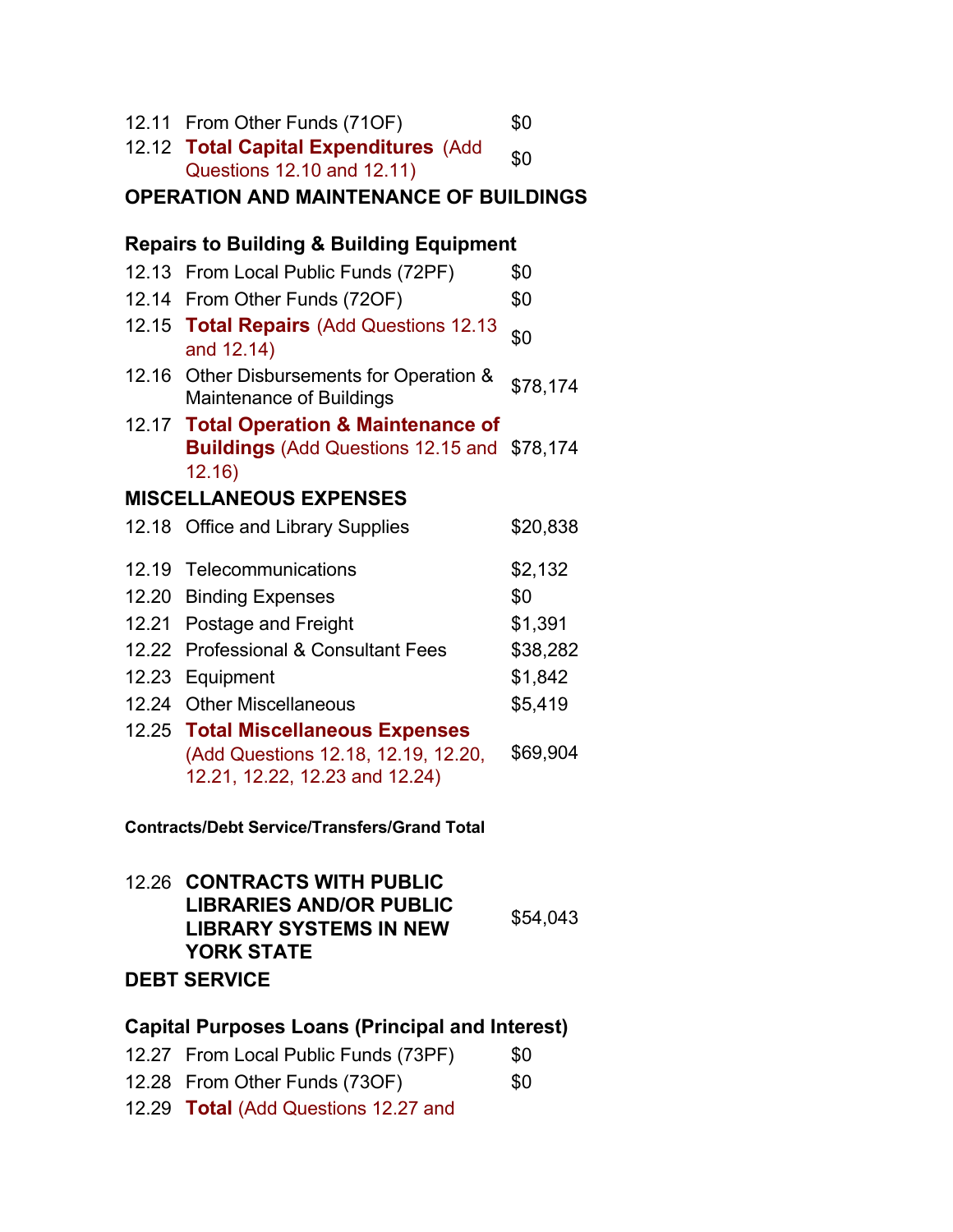|                    | 12.28)                                                                                                                                                                                   | \$0         |
|--------------------|------------------------------------------------------------------------------------------------------------------------------------------------------------------------------------------|-------------|
| <b>Other Loans</b> |                                                                                                                                                                                          |             |
| 12.30              | <b>Budget Loans (Principal and Interest)</b>                                                                                                                                             | \$0         |
|                    | 12.31 Short-Term Loans                                                                                                                                                                   | \$0         |
|                    | 12.32 Total Debt Service (Add Questions<br>12.29, 12.30 and 12.31)                                                                                                                       | \$0         |
|                    | <b>12.33 TOTAL OPERATING FUND</b><br><b>DISBURSEMENTS (Add Questions</b><br>12.5, 12.9, 12.12, 12.17, 12.25, 12.26<br>and 12.32)                                                         | \$876,199   |
|                    | <b>TRANSFERS</b>                                                                                                                                                                         |             |
|                    | <b>Transfers to Capital Fund</b>                                                                                                                                                         |             |
|                    | 12.34 From Local Public Funds (76PF)                                                                                                                                                     | \$0         |
|                    | 12.35 From Other Funds (76OF)                                                                                                                                                            | \$0         |
|                    | 12.36 Total Transfers to Capital Fund<br>(Add Questions 12.34 and 12.35;<br>same as Question 13.8)                                                                                       | \$0         |
|                    | 12.37 Transfer to Other Funds                                                                                                                                                            | \$0         |
|                    | 12.38 <b>TOTAL TRANSFERS</b> (Add<br>Questions 12.36 and 12.37)                                                                                                                          | \$0         |
|                    | <b>12.39 TOTAL DISBURSEMENTS AND</b><br><b>TRANSFERS</b> (Add Questions 12.33)<br>and 12.38)                                                                                             | \$876,199   |
| 12.40              | <b>BALANCE IN OPERATING FUND -</b><br>Ending Balance for the Fiscal Year<br>Ending 2020                                                                                                  | \$1,177,473 |
| 12.41              | <b>GRAND TOTAL</b><br><b>DISBURSEMENTS, TRANSFERS &amp;</b><br><b>BALANCE</b> (Add Questions 12.39 and \$2,053,672<br>12.40; same as Question 11.26)                                     |             |
|                    | <b>ASSURANCE</b>                                                                                                                                                                         |             |
|                    | 12.42 The Library operated in accordance<br>with all provisions of Education Law<br>and the Regulations of the<br>Commissioner, and assures that the<br>"Annual Report" was reviewed and | 04/12/2021  |

accepted by the Library Board on (date

- mm/dd/yyyy).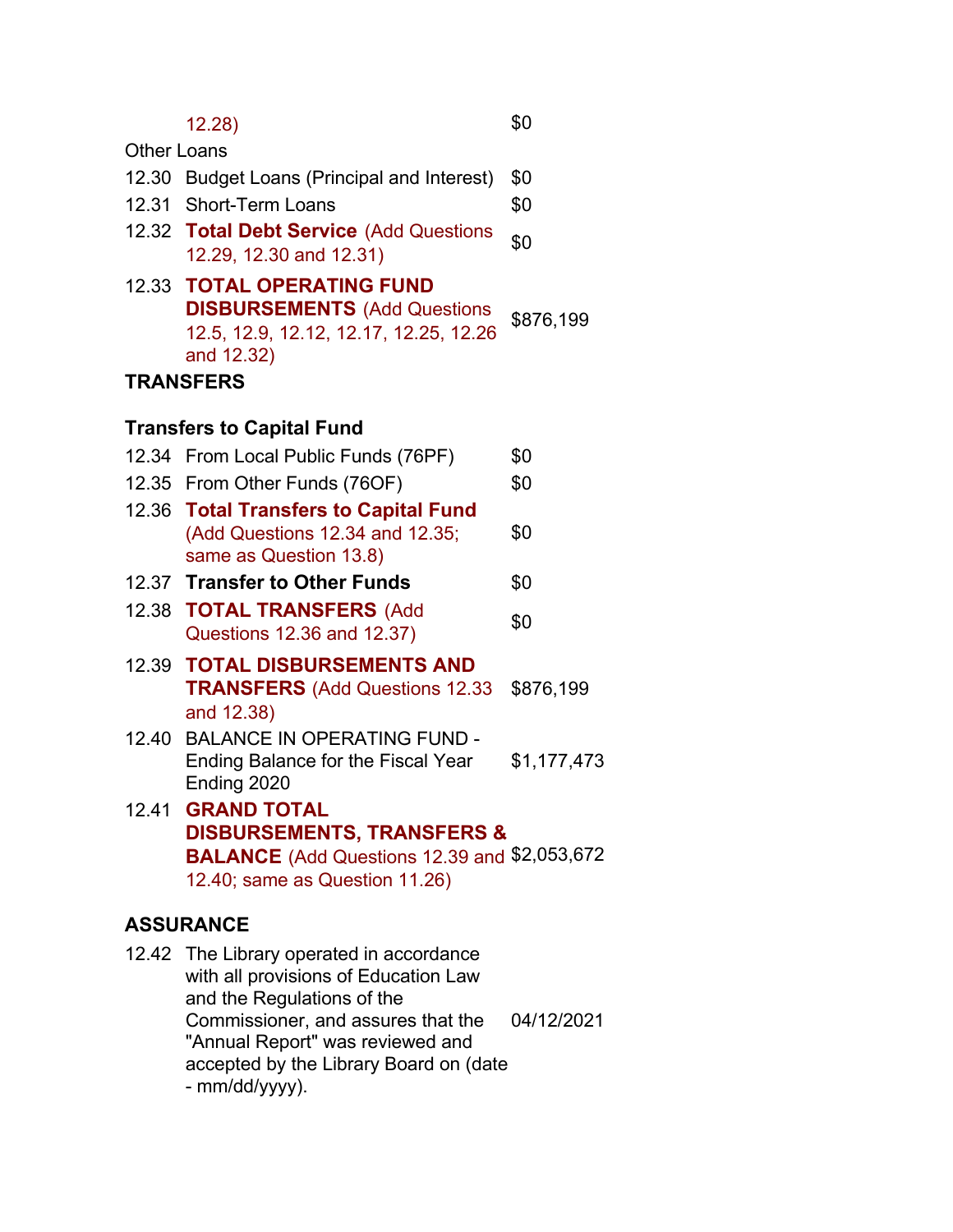### **FISCAL AUDIT**

- 12.43 Last audit performed (mm/dd/yyyy) 07/01/2020
- 12.44 Time period covered by this audit Time period covered by this addit  $\frac{7}{12019}$ -6/30/2020<br>(mm/dd/yyyy) - (mm/dd/yyyy)
- 12.45 Indicate type of audit (select one): Private Accounting Firm

# **CAPITAL FUND**

12.46 Does the library have a Capital Fund? Enter Y for Yes, N for No. If No, stop here. If Yes, complete the Capital Fund Report. Y

# **13. CAPITAL FUND RECEIPTS**

Report financial data based on the fiscal year reported in Part 1. *ROUND* TO THE NEAREST DOLLAR. Please click here to read general instructions before completing this section.

# **REVENUES FROM LOCAL SOURCES**

| 13.1  | <b>Revenues from Local Government</b><br>Sources                   | \$0 |  |  |  |
|-------|--------------------------------------------------------------------|-----|--|--|--|
| 13.2  | All Other Revenues from Local<br>Sources                           | \$0 |  |  |  |
| 13.3  | <b>Total Revenues from Local</b>                                   |     |  |  |  |
|       | <b>Sources</b> (Add Questions 13.1 and                             | \$0 |  |  |  |
|       | 13.2)                                                              |     |  |  |  |
|       | <b>STATE AID FOR CAPITAL PROJECTS</b>                              |     |  |  |  |
| 13.4  | <b>State Aid Received for Construction</b>                         | \$0 |  |  |  |
| 13.5  | <b>Other State Aid</b>                                             | \$0 |  |  |  |
| 13.6  | <b>Total State Aid (Add Questions 13.4)</b><br>and 13.5)           | \$0 |  |  |  |
|       | <b>FEDERAL AID FOR CAPITAL PROJECTS</b>                            |     |  |  |  |
| 13.7  | <b>TOTAL FEDERAL AID</b>                                           | \$0 |  |  |  |
|       | <b>INTERFUND REVENUE</b>                                           |     |  |  |  |
| 13.8  | <b>Transfer from Operating Fund (Same</b><br>as Question 12.36)    | \$0 |  |  |  |
| 13.9  | <b>TOTAL REVENUES</b> (Add Questions<br>13.3, 13.6, 13.7 and 13.8) | \$0 |  |  |  |
| 13.10 | <b>NON-REVENUE RECEIPTS</b>                                        | \$0 |  |  |  |
| 13.11 | <b>TOTAL CASH RECEIPTS (Add</b><br>Questions 13.9 and 13.10)       | \$0 |  |  |  |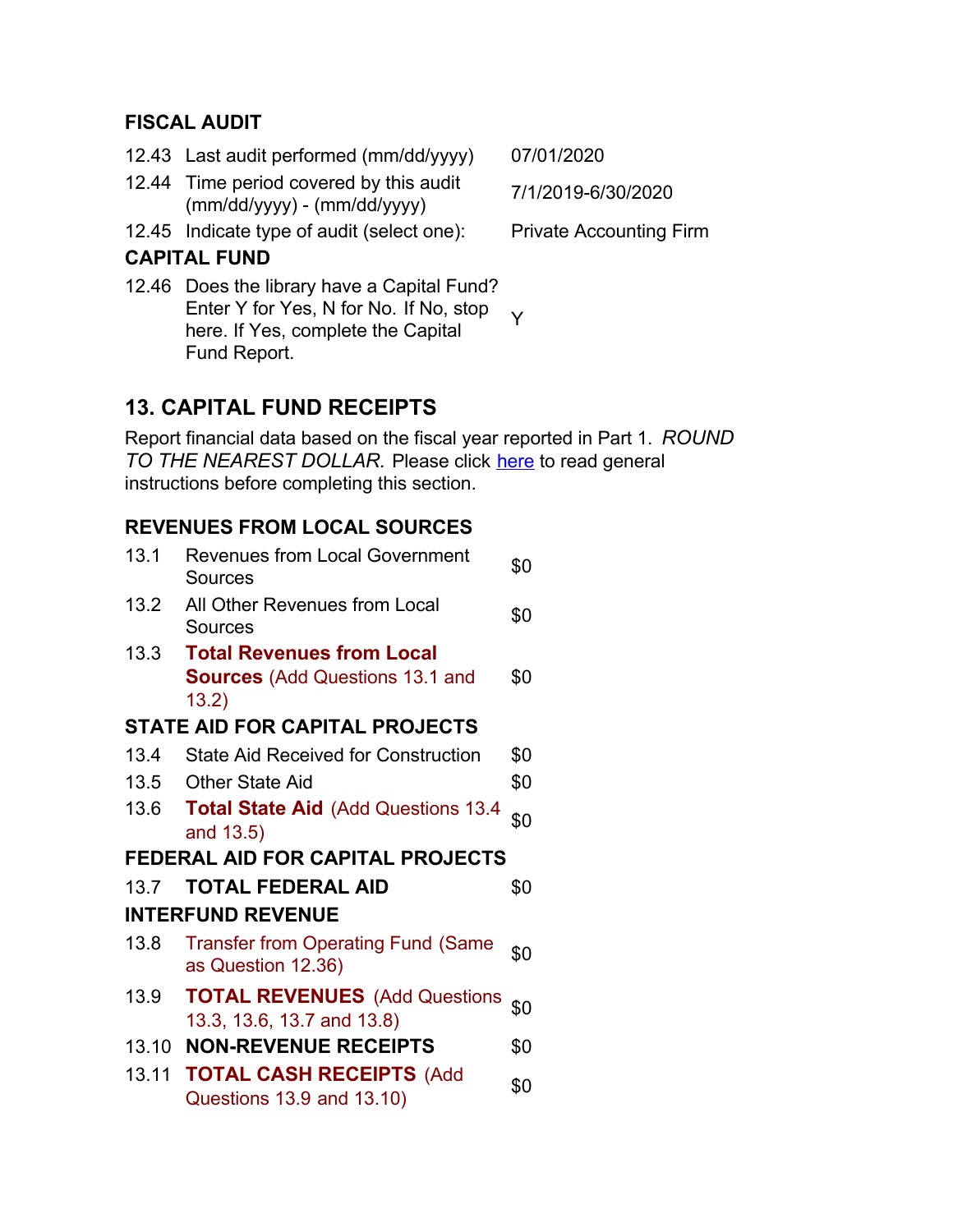- 13.12 BALANCE IN CAPITAL FUND Beginning Balance for Fiscal Year Ending 2020 (Same as Question 14.11 \$36,901 of previous year, if fiscal year has not changed)
- 13.13 **TOTAL CASH RECEIPTS AND BALANCE**(Add Questions 13.11 and \$36,901 13.12; same as Question 14.12)

# **14. CAPITAL FUND DISBURSEMENTS**

**Report financial data based on the fiscal reporting year reported in Part 1. ROUND TO THE NEAREST DOLLAR. Please click here to read general instructions before completing this section.**

## **PROJECT EXPENDITURES**

| 14.1  | Construction                                                                                              | \$27,876 |
|-------|-----------------------------------------------------------------------------------------------------------|----------|
| 14.2  | <b>Incidental Construction</b>                                                                            | \$0      |
|       | <b>Other Disbursements</b>                                                                                |          |
| 14.3  | <b>Purchase of Buildings</b>                                                                              | \$0      |
| 14.4  | Interest                                                                                                  | \$0      |
| 14.5  | <b>Collection Expenditures</b>                                                                            | \$0      |
| 14.6  | <b>Total Other Disbursements (Add</b><br>Questions 14.3, 14.4 and 14.5)                                   | \$0      |
| 14.7  | <b>TOTAL PROJECT</b><br><b>EXPENDITURES</b> (Add Questions<br>14.1, 14.2 and 14.6)                        | \$27,876 |
| 14.8  | <b>TRANSFER TO OPERATING</b><br><b>FUND</b> (Same as Question 11.22)                                      | \$0      |
| 14.9  | <b>NON-PROJECT EXPENDITURES</b>                                                                           | \$0      |
| 14.10 | <b>TOTAL CASH DISBURSEMENTS</b><br><b>AND TRANSFERS (Add Questions)</b><br>14.7, 14.8 and 14.9)           | \$27,876 |
| 14.11 | <b>BALANCE IN CAPITAL FUND -</b><br><b>Ending Balance for the Fiscal Year</b><br>Ending 2020              | \$9,025  |
|       | 14.12 TOTAL CASH DISBURSEMENTS<br><b>AND BALANCE (Add Questions)</b><br>14.10 and 14.11; same as Question | \$36,901 |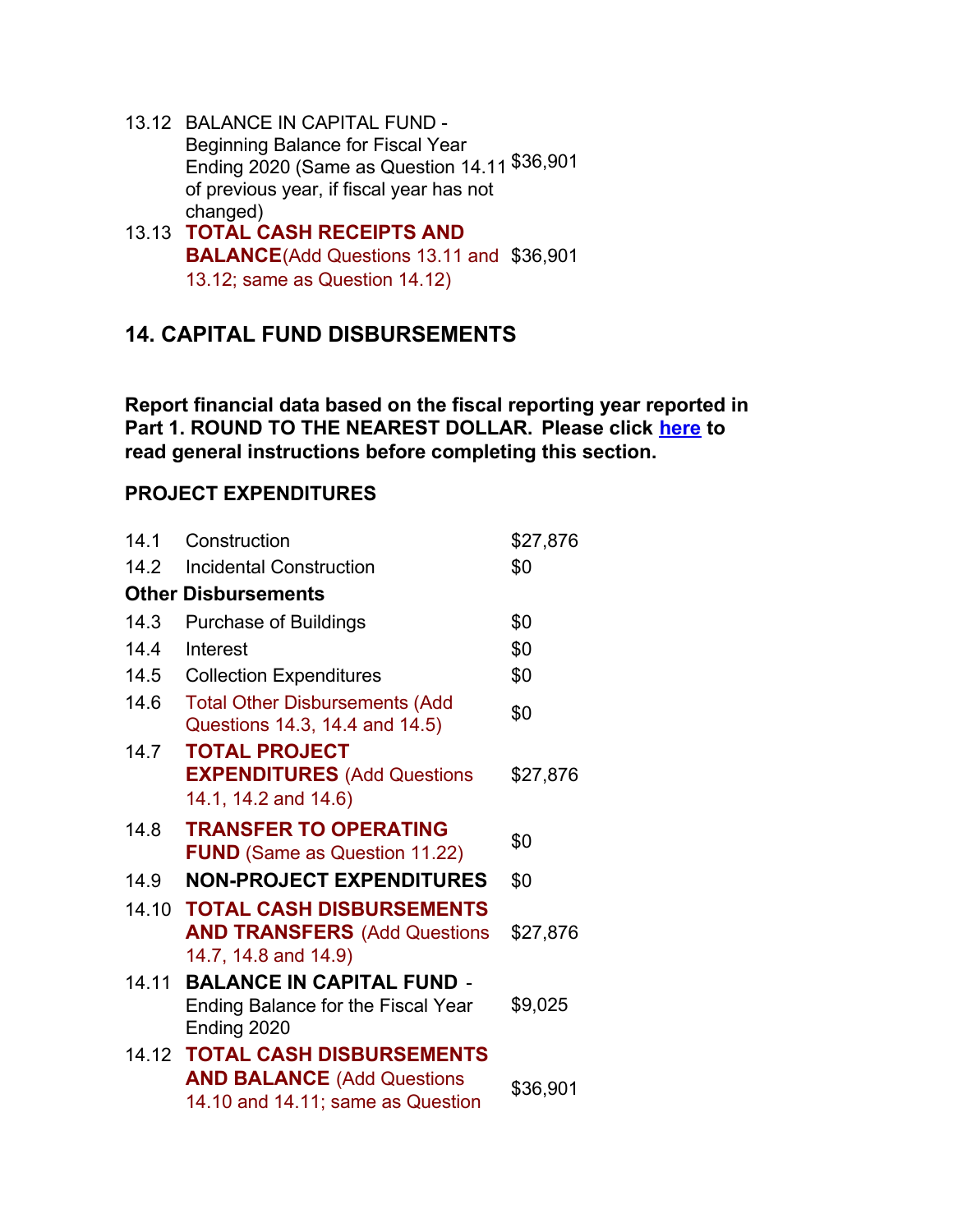## 13.13)

# **15. CENTRAL LIBRARIES**

PART 15 EXISTS FOR THE CENTRAL/CO-CENTRAL LIBRARIES ONLY. PLEASE PROCEED TO SECTION 16. FEDERAL TOTALS AND CONTINUE ON WITH YOUR SURVEY

# **16. FEDERAL TOTALS**

All questions in Part 16 are calculated, locked fields.

*Note:* See instructions for definitions and calculations of each of these Federal Totals.

| 16.1  | <b>Total ALA-MLS</b>                                                               | 4.16        |
|-------|------------------------------------------------------------------------------------|-------------|
| 16.2  | <b>Total Librarians</b>                                                            | 5.04        |
| 16.3  | <b>All Other Paid Staff</b>                                                        | 7.12        |
| 16.4  | <b>Total Paid Employees</b>                                                        | 12.16       |
| 16.5  | <b>State Government Revenue</b>                                                    | \$2,222     |
| 16.6  | <b>Federal Government Revenue</b>                                                  | \$0         |
| 16.7  | <b>Other Operating Revenue</b>                                                     | \$178,899   |
| 16.8  | <b>Total Operating Revenue</b>                                                     | \$1,065,018 |
| 16.9  | <b>Other Operating Expenditures</b>                                                | \$202,121   |
| 16.10 | <b>Total Operating Expenditures</b>                                                | \$876,199   |
| 16.11 | <b>Total Capital Expenditures</b>                                                  | \$27,876    |
| 16.12 | <b>Print Materials</b>                                                             | 68,885      |
| 16.13 | <b>Total Registered Borrowers</b>                                                  | 5,857       |
| 16.14 | <b>Other Capital Revenue and Receipts</b>                                          | \$0         |
| 16.15 | <b>Total Number of Internet Terminals</b><br><b>Used by the General Public</b>     | 9           |
| 16.16 | <b>Total Uses (sessions) of Public</b><br><b>Internet Computers Per Year</b>       | 1,250       |
|       | 16.17 Total Wireless Sessions Provided by<br>the Library Wireless Service Per Year | 3,708       |
| 16.18 | <b>Total Capital Revenue</b>                                                       | \$0         |
|       |                                                                                    |             |

# **17. FOR NEW YORK STATE LIBRARY USE ONLY**

|                                     | 8800661650 |
|-------------------------------------|------------|
| 17.2 Interlibrary Relationship Code | MF         |
| 17.3 Legal Basis Code               | <b>NP</b>  |
| 17.4 Administrative Structure Code  | SO.        |